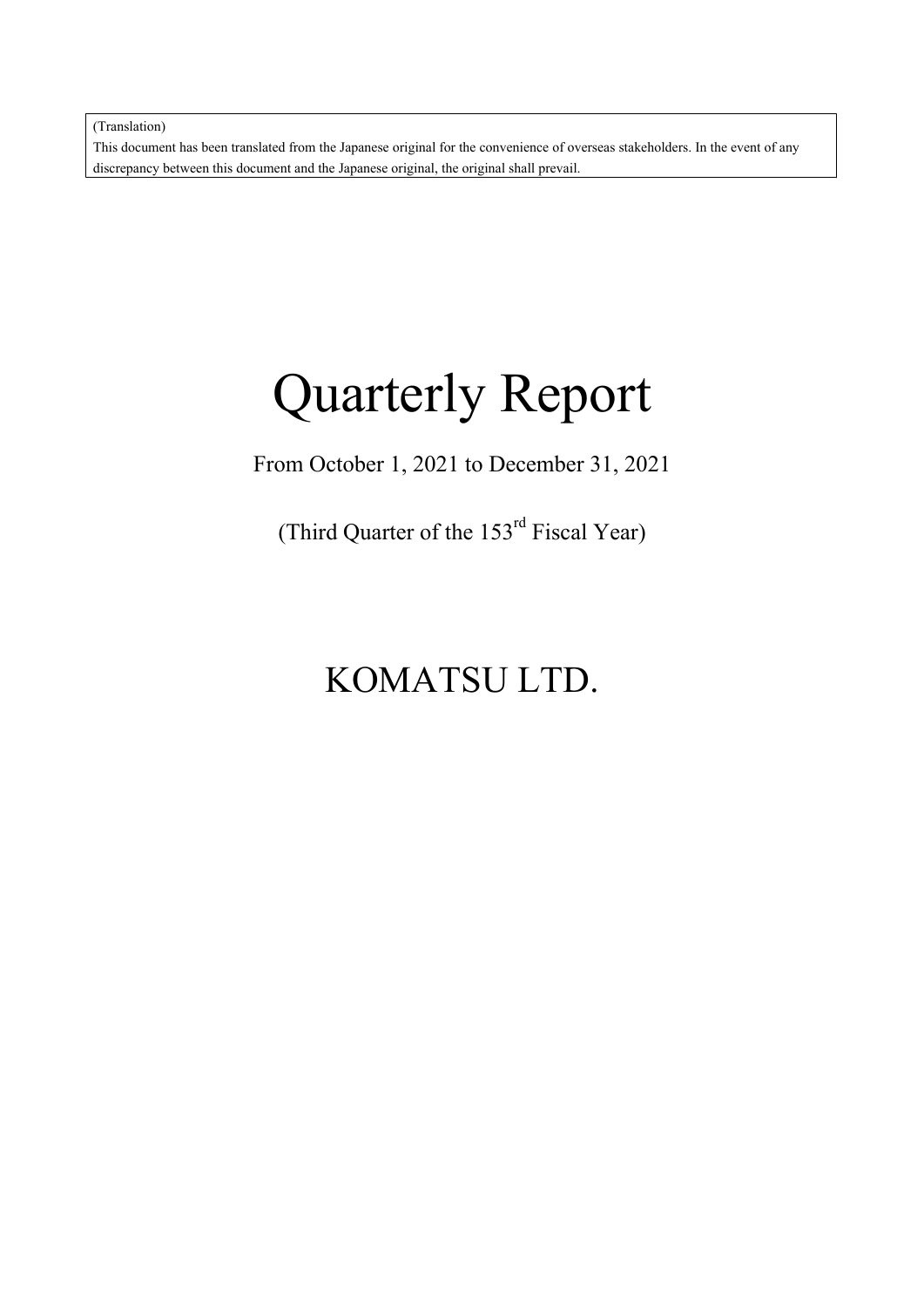## **Quarterly Report**

#### **Certain References and Information:**

- 1. This is an English translation of the Quarterly Securities Report ("Shihanki Hokokusho") filed via the Electronic Disclosure for Investors' Network ("EDINET") system as set forth in Article 27-30-2 of the Financial Instruments and Exchange Act of Japan. Komatsu Ltd. filed its Quarterly Securities Report for the three months ended December 31, 2021 with the Director-General of the Kanto Local Finance Bureau on February 10, 2022. The Quarterly Securities Report contains, among other information, Quarterly Consolidated Financial Statements for the three months and nine months ended December 31, 2021. Material information in the Quarterly Securities Report, other than the Quarterly Consolidated Financial Statements, has already been reported by Komatsu Ltd. in its press release dated January 31, 2022. Attached is an English translation of Ouarterly Consolidated Financial Statements for the three months and nine months ended December 31, 2021.
- 2. In this report, Komatsu Ltd. is hereinafter referred to as the "Company" and together with its consolidated subsidiaries as "Komatsu."

#### **Cautionary Statement with respect to forward-looking statements:**

This report contains forward-looking statements that reflect managements' views and assumptions in the light of information currently available with respect to certain future events, including expected financial position, operating results and business strategies. These statements can be identified by the use of terms such as "will," "believes," "should," "projects," "plans," "expects" and similar terms and expressions that identify future events or expectations. Actual results may differ materially from those projected, and the events and results of such forwardlooking assumptions cannot be assured. Any forward-looking statements speak only as of the date of this report, and the Company assumes no duty to update such statements.

Factors that may cause actual results to differ materially from those predicted by such forward-looking statements include, but are not limited to, unanticipated changes in demand for Komatsu's principal products, owing to changes in the economic conditions in Komatsu's principal markets; changes in exchange rates or the impact of increased competition; unanticipated costs or delays encountered in achieving Komatsu's objectives with respect to globalized product sourcing and new information technology tools; uncertainties as to the results of Komatsu's research and development efforts and its ability to access and protect certain intellectual property rights; the impact of regulatory changes and accounting principles and practices; and the introduction, success and timing of business initiatives and strategies.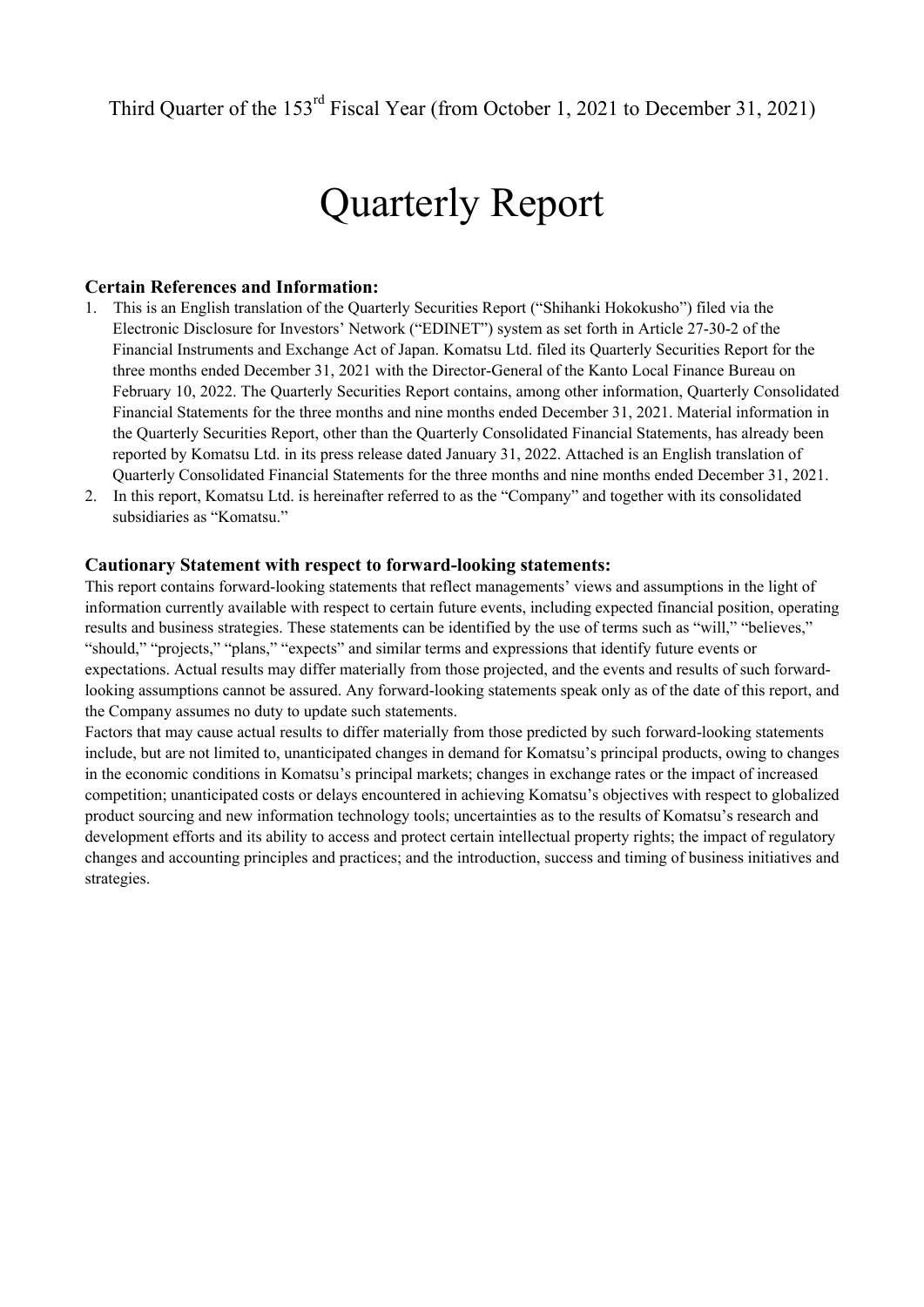#### **Financial Information**

#### **1. Basis of preparation of the quarterly consolidated financial statements**

The quarterly consolidated financial statements of the Company are prepared in accordance with the accounting principles generally accepted in the United States of America (U.S. GAAP), pursuant to Article 4, Supplementary Provisions of the "Ordinance on Terminology, Forms and Preparation Methods of Quarterly Consolidated Financial Statements," the Ordinance of the Cabinet Office No. 64 of 2007.

#### **2. Audit certification**

Pursuant to Article 193-2, paragraph 1 of the Financial Instruments and Exchange Act of Japan, the quarterly consolidated financial statements for the three months ended December 31, 2021 and for the nine months ended December 31, 2021 were reviewed by KPMG AZSA LLC.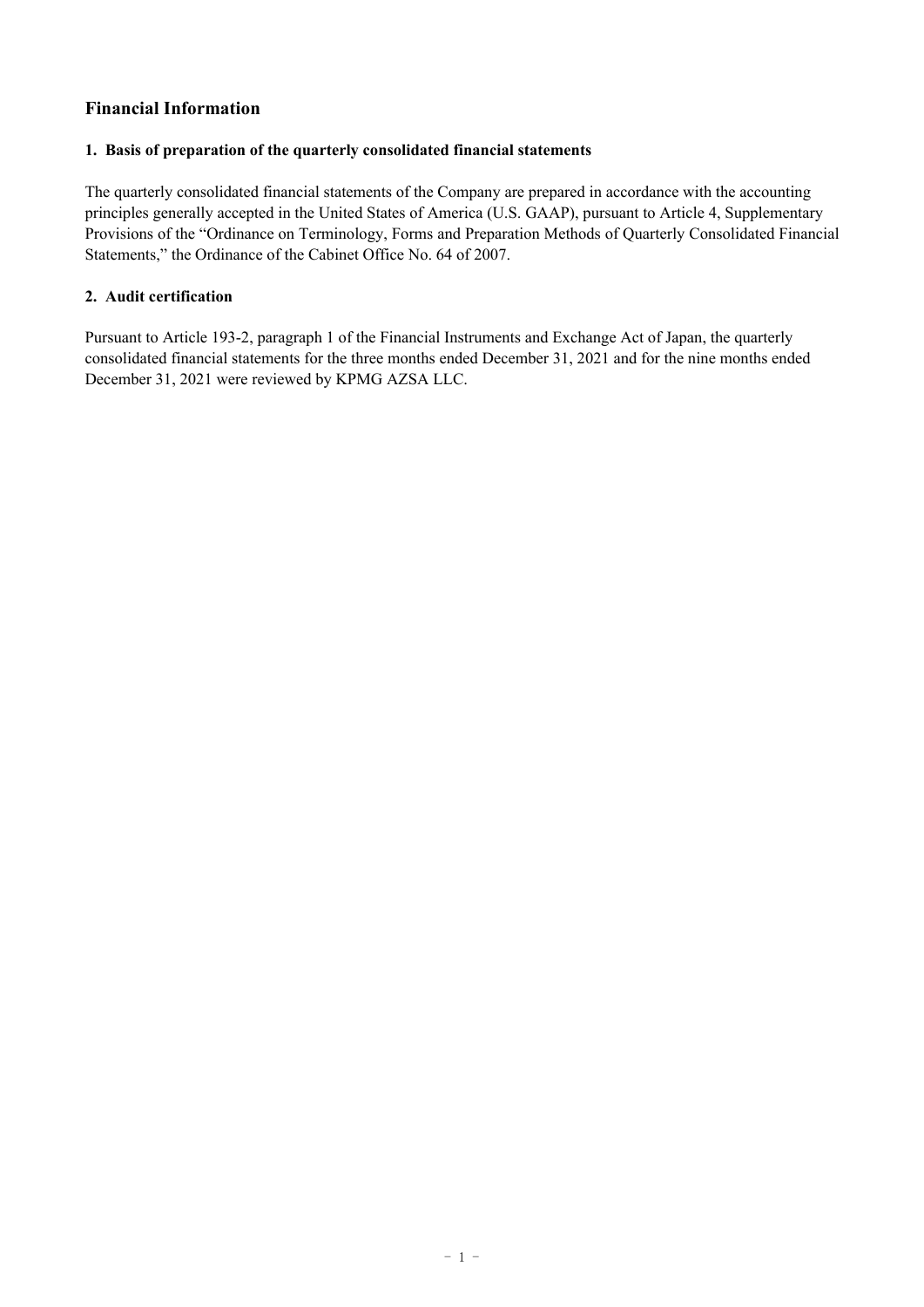#### **Quarterly Consolidated Financial Statements, etc.**

#### **Quarterly Consolidated Financial Statements**

Consolidated Balance Sheets (Unaudited)

Komatsu Ltd. and Consolidated Subsidiaries as of December 31, 2021 and March 31, 2021

|                                                                                                 | December 31, 2021      |               | March 31, 2021         |               |  |  |
|-------------------------------------------------------------------------------------------------|------------------------|---------------|------------------------|---------------|--|--|
| <b>Assets</b>                                                                                   | <b>Millions of yen</b> | Ratio $(\% )$ | <b>Millions of yen</b> | Ratio $(\% )$ |  |  |
| <b>Current assets</b>                                                                           |                        |               |                        |               |  |  |
| Cash and cash equivalents (Note 15)                                                             | ¥<br>271,035           |               | ¥<br>241,803           |               |  |  |
| Time deposits (Note 15)                                                                         | 2,274                  |               | 1,324                  |               |  |  |
| Trade notes and accounts receivable, net (Notes 3 and 9)                                        | 852,307                |               | 820,698                |               |  |  |
| Inventories (Note 4)                                                                            | 901,348                |               | 793,852                |               |  |  |
| Other current assets (Notes 14, 15 and 16)                                                      | 163,658                |               | 131,615                |               |  |  |
| <b>Total current assets</b>                                                                     | 2,190,622              | 54.4          | 1,989,292              | 52.6          |  |  |
| Long-term trade receivables, net (Notes 3, 9 and 15)                                            | 480,015                | 11.9          | 446,860                | 11.8          |  |  |
| <b>Investments</b>                                                                              |                        |               |                        |               |  |  |
| Investments in and advances to affiliated companies                                             | 40,080                 |               | 39,286                 |               |  |  |
| Investment securities (Note 5)                                                                  | 8,709                  |               | 8,236                  |               |  |  |
| Other                                                                                           | 3,291                  |               | 2,511                  |               |  |  |
| <b>Total investments</b>                                                                        | 52,080                 | 1.3           | 50,033                 | 1.3           |  |  |
| Property, plant and equipment<br>$-$ less accumulated depreciation and amortization of ¥971,570 |                        |               |                        |               |  |  |
| million at December 31, 2021 and ¥944,080 million at March 31, 2021                             | 792,257                | 19.6          | 787,373                | 20.8          |  |  |
| Operating lease right-of-use assets                                                             | 57,337                 | 1.4           | 57,930                 | 1.5           |  |  |
| Goodwill                                                                                        | 175,695                | 4.4           | 170,687                | 4.5           |  |  |
| Other intangible assets                                                                         |                        | 4.1           |                        | 4.5           |  |  |
| $-$ less accumulated amortization (Note 6)                                                      | 163,571                |               | 168,981                |               |  |  |
| Deferred income taxes and other assets (Notes 14, 15 and 16)                                    | 115,800                | 2.9           | 113,685                | 3.0           |  |  |
| <b>Total assets</b>                                                                             | ¥<br>4,027,377         | 100.0         | ¥<br>3,784,841         | 100.0         |  |  |

|                                                                      |   | December 31, 2021      |              | March 31, 2021         |           |               |  |  |
|----------------------------------------------------------------------|---|------------------------|--------------|------------------------|-----------|---------------|--|--|
| <b>Liabilities and Equity</b>                                        |   | <b>Millions of yen</b> | Ratio $(\%)$ | <b>Millions of yen</b> |           | Ratio $(\% )$ |  |  |
| <b>Current liabilities</b>                                           |   |                        |              |                        |           |               |  |  |
| Short-term debt (Note 15)                                            | ¥ | 238,782                |              | ¥                      | 271,462   |               |  |  |
| Current maturities of long-term debt (Note 15)                       |   | 285,175                |              |                        | 98,004    |               |  |  |
| Trade notes, bills and accounts payable                              |   | 286,998                |              |                        | 258,316   |               |  |  |
| Income taxes payable                                                 |   | 42,480                 |              |                        | 26,858    |               |  |  |
| Current operating lease liabilities                                  |   | 15,361                 |              |                        | 15,882    |               |  |  |
| Other current liabilities (Notes 9, 14, 15 and 16)                   |   | 337,467                |              |                        | 322,347   |               |  |  |
| <b>Total current liabilities</b>                                     |   | 1,206,263              | 30.0         |                        | 992,869   | 26.2          |  |  |
| Long-term liabilities                                                |   |                        |              |                        |           |               |  |  |
| Long-term debt (Note 15)                                             |   | 400,007                |              |                        | 540,517   |               |  |  |
| Liability for pension and retirement benefits                        |   | 98,584                 |              |                        | 104,083   |               |  |  |
| Long-term operating lease liabilities                                |   | 40,623                 |              |                        | 39,982    |               |  |  |
| Deferred income taxes and other liabilities (Notes 9, 14, 15 and 16) |   | 95,412                 |              |                        | 95,365    |               |  |  |
| Total long-term liabilities                                          |   | 634,626                | 15.7         |                        | 779,947   | 20.6          |  |  |
| <b>Total liabilities</b>                                             |   | 1,840,889              | 45.7         |                        | 1,772,816 | 46.8          |  |  |
| <b>Commitments and contingent liabilities</b> (Note 13)              |   |                        |              |                        |           |               |  |  |

#### **Equity Komatsu Ltd. shareholders' equity** Common stock: Authorized 3,955,000,000 shares Issued 973,145,800 shares Outstanding 945,291,882 shares at December 31, 2021 and 945,121,166 shares at March 31, 2021 69,037 69,393 69,037 Capital surplus 149,098 135,835 Retained earnings: Appropriated for legal reserve 47,720 47,378 Unappropriated 1,833,259 1,750,914 Accumulated other comprehensive income (loss) (Notes 8 and 14) 13,612 (42,012) Treasury stock at cost, 27,853,918 shares at December 31, 2021 and 27,766,444 shares at March 31, 2021 (49,306) (48,855)<br>
Total Komatsu Ltd. shareholders' equity (2,063,776 51.2 1,912,297 **Total Komatsu Ltd. shareholders' equity** 2,063,776 51.2 1,912,297 50.5 **Noncontrolling interests** 122,712 3.1 99,728 2.7 **Total equity** 2,186,488 54.3 2,012,025 53.2 **Total liabilities and equity ACCOVER 100.0 EXECUTE: EXECUTE: EXECUTE: EXECUTE: EXECUTE: EXECUTE: EXECUTE: EXECUTE: EXECUTE: EXECUTE: EXECUTE: EXECUTE: EXECUTE: EXECUTE: EXECUTE: EXECUTE:**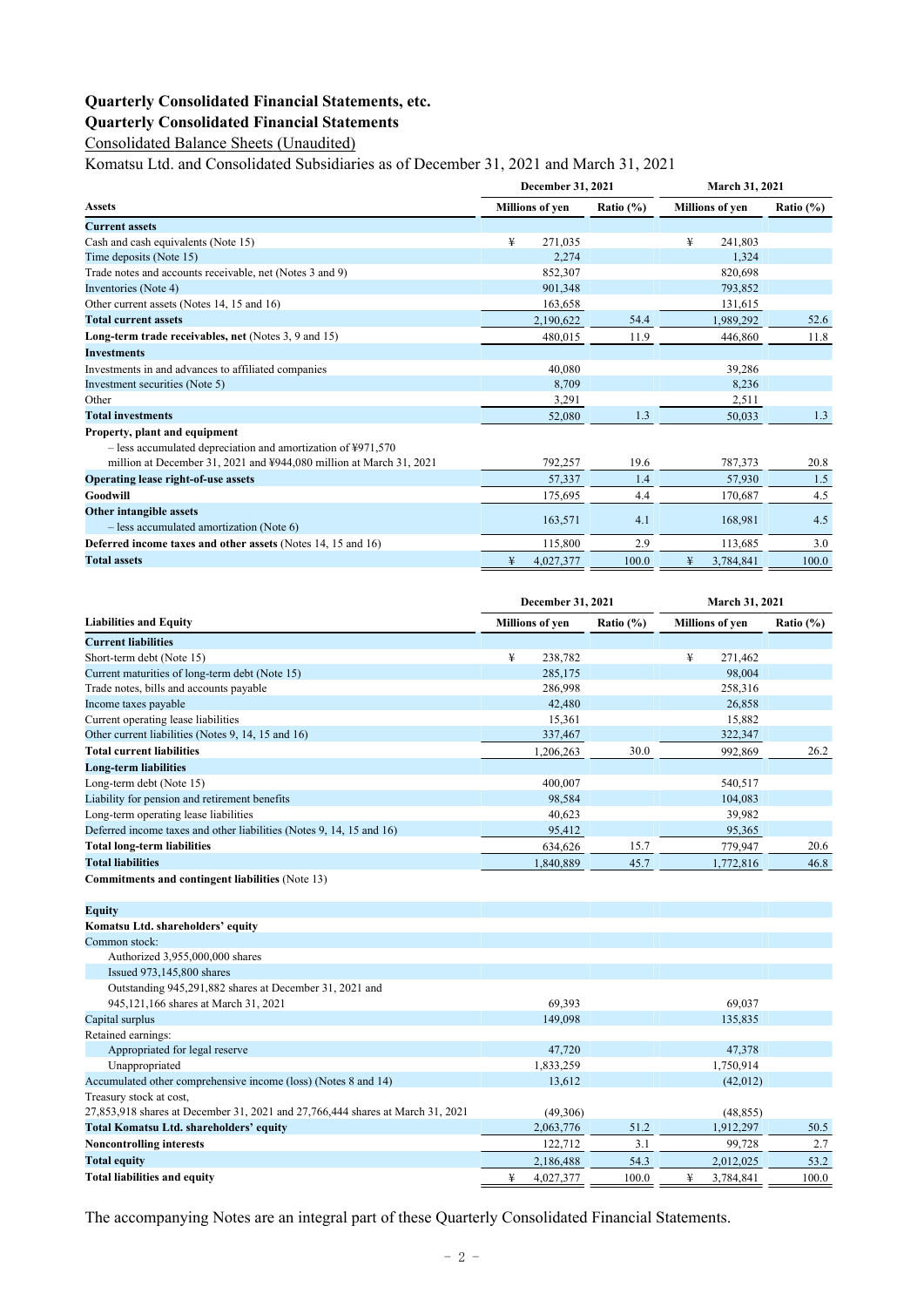Consolidated Statements of Income and Consolidated Statements of Comprehensive Income (Unaudited) Komatsu Ltd. and Consolidated Subsidiaries

Nine months ended December 31, 2021 and 2020

Consolidated Statements of Income

|                                                                  | Nine months ended<br>December 31, 2021 |              | Nine months ended<br>December 31, 2020 |           |
|------------------------------------------------------------------|----------------------------------------|--------------|----------------------------------------|-----------|
|                                                                  | <b>Millions</b> of yen                 | $Ratio(\% )$ | Millions of yen                        | Ratio( %) |
| Net sales (Notes 9, 11 and 14)                                   | ¥ 2,014,677                            | 100.0        | ¥ 1,513,310                            | 100.0     |
| Cost of sales (Notes 6, 7 and 14)                                | 1,455,007                              | 72.2         | 1,109,060                              | 73.3      |
| Selling, general and administrative expenses (Notes 6, 7 and 10) | 339,116                                | 16.8         | 296,044                                | 19.6      |
| Other operating income (expenses), net                           | 3,209                                  | 0.2          | (670)                                  | (0.0)     |
| <b>Operating income</b>                                          | 223,763                                | 11.1         | 107,536                                | 7.1       |
| Other income (expenses), net                                     |                                        |              |                                        |           |
| Interest and dividend income                                     | 3,416                                  | 0.2          | 3,476                                  | 0.2       |
| Interest expense                                                 | (9,113)                                | (0.5)        | (10, 566)                              | (0.7)     |
| Other, net (Notes 5, 7, 8 and 14)                                | 6,249                                  | 0.3          | 2,913                                  | 0.2       |
| Total                                                            | 552                                    | 0.0          | (4,177)                                | (0.3)     |
| Income before income taxes and equity in                         |                                        |              |                                        |           |
| earnings of affiliated companies                                 | 224,315                                | 11.1         | 103,359                                | 6.8       |
| <b>Income taxes</b> (Note 8)                                     |                                        |              |                                        |           |
| Current                                                          | 67,239                                 |              | 33,416                                 |           |
| Deferred                                                         | (5,450)                                |              | (2,470)                                |           |
| Total                                                            | 61,789                                 | 3.1          | 30,946                                 | 2.0       |
| Income before equity in earnings of affiliated companies         | 162,526                                | 8.1          | 72,413                                 | 4.8       |
| <b>Equity in earnings of affiliated companies</b>                | 2,406                                  | 0.1          | 2,174                                  | 0.1       |
| <b>Net income</b>                                                | 164,932                                | 8.2          | 74,587                                 | 4.9       |
| Less: Net income attributable to noncontrolling interests        | 9,430                                  | 0.5          | 8,611                                  | 0.6       |
| Net income attributable to Komatsu Ltd.                          | ¥<br>155,502                           | 7.7          | ¥<br>65,976                            | 4.4       |
|                                                                  |                                        | Yen          |                                        |           |
| Per share data (Note 12):                                        |                                        |              |                                        |           |
| Net income attributable to Komatsu Ltd.:                         |                                        |              |                                        |           |
| <b>Basic</b>                                                     | 164.53<br>¥                            |              | 69.83<br>¥                             |           |

The accompanying Notes are an integral part of these Quarterly Consolidated Financial Statements.

Diluted  $\frac{1}{4}$  164.49  $\frac{1}{4}$  69.80

Consolidated Statements of Comprehensive Income

|                                                                                  | <b>Millions of yen</b> |                                               |   |                                               |  |  |  |
|----------------------------------------------------------------------------------|------------------------|-----------------------------------------------|---|-----------------------------------------------|--|--|--|
|                                                                                  |                        | Nine months ended<br><b>December 31, 2021</b> |   | Nine months ended<br><b>December 31, 2020</b> |  |  |  |
| <b>Net income</b>                                                                | ¥                      | 164,932                                       | ¥ | 74,587                                        |  |  |  |
| Other comprehensive income (loss), for the period, net of tax                    |                        |                                               |   |                                               |  |  |  |
| Foreign currency translation adjustments (Note 8)                                |                        | 54,861                                        |   | 17,626                                        |  |  |  |
| Pension liability adjustments (Notes 7 and 8)                                    |                        | 2,241                                         |   | 827                                           |  |  |  |
| Net unrealized holding gains (losses) on derivative instruments (Notes 8 and 14) |                        | 1,117                                         |   | 390                                           |  |  |  |
| Total                                                                            |                        | 58,219                                        |   | 18,843                                        |  |  |  |
| <b>Comprehensive income</b>                                                      |                        | 223,151                                       |   | 93,430                                        |  |  |  |
| Less: Comprehensive income attributable to noncontrolling interests              |                        | 12,038                                        |   | 11,684                                        |  |  |  |
| Comprehensive income attributable to Komatsu Ltd.                                |                        | 211.113                                       | ¥ | 81,746                                        |  |  |  |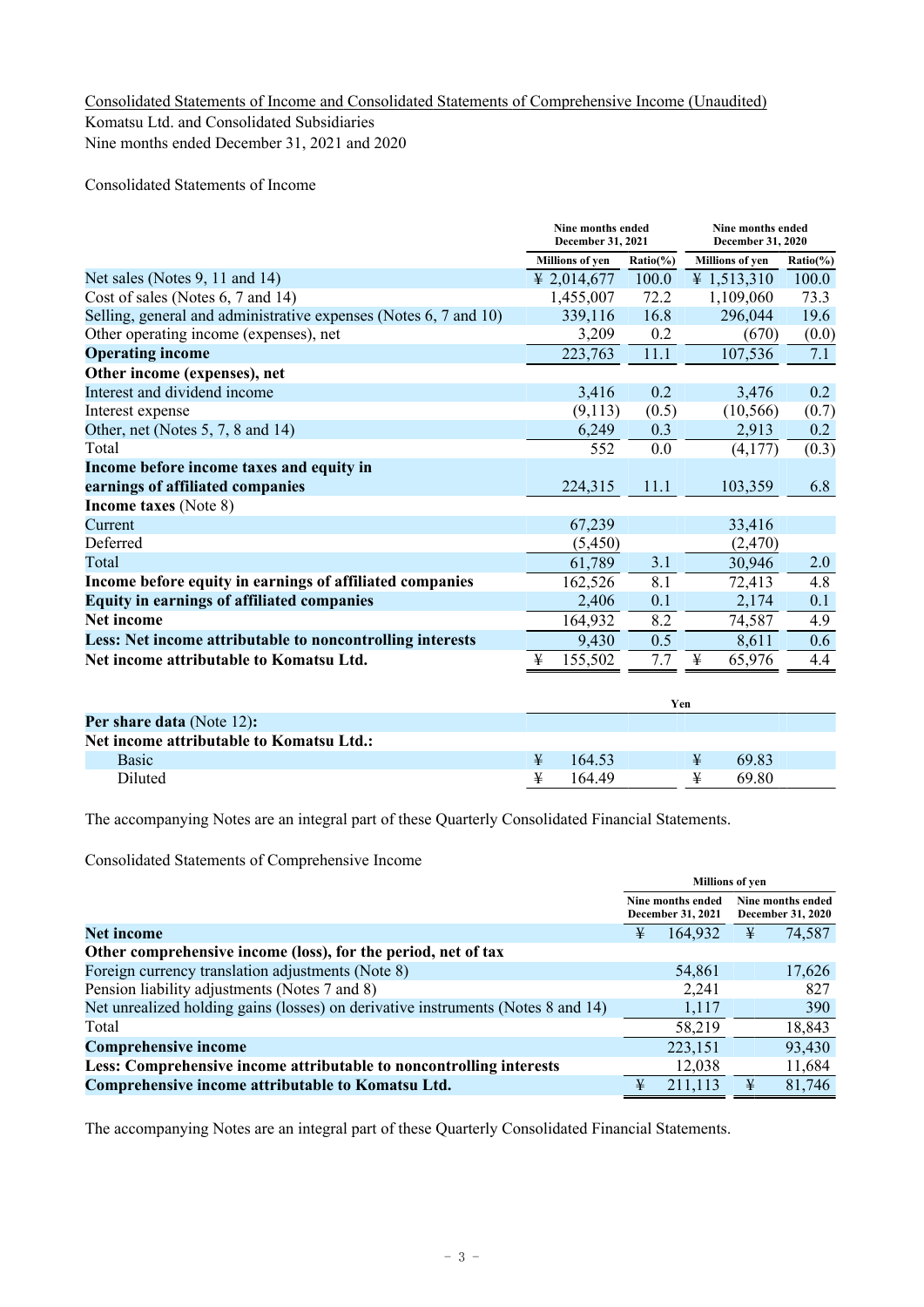Consolidated Statements of Income and Consolidated Statements of Comprehensive Income (Unaudited) Komatsu Ltd. and Consolidated Subsidiaries

Three months ended December 31, 2021 and 2020

Consolidated Statements of Income

|                                                                  |   | Three months ended<br><b>December 31, 2021</b> |              |     | Three months ended<br>December 31, 2020 |              |
|------------------------------------------------------------------|---|------------------------------------------------|--------------|-----|-----------------------------------------|--------------|
|                                                                  |   | <b>Millions of yen</b>                         | $Ratio(\% )$ |     | Millions of yen                         | $Ratio(\% )$ |
| Net sales (Notes 9, 11 and 14)                                   | ¥ | 723,277                                        | 100.0        | ¥   | 555,593                                 | 100.0        |
| Cost of sales (Notes 6, 7 and 14)                                |   | 522,446                                        | 72.2         |     | 409,248                                 | 73.7         |
| Selling, general and administrative expenses (Notes 6, 7 and 10) |   | 115,097                                        | 15.9         |     | 98,896                                  | 17.8         |
| Other operating income (expenses), net                           |   | 1,745                                          | 0.2          |     | (255)                                   | (0.0)        |
| <b>Operating income</b>                                          |   | 87,479                                         | 12.1         |     | 47,194                                  | 8.5          |
| Other income (expenses), net                                     |   |                                                |              |     |                                         |              |
| Interest and dividend income                                     |   | 1,281                                          | 0.2          |     | 1,062                                   | 0.2          |
| Interest expense                                                 |   | (3,364)                                        | (0.5)        |     | (3,160)                                 | (0.6)        |
| Other, net (Notes 5, 7, 8 and 14)                                |   | 2,410                                          | 0.3          |     | (267)                                   | (0.0)        |
| Total                                                            |   | 327                                            | 0.0          |     | (2,365)                                 | (0.4)        |
| Income before income taxes and equity in                         |   |                                                |              |     |                                         |              |
| earnings of affiliated companies                                 |   | 87,806                                         | 12.1         |     | 44,829                                  | 8.1          |
| <b>Income taxes</b> (Note 8)                                     |   |                                                |              |     |                                         |              |
| Current                                                          |   | 22,001                                         |              |     | 13,629                                  |              |
| Deferred                                                         |   | 1,091                                          |              |     | 219                                     |              |
| Total                                                            |   | 23,092                                         | 3.2          |     | 13,848                                  | 2.5          |
| Income before equity in earnings of affiliated companies         |   | 64,714                                         | 8.9          |     | 30,981                                  | 5.6          |
| <b>Equity in earnings of affiliated companies</b>                |   | 921                                            | 0.1          |     | 985                                     | 0.2          |
| <b>Net income</b>                                                |   | 65,635                                         | 9.1          |     | 31,966                                  | 5.8          |
| Less: Net income attributable to noncontrolling interests        |   | 3,274                                          | 0.5          |     | 3,284                                   | 0.6          |
| Net income attributable to Komatsu Ltd.                          | ¥ | 62,361                                         | 8.6          | ¥   | 28,682                                  | 5.2          |
|                                                                  |   |                                                |              | Yen |                                         |              |
| Per share data (Note 12):                                        |   |                                                |              |     |                                         |              |
| Net income attributable to Komatsu Ltd.:                         |   |                                                |              |     |                                         |              |
| <b>Basic</b>                                                     | ¥ | 65.97                                          |              | ¥   | 30.35                                   |              |
| Diluted                                                          | ¥ | 65.96                                          |              | ¥   | 30.34                                   |              |

The accompanying Notes are an integral part of these Quarterly Consolidated Financial Statements.

Consolidated Statements of Comprehensive Income

|                                                                                  |   | Three months ended<br>December 31, 2021 | Three months ended<br>December 31, 2020 |        |  |
|----------------------------------------------------------------------------------|---|-----------------------------------------|-----------------------------------------|--------|--|
| <b>Net income</b>                                                                | ¥ | 65,635                                  | ¥                                       | 31,966 |  |
| Other comprehensive income (loss), for the period, net of tax                    |   |                                         |                                         |        |  |
| Foreign currency translation adjustments (Note 8)                                |   | 44,203                                  |                                         | 11,120 |  |
| Pension liability adjustments (Notes 7 and 8)                                    |   | 454                                     |                                         | 340    |  |
| Net unrealized holding gains (losses) on derivative instruments (Notes 8 and 14) |   | 175                                     |                                         | 138    |  |
| Total                                                                            |   | 44,832                                  |                                         | 11,598 |  |
| <b>Comprehensive income</b>                                                      |   | 110,467                                 |                                         | 43,564 |  |
| Less: Comprehensive income attributable to noncontrolling interests              |   | 6,579                                   |                                         | 4,369  |  |
| Comprehensive income attributable to Komatsu Ltd.                                | ¥ | 103,888                                 | ¥                                       | 39,195 |  |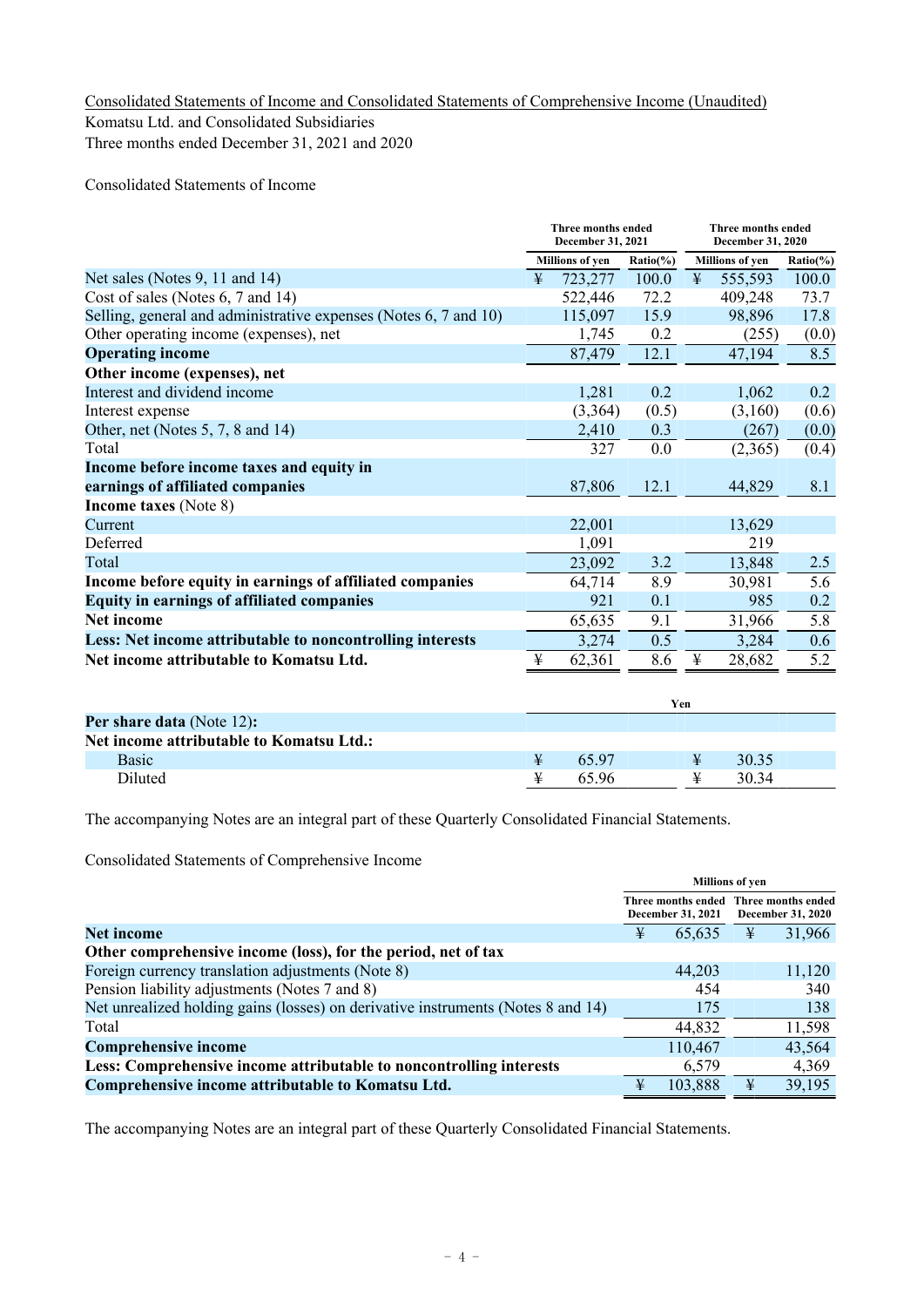#### Consolidated Statements of Equity (Unaudited) Komatsu Ltd. and Consolidated Subsidiaries

#### Nine months ended December 31, 2021

|                                                                           |   |                 |                    |   |                                      |                     |   | <b>Millions of yen</b>                                 |                          |                                                  |   |                                  |                 |
|---------------------------------------------------------------------------|---|-----------------|--------------------|---|--------------------------------------|---------------------|---|--------------------------------------------------------|--------------------------|--------------------------------------------------|---|----------------------------------|-----------------|
|                                                                           |   |                 |                    |   | <b>Retained earnings</b>             |                     |   |                                                        |                          |                                                  |   |                                  |                 |
|                                                                           |   | Common<br>stock | Capital<br>surplus |   | Appropriated<br>for legal<br>reserve | Un-<br>appropriated |   | Accumulated<br>other<br>comprehensive<br>income (loss) | <b>Treasury</b><br>stock | Total<br>Komatsu Ltd.<br>shareholders'<br>equity |   | Non-<br>controlling<br>interests | Total<br>equity |
| Balance at March 31, 2021                                                 | ¥ | 69,037          | 135,835            | ¥ | 47,378                               | 1,750,914           | ¥ | $(42,012)$ ¥                                           | (48, 855)                | 1,912,297                                        | ¥ | 99,728                           | 2,012,025       |
| Cash dividends (Note 18)                                                  |   |                 |                    |   |                                      | (72, 815)           |   |                                                        |                          | (72, 815)                                        |   | (5,983)                          | (78, 798)       |
| Transfer to retained earnings appropriated                                |   |                 |                    |   | 342                                  |                     |   |                                                        |                          |                                                  |   |                                  |                 |
| for legal reserve                                                         |   |                 |                    |   |                                      | (342)               |   |                                                        |                          |                                                  |   |                                  |                 |
| Other changes                                                             |   |                 | 13,123             |   |                                      |                     |   | 13                                                     |                          | 13,136                                           |   | 16,929                           | 30,065          |
| Net income                                                                |   |                 |                    |   |                                      | 155,502             |   |                                                        |                          | 155,502                                          |   | 9,430                            | 164,932         |
| Other comprehensive income (loss),<br>for the period, net of tax (Note 8) |   |                 |                    |   |                                      |                     |   | 55,611                                                 |                          | 55,611                                           |   | 2,608                            | 58,219          |
| Issuance and exercise of stock acquisition<br>rights (Note 10)            |   |                 | (251)              |   |                                      |                     |   |                                                        |                          | (251)                                            |   |                                  | (251)           |
| Purchase of treasury stock                                                |   |                 |                    |   |                                      |                     |   |                                                        | (663)                    | (663)                                            |   |                                  | (663)           |
| Sales of treasury stock                                                   |   |                 | 39                 |   |                                      |                     |   |                                                        | 212                      | 251                                              |   |                                  | 251             |
| Restricted stock compensation (Note 10)                                   |   | 356             | 352                |   |                                      |                     |   |                                                        |                          | 708                                              |   |                                  | 708             |
| <b>Balance at December 31, 2021</b>                                       |   | 69,393          | 149,098            |   | 47,720                               | 1,833,259           |   | 13,612                                                 | (49,306)                 | 2,063,776                                        |   | 122,712                          | 2,186,488       |

The accompanying Notes are an integral part of these Quarterly Consolidated Financial Statements.

. Nine months ended December 31, 2020

|                                                                           |   |                 |   |                    |   |                                      |   |                     |                 | <b>Millions of yen</b>                                 |                   |   |                                                         |   |                                  |   |                        |
|---------------------------------------------------------------------------|---|-----------------|---|--------------------|---|--------------------------------------|---|---------------------|-----------------|--------------------------------------------------------|-------------------|---|---------------------------------------------------------|---|----------------------------------|---|------------------------|
|                                                                           |   |                 |   |                    |   | <b>Retained earnings</b>             |   |                     |                 |                                                        |                   |   |                                                         |   |                                  |   |                        |
|                                                                           |   | Common<br>stock |   | Capital<br>surplus |   | Appropriated<br>for legal<br>reserve |   | Un-<br>appropriated |                 | Accumulated<br>other<br>comprehensive<br>income (loss) | Treasury<br>stock |   | <b>Total</b><br>Komatsu Ltd.<br>shareholders'<br>equity |   | Non-<br>controlling<br>interests |   | <b>Total</b><br>equity |
| Balance at March 31, 2020                                                 |   | 68,689          | ¥ | 136,459            | ¥ | 46,813                               | ¥ | 1,699,477           | $\ddot{\ast}$   | $(130,666)$ ¥                                          | (49, 166)         | ¥ | 1,771,606                                               | ¥ | 84,619                           | ¥ | 1,856,225              |
| Cash dividends (Note 18)                                                  |   |                 |   |                    |   |                                      |   | (53, 878)           |                 |                                                        |                   |   | (53,878)                                                |   | (5,153)                          |   | (59, 031)              |
| Transfer to retained earnings appropriated                                |   |                 |   |                    |   | 565                                  |   |                     |                 |                                                        |                   |   |                                                         |   |                                  |   |                        |
| for legal reserve                                                         |   |                 |   |                    |   |                                      |   | (565)               |                 |                                                        |                   |   |                                                         |   |                                  |   |                        |
| Other changes                                                             |   |                 |   | (296)              |   |                                      |   | (357)               |                 |                                                        |                   |   | (653)                                                   |   | 1,475                            |   | 822                    |
| Net income                                                                |   |                 |   |                    |   |                                      |   | 65,976              |                 |                                                        |                   |   | 65,976                                                  |   | 8,611                            |   | 74,587                 |
| Other comprehensive income (loss),<br>for the period, net of tax (Note 8) |   |                 |   |                    |   |                                      |   |                     |                 | 15,770                                                 |                   |   | 15,770                                                  |   | 3,073                            |   | 18,843                 |
| Issuance and exercise of stock acquisition                                |   |                 |   |                    |   |                                      |   |                     |                 |                                                        |                   |   |                                                         |   |                                  |   |                        |
| rights (Note 10)                                                          |   |                 |   | (311)              |   |                                      |   |                     |                 |                                                        |                   |   | (311)                                                   |   |                                  |   | (311)                  |
| Purchase of treasury stock                                                |   |                 |   |                    |   |                                      |   |                     |                 |                                                        | (48)              |   | (48)                                                    |   |                                  |   | (48)                   |
| Sales of treasury stock                                                   |   |                 |   | 64                 |   |                                      |   |                     |                 |                                                        | 280               |   | 344                                                     |   |                                  |   | 344                    |
| Restricted stock compensation (Note 10)                                   |   | 348             |   | 346                |   |                                      |   |                     |                 |                                                        |                   |   | 694                                                     |   |                                  |   | 694                    |
| <b>Balance at December 31, 2020</b>                                       | ¥ | 69,037          |   | 136,262            | ¥ | 47,378                               | ¥ | 1,710,653           | $\mathbf{\Psi}$ | $(114,896)$ ¥                                          | (48, 934)         | ¥ | 1,799,500                                               | ¥ | 92,625                           | ¥ | 1,892,125              |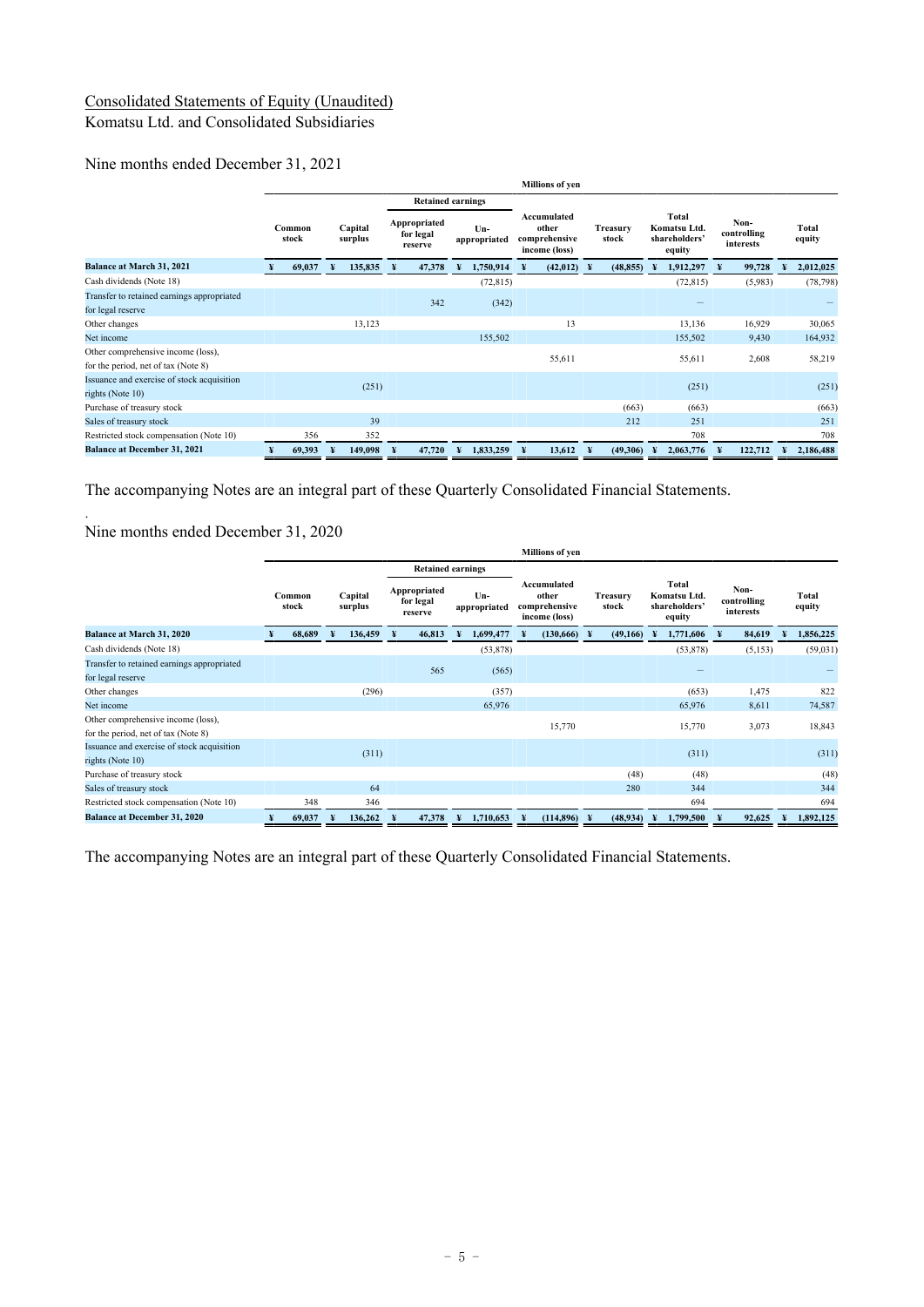#### Consolidated Statements of Cash Flows (Unaudited) Komatsu Ltd. and Consolidated Subsidiaries

Nine months ended December 31, 2021 and 2020

|                                                                                 | <b>Millions of yen</b> |                                        |   |                                        |
|---------------------------------------------------------------------------------|------------------------|----------------------------------------|---|----------------------------------------|
|                                                                                 |                        | Nine months ended<br>December 31, 2021 |   | Nine months ended<br>December 31, 2020 |
| <b>Operating activities</b>                                                     |                        |                                        |   |                                        |
| Net income                                                                      | ¥                      | 164,932                                | ¥ | 74,587                                 |
| Adjustments to reconcile net income to net cash provided by (used in) operating |                        |                                        |   |                                        |
| activities:                                                                     |                        |                                        |   |                                        |
| Depreciation and amortization                                                   |                        | 99,054                                 |   | 98,266                                 |
| Deferred income taxes                                                           |                        | (5,450)                                |   | (2,470)                                |
| Impairment loss and net loss (gain) on valuation of investment securities       |                        | (245)                                  |   | 16                                     |
| Net loss (gain) on sale of fixed assets                                         |                        | (2,942)                                |   | (239)                                  |
| Loss on disposal of fixed assets                                                |                        | 1,944                                  |   | 1,730                                  |
| Pension and retirement benefits, net                                            |                        | (4,778)                                |   | (1,650)                                |
| Changes in assets and liabilities:                                              |                        |                                        |   |                                        |
| Decrease (increase) in trade receivables                                        |                        | (28,094)                               |   | 39,646                                 |
| Decrease (increase) in inventories                                              |                        | (84,392)                               |   | (15,889)                               |
| Increase (decrease) in trade payables                                           |                        | 22,990                                 |   | (3,212)                                |
| Increase (decrease) in income taxes payable                                     |                        | 15,653                                 |   | 887                                    |
| Other, net                                                                      |                        | 6,194                                  |   | 47,710                                 |
| Net cash provided by (used in) operating activities                             |                        | 184,866                                |   | 239,382                                |
| <b>Investing activities</b>                                                     |                        |                                        |   |                                        |
| Capital expenditures                                                            |                        | (123, 821)                             |   | (137, 239)                             |
| Proceeds from sale of fixed assets                                              |                        | 21,754                                 |   | 10,520                                 |
| Proceeds from sale of investment securities                                     |                        | 242                                    |   | 21                                     |
| Purchases of investment securities                                              |                        | (613)                                  |   | (601)                                  |
| Acquisition of subsidiaries and equity investees, net of cash acquired          |                        |                                        |   | (1,717)                                |
| Other, net                                                                      |                        | (1,667)                                |   | 2,461                                  |
| Net cash provided by (used in) investing activities                             |                        | (104, 105)                             |   | (126, 555)                             |
| <b>Financing activities</b>                                                     |                        |                                        |   |                                        |
| Proceeds from debt issued (Original maturities greater than three months)       |                        | 338,977                                |   | 564,126                                |
| Payment on debt (Original maturities greater than three months)                 |                        | (370, 555)                             |   | (576, 116)                             |
| Short-term debt, net (Original maturities three months or less)                 |                        | 22,669                                 |   | (76, 556)                              |
| Dividends paid                                                                  |                        | (72, 815)                              |   | (53, 878)                              |
| Proceeds from issuance of subsidiary's shares                                   |                        | 30,440                                 |   |                                        |
| Other, net                                                                      |                        | (5,301)                                |   | (4,900)                                |
| Net cash provided by (used in) financing activities                             |                        | (56, 585)                              |   | (147, 324)                             |
| Effect of exchange rate change on cash and cash equivalents                     |                        | 5,056                                  |   | 3,938                                  |
| Net increase (decrease) in cash and cash equivalents                            |                        | 29,232                                 |   | (30, 559)                              |
| Cash and cash equivalents, beginning of year                                    |                        | 241,803                                |   | 247,616                                |
| Cash and cash equivalents, end of period                                        | ¥                      | 271,035                                | ¥ | 217,057                                |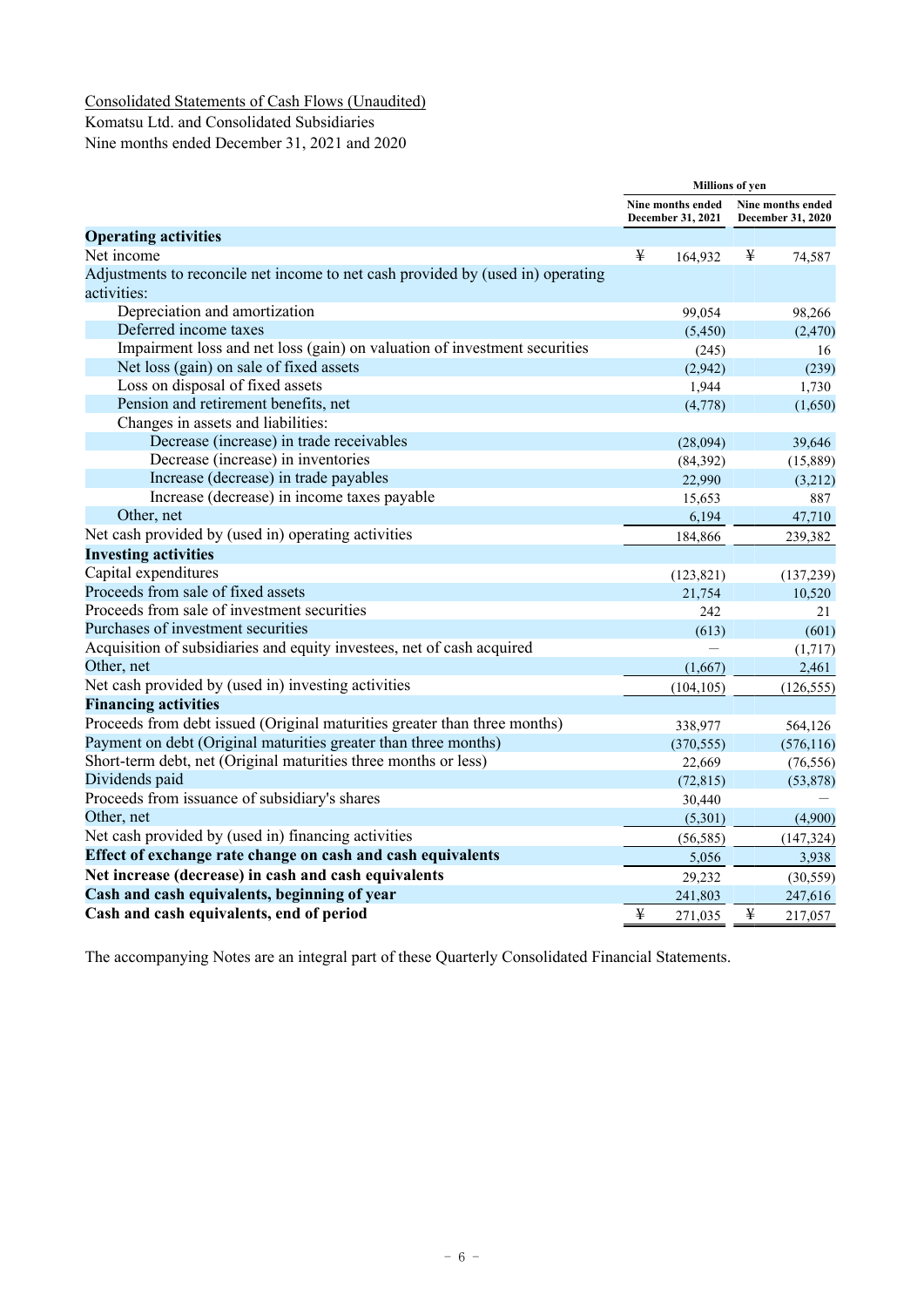#### **Komatsu Ltd. and Consolidated Subsidiaries Three months and nine months ended December 31, 2021 and 2020 Notes to Quarterly Consolidated Financial Statements (Unaudited)**

#### **1. Basis of Quarterly Financial Statement Presentation and Summary of Significant Accounting Policies**

#### **Basis of Quarterly Financial Statement Presentation**

The Company prepares and presents the accompanying quarterly consolidated financial statements in accordance with generally accepted accounting principles in the United States of America (hereinafter "U.S. GAAP").

The accompanying quarterly consolidated financial statements are stated in Japanese yen, the currency of the country in which the Company is incorporated and principally operates.

Some adjustments without booked on each subsidiary's and affiliate's quarterly financial statements are added to the accompanying quarterly consolidated financial statements. These adjustments are mainly due to the gaps of accounting principle between Japan and the United States of America. See Note 21 "Terminology, Forms and Preparation Methods of Quarterly Consolidated Financial Statements".

#### **Preparation of Financial Statements and Registration with the U.S. Securities and Exchange Commission**

The Company has been preparing its consolidated financial statements in accordance with U.S. GAAP since 1963, because the Company issued foreign currency convertible bonds at European market in 1964. The Company registered its convertible bonds issued in the United States in 1967 and its common shares issued for U.S. shareholders as well as Japanese shareholders in 1970 with the U.S. Securities and Exchange Commission (hereinafter "SEC"). Since then, the Company, as a non-U.S. issuer, had been having the reporting obligations, such as filing annual report with its consolidated financial statements in accordance with U.S. GAAP, under the Securities Exchange Act of 1934. The Company's registration with SEC was terminated on June 30, 2014.

#### **Summary of Significant Accounting Policies**

There is no material change for summary of significant accounting policies stated in annual report for the fiscal year ended March 31, 2021.

Regarding the impact of the novel coronavirus (COVID-19) pandemic on the financial position and results of operations of Komatsu (the Company and its consolidated subsidiaries), just when COVID-19 will be contained, and other factors are still unclear. Nevertheless, Komatsu has assumed that a certain level of the COVID-19-related impacts will continue in the future, based on the information which is available at present and our predictions. Komatsu is making its best estimates based on the assumption to assess the calculation of the estimated credit losses, the likelihood of recovery of deferred tax assets and the impairment losses on long-lived assets and goodwill given these items are relatively material among the accounting estimates. However, if actual future trends deviate from the assumption, Komatsu's financial position and results of operations may be adversely affected.

#### **2. Supplemental Cash Flow Information**

Additional cash flow information for the nine months ended December 31, 2021 and 2020 are as follows:

|                                          |   | Millions of ven                               |   |                                        |  |  |
|------------------------------------------|---|-----------------------------------------------|---|----------------------------------------|--|--|
|                                          |   | Nine months ended<br><b>December 31, 2021</b> |   | Nine months ended<br>December 31, 2020 |  |  |
| <b>Additional cash flow information:</b> |   |                                               |   |                                        |  |  |
| Interest paid                            | ¥ | 9.380                                         | ¥ | 10,749                                 |  |  |
| Income taxes paid, net                   |   | 53,892                                        |   | 20,646                                 |  |  |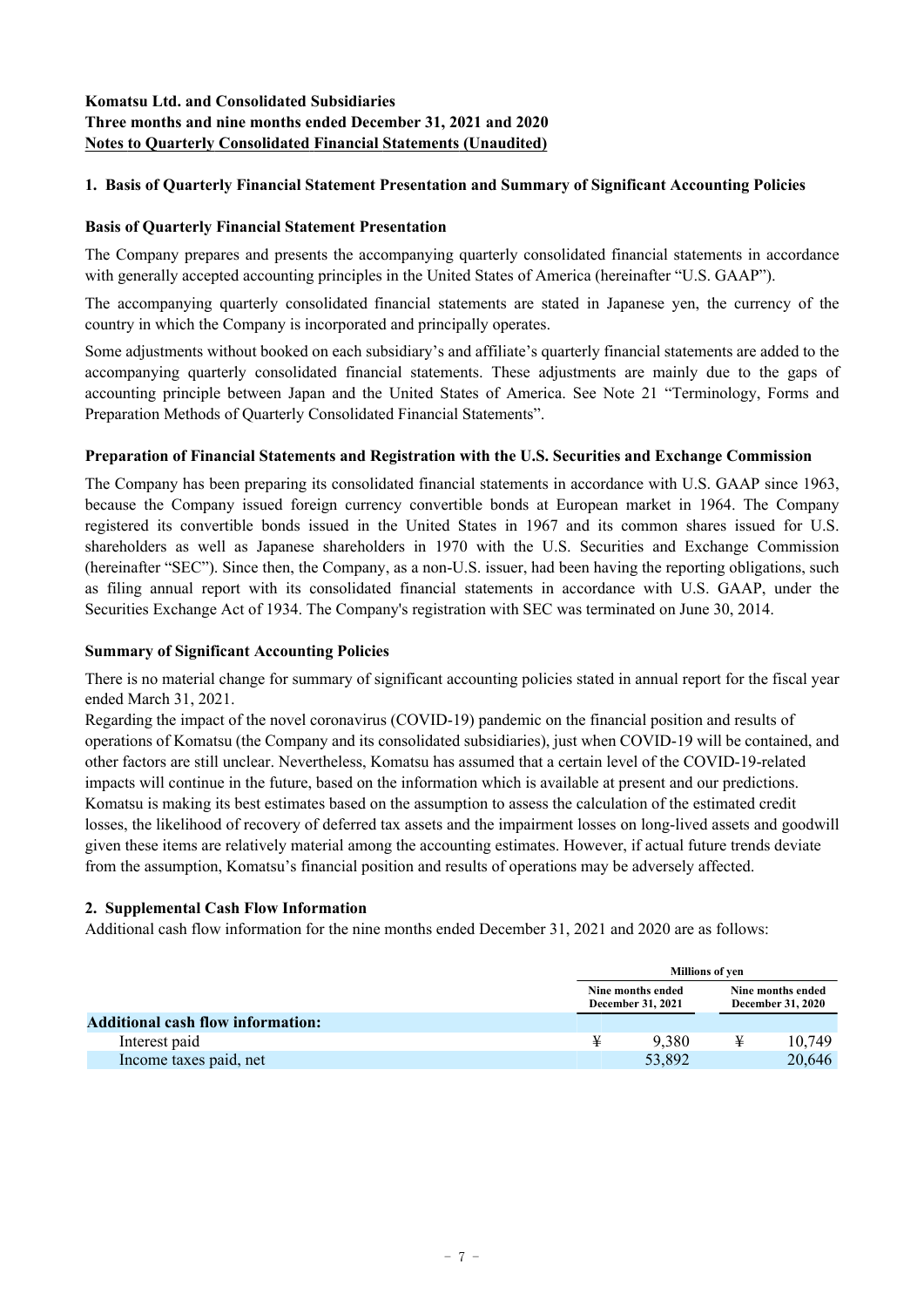#### **3. Allowance for Doubtful Receivables**

At December 31, 2021 and at March 31, 2021, allowances for doubtful receivables deducted from trade notes and accounts receivable, net and long-term trade receivables, net are ¥19,460 million and ¥17,149 million, respectively.

#### **4. Inventories**

At December 31, 2021 and at March 31, 2021, inventories comprise the following:

|                                                           |   | <b>Millions of ven</b> |  |                |  |  |  |
|-----------------------------------------------------------|---|------------------------|--|----------------|--|--|--|
|                                                           |   | December 31, 2021      |  | March 31, 2021 |  |  |  |
| Finished products, including finished parts held for sale |   | 600,108                |  | 571,103        |  |  |  |
| Work in process                                           |   | 199.231                |  | 159,515        |  |  |  |
| Materials and supplies                                    |   | 102,009                |  | 63.234         |  |  |  |
| Total                                                     | ¥ | 901.348                |  | 793,852        |  |  |  |

#### **5. Investment Securities**

The realized gains and losses and gross unrealized holding gains and losses for such equity securities which are recorded in other income (expenses), net in the accompanying consolidated statements of income, respectively, for the nine months ended December 31, 2021 and 2020 are as follows:

|                                                                               | <b>Millions of yen</b>                 |     |                                        |      |  |  |  |  |
|-------------------------------------------------------------------------------|----------------------------------------|-----|----------------------------------------|------|--|--|--|--|
|                                                                               | Nine months ended<br>December 31, 2021 |     | Nine months ended<br>December 31, 2020 |      |  |  |  |  |
| Net gains and losses recognized during the period on equity securities        |                                        | 245 |                                        | (16) |  |  |  |  |
| Less: net gains and losses recognized during the period on equity securities  |                                        |     |                                        |      |  |  |  |  |
| sold during the period                                                        |                                        |     |                                        | 6    |  |  |  |  |
| Unrealized gains and losses recognized during the period on equity securities |                                        |     |                                        |      |  |  |  |  |
| still held as of December 31, 2021 and 2020                                   |                                        | 245 |                                        | (22) |  |  |  |  |

The realized gains and losses and gross unrealized holding gains and losses for such equity securities which are recorded in other income (expenses), net in the accompanying consolidated statements of income, respectively, for the three months ended December 31, 2021 and 2020 are as follows:

|                                                                               | <b>Millions of yen</b>                  |     |                                         |  |
|-------------------------------------------------------------------------------|-----------------------------------------|-----|-----------------------------------------|--|
|                                                                               | Three months ended<br>December 31, 2021 |     | Three months ended<br>December 31, 2020 |  |
| Net gains and losses recognized during the period on equity securities        |                                         | 74  |                                         |  |
| Less: net gains and losses recognized during the period on equity securities  |                                         |     |                                         |  |
| sold during the period                                                        |                                         | (O) |                                         |  |
| Unrealized gains and losses recognized during the period on equity securities |                                         |     |                                         |  |
| still held as of December 31, 2021 and 2020                                   |                                         | 74  |                                         |  |

Komatsu measures equity securities without readily determinable fair values at the carrying amount after the writedown due to impairment, except for investments which are measured at net asset value per share. If Komatsu identifies observable price changes in orderly transactions for identical or similar investments issued by the same issuer, Komatsu measures the equity security at fair value as of the date that the observable transaction occurred. As of December 31, 2021 and as of March 31, 2021, the carrying amounts of these investments were ¥8,709 million and ¥8,236 million, respectively. Any impairment or any adjustment relating to observable price changes recorded until December 31, 2021 and until March 31, 2021 were not material.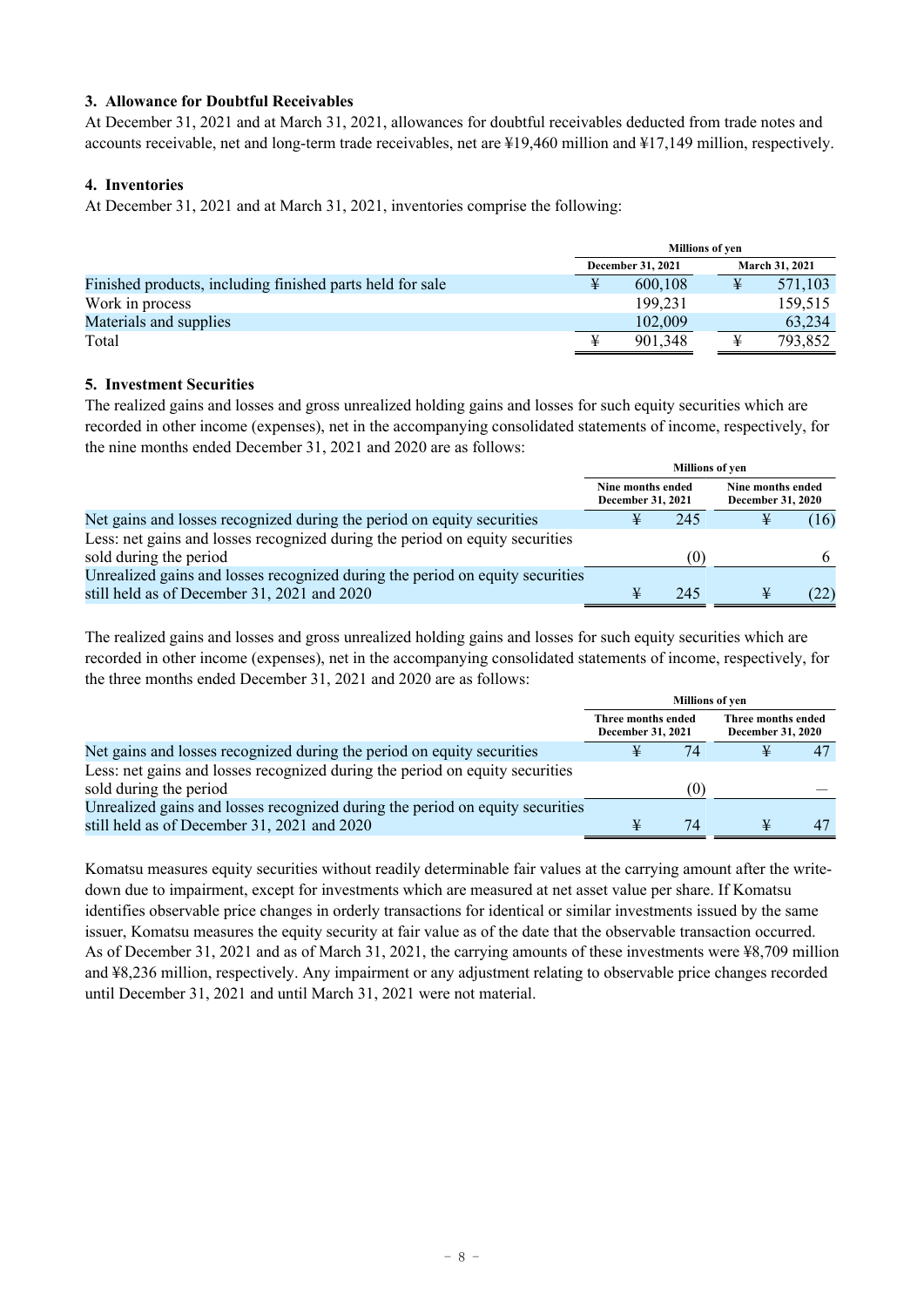#### **6. Other Intangible Assets**

Intangible assets at December 31, 2021 and at March 31, 2021 are as follows:

|                                     | <b>Millions of ven</b>      |                             |                           |                             |                             |                           |
|-------------------------------------|-----------------------------|-----------------------------|---------------------------|-----------------------------|-----------------------------|---------------------------|
|                                     |                             | December 31, 2021           |                           |                             | March 31, 2021              |                           |
|                                     | Gross<br>carrying<br>amount | Accumulated<br>amortization | Net<br>carrying<br>amount | Gross<br>carrying<br>amount | Accumulated<br>amortization | Net<br>carrying<br>amount |
| Other intangible assets subject to  |                             |                             |                           |                             |                             |                           |
| amortization:                       |                             |                             |                           |                             |                             |                           |
| Software                            | ¥<br>68,492                 | (30, 599)<br>¥              | 37,893<br>¥               | ¥<br>63,605                 | (25,376)<br>¥               | ¥<br>38,229               |
| Leasehold                           | 7,723                       | (2,083)                     | 5,640                     | 7,146                       | (1, 842)                    | 5,304                     |
| Trademarks                          | 58,147                      | (18, 639)                   | 39,508                    | 56,262                      | (15,241)                    | 41,021                    |
| Customer relationships              | 78,571                      | (32, 977)                   | 45,594                    | 77,204                      | (29,170)                    | 48,034                    |
| Technology assets                   | 39,924                      | (15,631)                    | 24,293                    | 39,278                      | (13, 415)                   | 25,863                    |
| Other                               | 8,441                       | (6,045)                     | 2,396                     | 7,278                       | (4,757)                     | 2,521                     |
| Total                               | 261,298                     | (105, 974)                  | 155,324                   | 250,773                     | (89, 801)                   | 160,972                   |
| Other intangible assets not subject |                             |                             |                           |                             |                             |                           |
| to amortization                     |                             |                             | 8,247                     |                             |                             | 8,009                     |
| Total other intangible assets       |                             |                             | ¥ 163,571                 |                             |                             | ¥ 168,981                 |

The aggregate amortization expense of other intangible assets subject to amortization during the nine months ended December 31, 2021 and 2020 were ¥17,844 million and ¥15,131 million, respectively. The aggregate amortization expense of other intangible assets subject to amortization during the three months ended December 31, 2021 and 2020 were ¥6,035 million and ¥5,338 million, respectively.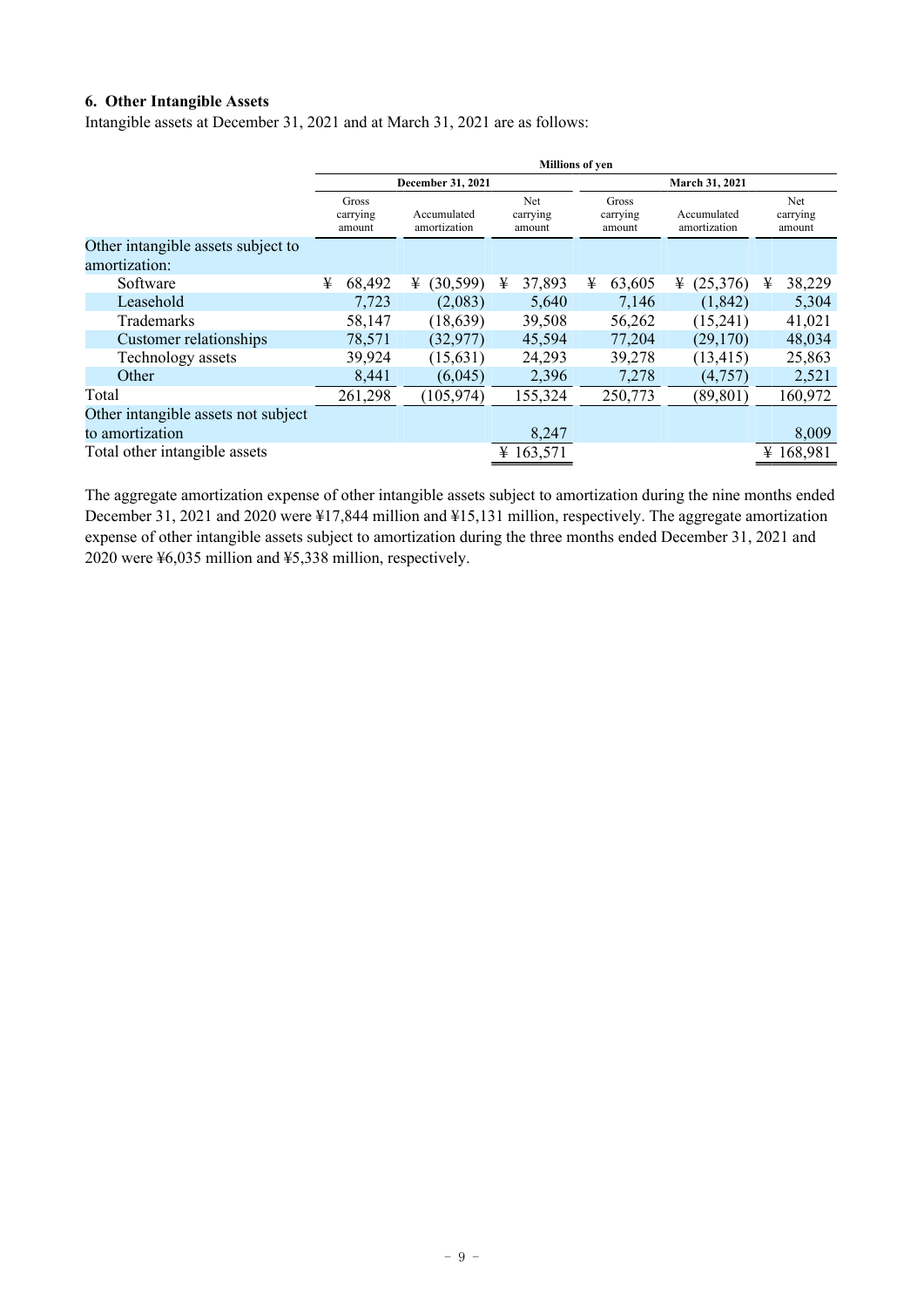#### **7. Cost of Retirement Benefits**

The Company and certain subsidiaries in Japan have transferred part of the retirement benefit plans (lump-sum severance payment plans and defined benefit cash balance pension plans) to the defined contribution pension plans in the nine months ended December 31, 2021.

Net periodic cost of Komatsu's defined benefit plans for the nine months ended December 31, 2021 and 2020 consisted of the following components:

|                                                | <b>Millions of ven</b> |                                        |   |                                        |
|------------------------------------------------|------------------------|----------------------------------------|---|----------------------------------------|
|                                                |                        | Nine months ended<br>December 31, 2021 |   | Nine months ended<br>December 31, 2020 |
| Service cost                                   | ¥                      | 6,760                                  | ¥ | 7,152                                  |
| Interest cost on projected benefit obligations |                        | 3,845                                  |   | 4,419                                  |
| Expected return on plan assets                 |                        | (7,598)                                |   | (7,312)                                |
| Amortization of actuarial loss or gain         |                        | 362                                    |   | 1,040                                  |
| Amortization of prior service cost             |                        | 676                                    |   | 221                                    |
| Gains recognized due to partial settlements    |                        | (2, 486)                               |   |                                        |
| Net periodic cost                              | ¥                      | 1,559                                  |   | 5,520                                  |

Net periodic cost of the postretirement benefit plans for the nine months ended December 31, 2021 and 2020 included the following components:

|                                                | <b>Millions of yen</b>                 |       |  |                                        |
|------------------------------------------------|----------------------------------------|-------|--|----------------------------------------|
|                                                | Nine months ended<br>December 31, 2021 |       |  | Nine months ended<br>December 31, 2020 |
| Service cost                                   |                                        | 364   |  | 385                                    |
| Interest cost on projected benefit obligations |                                        | 239   |  | 309                                    |
| Expected return on plan assets                 |                                        | (407) |  | (371)                                  |
| Amortization of actuarial loss or gain         |                                        |       |  |                                        |
| Amortization of prior service cost             |                                        | (138) |  | (89)                                   |
| Gains recognized due to partial settlements    |                                        | (355) |  |                                        |
| Net periodic cost                              |                                        | (293) |  | 291                                    |

Net periodic cost of Komatsu's defined benefit plans for the three months ended December 31, 2021 and 2020 consisted of the following components:

|                                                |                                         | <b>Millions of ven</b> |   |                                         |  |
|------------------------------------------------|-----------------------------------------|------------------------|---|-----------------------------------------|--|
|                                                | Three months ended<br>December 31, 2021 |                        |   | Three months ended<br>December 31, 2020 |  |
| Service cost                                   | ¥                                       | 2,301                  | ¥ | 2,397                                   |  |
| Interest cost on projected benefit obligations |                                         | 1,292                  |   | 1,470                                   |  |
| Expected return on plan assets                 |                                         | (2,549)                |   | (2, 420)                                |  |
| Amortization of actuarial loss or gain         |                                         | 119                    |   | 367                                     |  |
| Amortization of prior service cost             |                                         | 227                    |   | 58                                      |  |
| Gains recognized due to partial settlements    |                                         |                        |   |                                         |  |
| Net periodic cost                              |                                         | 1.390                  |   | 1,872                                   |  |

Net periodic cost of the postretirement benefit plans for the three months ended December 31, 2021 and 2020 included the following components:

|                                                |   | <b>Millions of yen</b>                  |  |                                                |  |
|------------------------------------------------|---|-----------------------------------------|--|------------------------------------------------|--|
|                                                |   | Three months ended<br>December 31, 2021 |  | Three months ended<br><b>December 31, 2020</b> |  |
| Service cost                                   | ¥ | 111                                     |  | 126                                            |  |
| Interest cost on projected benefit obligations |   | 68                                      |  | 102                                            |  |
| Expected return on plan assets                 |   | (126)                                   |  | (122)                                          |  |
| Amortization of actuarial loss or gain         |   |                                         |  | 19                                             |  |
| Amortization of prior service cost             |   | (71)                                    |  | (29)                                           |  |
| Gains recognized due to partial settlements    |   |                                         |  |                                                |  |
| Net periodic cost                              | ¥ |                                         |  | 96                                             |  |

Net periodic cost components other than the service cost of Komatsu's defined benefit plans and the postretirement benefit plans are recorded in other income (expenses), net in the accompanying consolidated statements of income.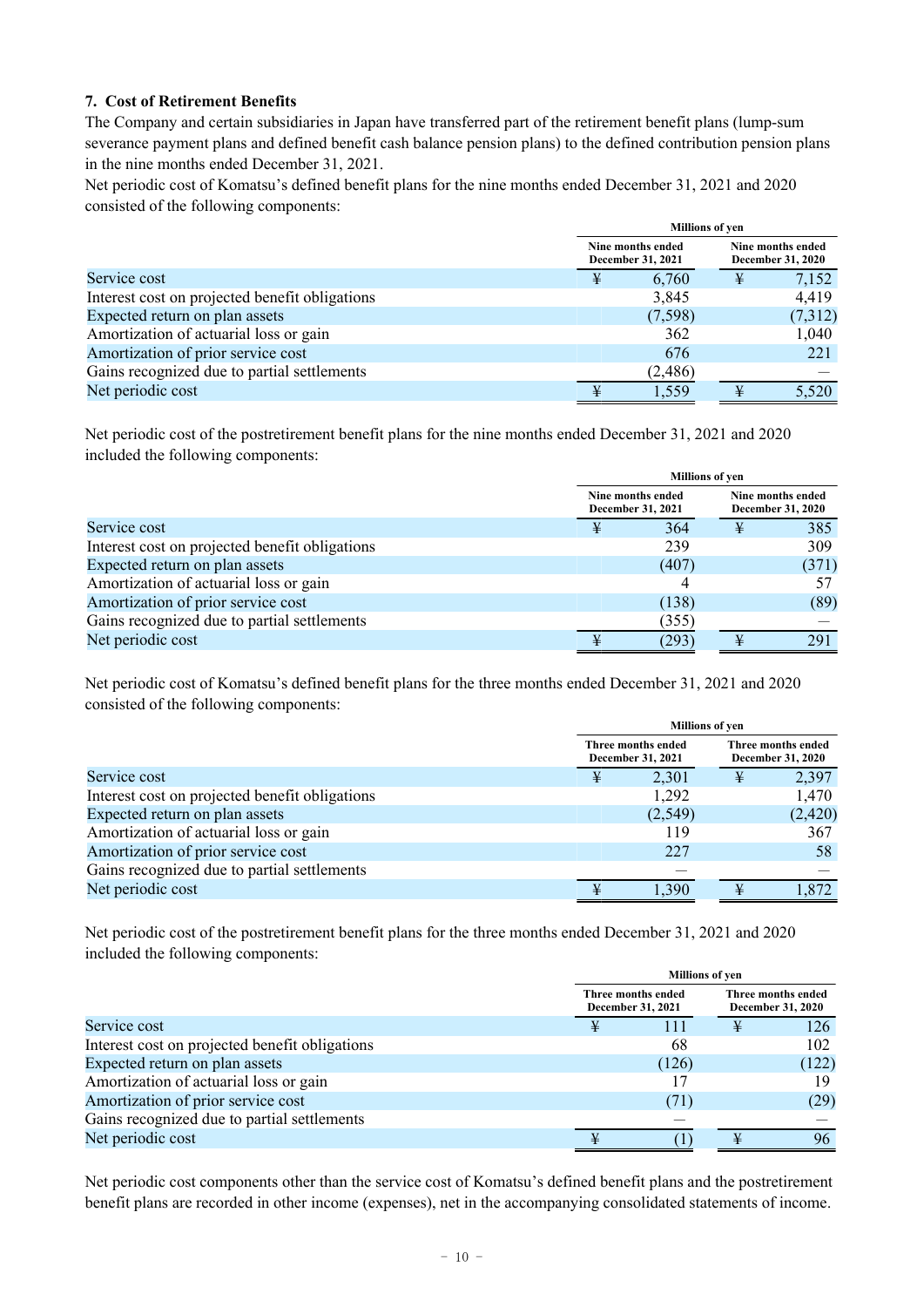#### **8. Other Comprehensive Income (Loss)**

Changes in accumulated other comprehensive income (loss) for the nine months ended December 31, 2021 and 2020 are as follows:

|                                                                                     | <b>Millions of yen</b>                            |                                     |                                                                             |   |          |
|-------------------------------------------------------------------------------------|---------------------------------------------------|-------------------------------------|-----------------------------------------------------------------------------|---|----------|
|                                                                                     |                                                   | Nine months ended December 31, 2021 |                                                                             |   |          |
|                                                                                     | Foreign<br>currency<br>translation<br>adjustments | Pension<br>liability<br>adjustments | Net unrealized<br>holding gains<br>(losses)<br>on derivative<br>instruments |   | Total    |
| Balance, beginning of the year                                                      | ¥<br>(7,186)                                      | (34,290)<br>¥                       | ¥<br>(536)                                                                  | ¥ | (42,012) |
| Other comprehensive income (loss) before<br>reclassifications                       | 54,861                                            | 504                                 | (1,590)                                                                     |   | 53,775   |
| Amounts reclassified from accumulated<br>other comprehensive income (loss)          |                                                   | 1,737                               | 2,707                                                                       |   | 4,444    |
| Net other comprehensive income (loss)                                               | 54,861                                            | 2,241                               | 1,117                                                                       |   | 58,219   |
| Less: other comprehensive income (loss)<br>attributable to noncontrolling interests | 2,409                                             |                                     | 199                                                                         |   | 2,608    |
| Other comprehensive income (loss) attributable<br>to Komatsu Ltd.                   | 52,452                                            | 2,241                               | 918                                                                         |   | 55,611   |
| Equity transactions with noncontrolling<br>interests                                | 23                                                |                                     | (10)                                                                        |   | 13       |
| Balance, end of the period                                                          | 45,289<br>¥                                       | ¥<br>(32,049)                       | ¥<br>372                                                                    | ¥ | 13,612   |

All amounts are net of tax.

|                                                                                     | <b>Millions of yen</b>                            |                                     |                                                                             |   |            |
|-------------------------------------------------------------------------------------|---------------------------------------------------|-------------------------------------|-----------------------------------------------------------------------------|---|------------|
|                                                                                     | Nine months ended December 31, 2020               |                                     |                                                                             |   |            |
|                                                                                     | Foreign<br>currency<br>translation<br>adjustments | Pension<br>liability<br>adjustments | Net unrealized<br>holding gains<br>(losses)<br>on derivative<br>instruments |   | Total      |
| Balance, beginning of the year                                                      | (103, 975)<br>¥                                   | (26,976)<br>¥                       | 285<br>¥                                                                    | ¥ | (130, 666) |
| Other comprehensive income (loss) before<br>reclassifications                       | 17,626                                            | (27)                                | 1,804                                                                       |   | 19,403     |
| Amounts reclassified from accumulated<br>other comprehensive income (loss)          |                                                   | 854                                 | (1,414)                                                                     |   | (560)      |
| Net other comprehensive income (loss)                                               | 17,626                                            | 827                                 | 390                                                                         |   | 18,843     |
| Less: other comprehensive income (loss)<br>attributable to noncontrolling interests | 3,008                                             |                                     | 65                                                                          |   | 3,073      |
| Other comprehensive income (loss) attributable<br>to Komatsu Ltd.                   | 14,618                                            | 827                                 | 325                                                                         |   | 15,770     |
| Balance, end of the period                                                          | (89, 357)                                         | ¥<br>(26, 149)                      | ¥<br>610                                                                    | ¥ | (114, 896) |

All amounts are net of tax.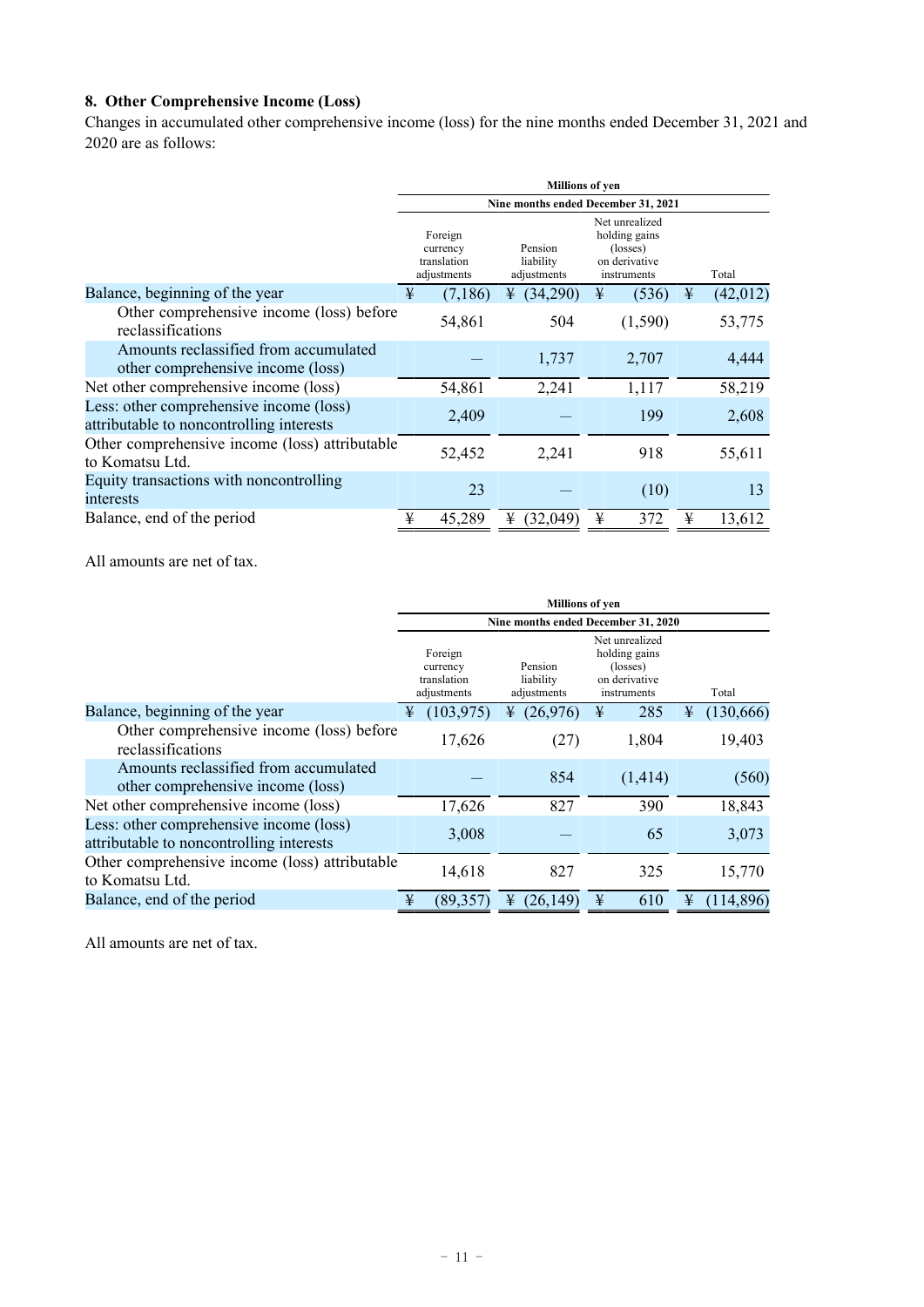Changes in accumulated other comprehensive income (loss) for the three months ended December 31, 2021 and 2020 are as follows:

|                                                                                     |                                                   | <b>Millions of yen</b>               |                                                                             |            |          |
|-------------------------------------------------------------------------------------|---------------------------------------------------|--------------------------------------|-----------------------------------------------------------------------------|------------|----------|
|                                                                                     |                                                   | Three months ended December 31, 2021 |                                                                             |            |          |
|                                                                                     | Foreign<br>currency<br>translation<br>adjustments | Pension<br>liability<br>adjustments  | Net unrealized<br>holding gains<br>(losses)<br>on derivative<br>instruments |            | Total    |
| Balance, beginning of the period                                                    | ¥<br>4,295                                        | (32,503)<br>¥                        | 293<br>¥                                                                    | $\ddagger$ | (27,915) |
| Other comprehensive income (loss) before<br>reclassifications                       | 44,203                                            | 242                                  | (1,737)                                                                     |            | 42,708   |
| Amounts reclassified from accumulated<br>other comprehensive income (loss)          |                                                   | 212                                  | 1,912                                                                       |            | 2,124    |
| Net other comprehensive income (loss)                                               | 44,203                                            | 454                                  | 175                                                                         |            | 44,832   |
| Less: other comprehensive income (loss)<br>attributable to noncontrolling interests | 3,209                                             |                                      | 96                                                                          |            | 3,305    |
| Other comprehensive income (loss) attributable<br>to Komatsu Ltd.                   | 40,994                                            | 454                                  | 79                                                                          |            | 41,527   |
| Equity transactions with noncontrolling<br>interests                                |                                                   |                                      |                                                                             |            |          |
| Balance, end of the period                                                          | 45,289<br>¥                                       | ¥<br>(32,049)                        | ¥<br>372                                                                    | ¥          | 13,612   |

All amounts are net of tax.

|                                                                                     | <b>Millions of ven</b>                            |                                     |                                                                             |   |            |  |
|-------------------------------------------------------------------------------------|---------------------------------------------------|-------------------------------------|-----------------------------------------------------------------------------|---|------------|--|
|                                                                                     | Three months ended December 31, 2020              |                                     |                                                                             |   |            |  |
|                                                                                     | Foreign<br>currency<br>translation<br>adjustments | Pension<br>liability<br>adjustments | Net unrealized<br>holding gains<br>(losses)<br>on derivative<br>instruments |   | Total      |  |
| Balance, beginning of the period                                                    | ¥<br>(99,432)                                     | (26, 489)<br>¥                      | ¥<br>512                                                                    | ¥ | (125, 409) |  |
| Other comprehensive income (loss) before<br>reclassifications                       | 11,120                                            | 12                                  | 383                                                                         |   | 11,515     |  |
| Amounts reclassified from accumulated<br>other comprehensive income (loss)          |                                                   | 328                                 | (245)                                                                       |   | 83         |  |
| Net other comprehensive income (loss)                                               | 11,120                                            | 340                                 | 138                                                                         |   | 11,598     |  |
| Less: other comprehensive income (loss)<br>attributable to noncontrolling interests | 1,045                                             |                                     | 40                                                                          |   | 1,085      |  |
| Other comprehensive income (loss) attributable<br>to Komatsu Ltd.                   | 10,075                                            | 340                                 | 98                                                                          |   | 10,513     |  |
| Balance, end of the period                                                          | ¥<br>(89, 357)                                    | ¥<br>(26, 149)                      | ¥<br>610                                                                    | ¥ | (114,896)  |  |

All amounts are net of tax.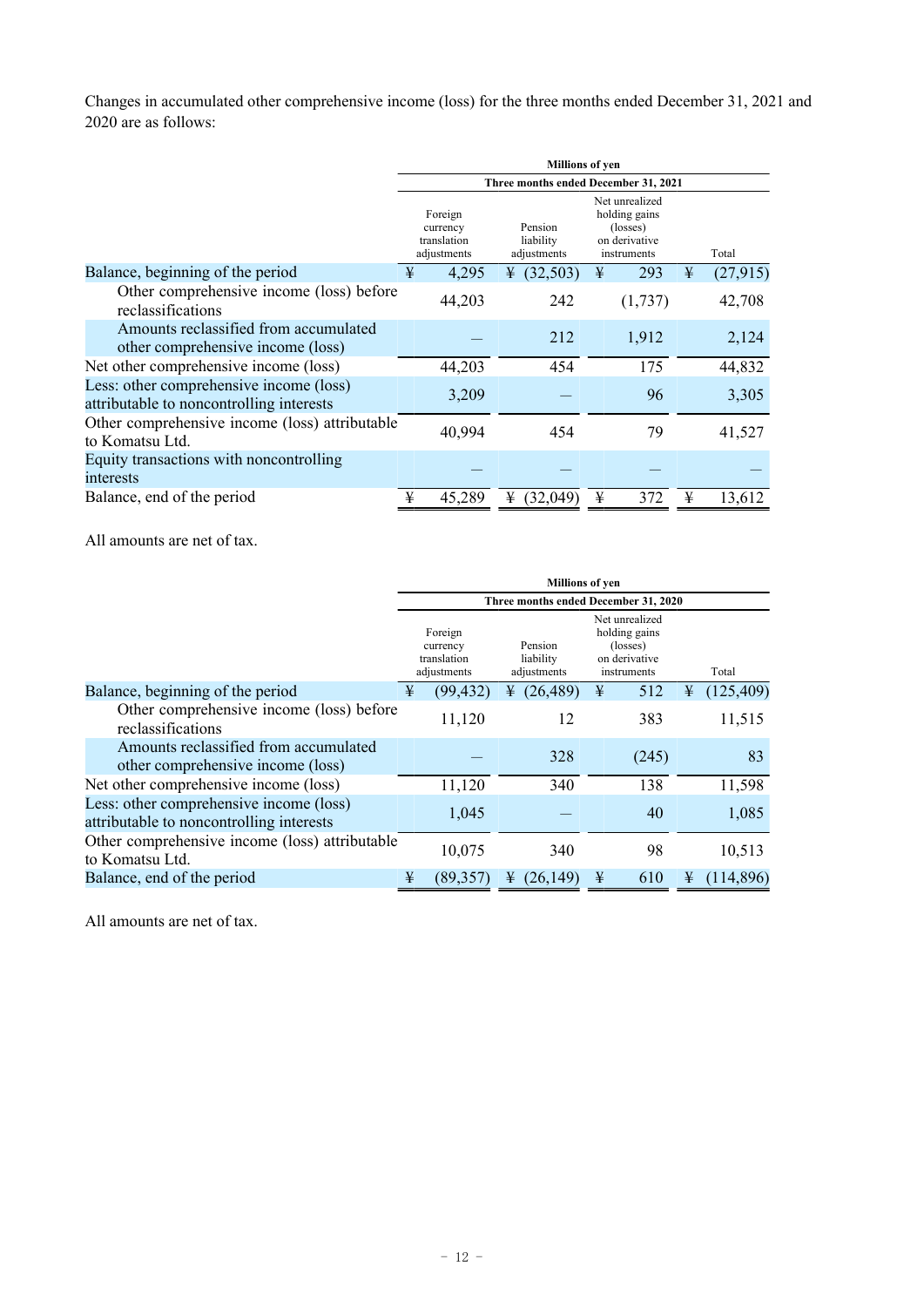Reclassification out of accumulated other comprehensive income (loss) for the nine months ended December 31, 2021 and 2020 are as follows:

|                                                                  | <b>Millions of yen</b>                 |          |                                                             |
|------------------------------------------------------------------|----------------------------------------|----------|-------------------------------------------------------------|
|                                                                  | Nine months ended<br>December 31, 2021 |          | Affected line items in<br>consolidated statements of income |
| Pension liability adjustments                                    |                                        |          |                                                             |
| Amortization of actuarial loss or gain and prior<br>service cost | ¥                                      | (2, 479) | Other income (expenses), net: Other,<br>net                 |
|                                                                  |                                        | (2, 479) | Total before tax                                            |
|                                                                  |                                        | 742      | Income taxes                                                |
|                                                                  |                                        | (1,737)  | Net of tax                                                  |
| Net unrealized holding gains (losses) on derivative              |                                        |          |                                                             |
| instruments                                                      |                                        |          |                                                             |
| Forwards contracts                                               |                                        | (1,796)  | Net sales                                                   |
|                                                                  |                                        | (226)    | Cost of sales                                               |
|                                                                  |                                        | (1, 924) | Other income (expenses), net: Other,                        |
|                                                                  |                                        |          | net                                                         |
|                                                                  |                                        | (3,946)  | Total before tax                                            |
|                                                                  |                                        | 1,239    | Income taxes                                                |
|                                                                  |                                        | (2,707)  | Net of tax                                                  |
| Total reclassification for the period                            | ¥                                      | (4,444)  | Net of tax                                                  |

|                                                                    | <b>Millions of yen</b>                 |                                                             |
|--------------------------------------------------------------------|----------------------------------------|-------------------------------------------------------------|
|                                                                    | Nine months ended<br>December 31, 2020 | Affected line items in<br>consolidated statements of income |
| Pension liability adjustments                                      |                                        |                                                             |
| Amortization of actuarial loss or gain and prior<br>service cost   | ¥<br>(1,229)                           | Other income (expenses), net: Other,<br>net                 |
|                                                                    | (1,229)                                | Total before tax                                            |
|                                                                    | 375                                    | Income taxes                                                |
|                                                                    | (854)                                  | Net of tax                                                  |
| Net unrealized holding gains (losses) on derivative<br>instruments |                                        |                                                             |
| Forwards contracts                                                 | 2,158                                  | Net sales                                                   |
|                                                                    | (661)                                  | Cost of sales                                               |
|                                                                    | 550                                    | Other income (expenses), net: Other,<br>net                 |
|                                                                    | 2,047                                  | Total before tax                                            |
|                                                                    | (633)                                  | Income taxes                                                |
|                                                                    | 1,414                                  | Net of tax                                                  |
| Total reclassification for the period                              | ¥<br>560                               | Net of tax                                                  |
|                                                                    |                                        |                                                             |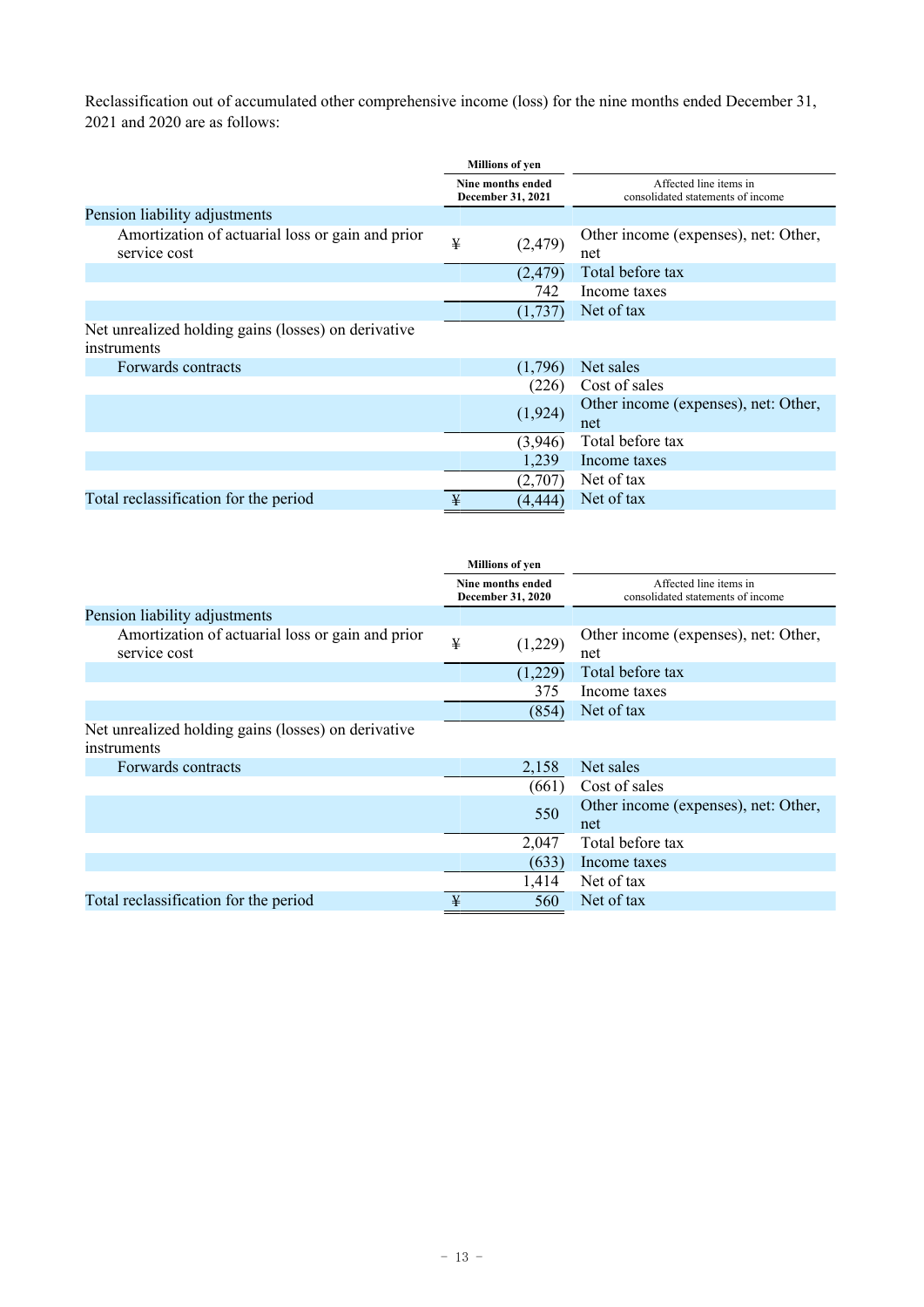Reclassification out of accumulated other comprehensive income (loss) for the three months ended December 31, 2021 and 2020 are as follows:

|                                                                  | <b>Millions of yen</b>                  |                                                             |
|------------------------------------------------------------------|-----------------------------------------|-------------------------------------------------------------|
|                                                                  | Three months ended<br>December 31, 2021 | Affected line items in<br>consolidated statements of income |
| Pension liability adjustments                                    |                                         |                                                             |
| Amortization of actuarial loss or gain and prior<br>service cost | ¥<br>(292)                              | Other income (expenses), net: Other,<br>net                 |
|                                                                  | (292)                                   | Total before tax                                            |
|                                                                  | 80                                      | Income taxes                                                |
|                                                                  | (212)                                   | Net of tax                                                  |
| Net unrealized holding gains (losses) on derivative              |                                         |                                                             |
| instruments                                                      |                                         |                                                             |
| Forwards contracts                                               | (524)                                   | Net sales                                                   |
|                                                                  | (270)                                   | Cost of sales                                               |
|                                                                  | (2,007)                                 | Other income (expenses), net: Other,<br>net                 |
|                                                                  | (2,801)                                 | Total before tax                                            |
|                                                                  | 889                                     | Income taxes                                                |
|                                                                  | (1, 912)                                | Net of tax                                                  |
| Total reclassification for the period                            | ¥<br>(2,124)                            | Net of tax                                                  |

|                                                                    | <b>Millions of yen</b>                  |                                                             |
|--------------------------------------------------------------------|-----------------------------------------|-------------------------------------------------------------|
|                                                                    | Three months ended<br>December 31, 2020 | Affected line items in<br>consolidated statements of income |
| Pension liability adjustments                                      |                                         |                                                             |
| Amortization of actuarial loss or gain and prior<br>service cost   | ¥<br>(415)                              | Other income (expenses), net: Other,<br>net                 |
|                                                                    | (415)                                   | Total before tax                                            |
|                                                                    | 87                                      | Income taxes                                                |
|                                                                    | (328)                                   | Net of tax                                                  |
| Net unrealized holding gains (losses) on derivative<br>instruments |                                         |                                                             |
| Forwards contracts                                                 | 876                                     | Net sales                                                   |
|                                                                    | (372)                                   | Cost of sales                                               |
|                                                                    | (157)                                   | Other income (expenses), net: Other,<br>net                 |
|                                                                    | 347                                     | Total before tax                                            |
|                                                                    | (102)                                   | Income taxes                                                |
|                                                                    | 245                                     | Net of tax                                                  |
| Total reclassification for the period                              | ¥<br>(83)                               | Net of tax                                                  |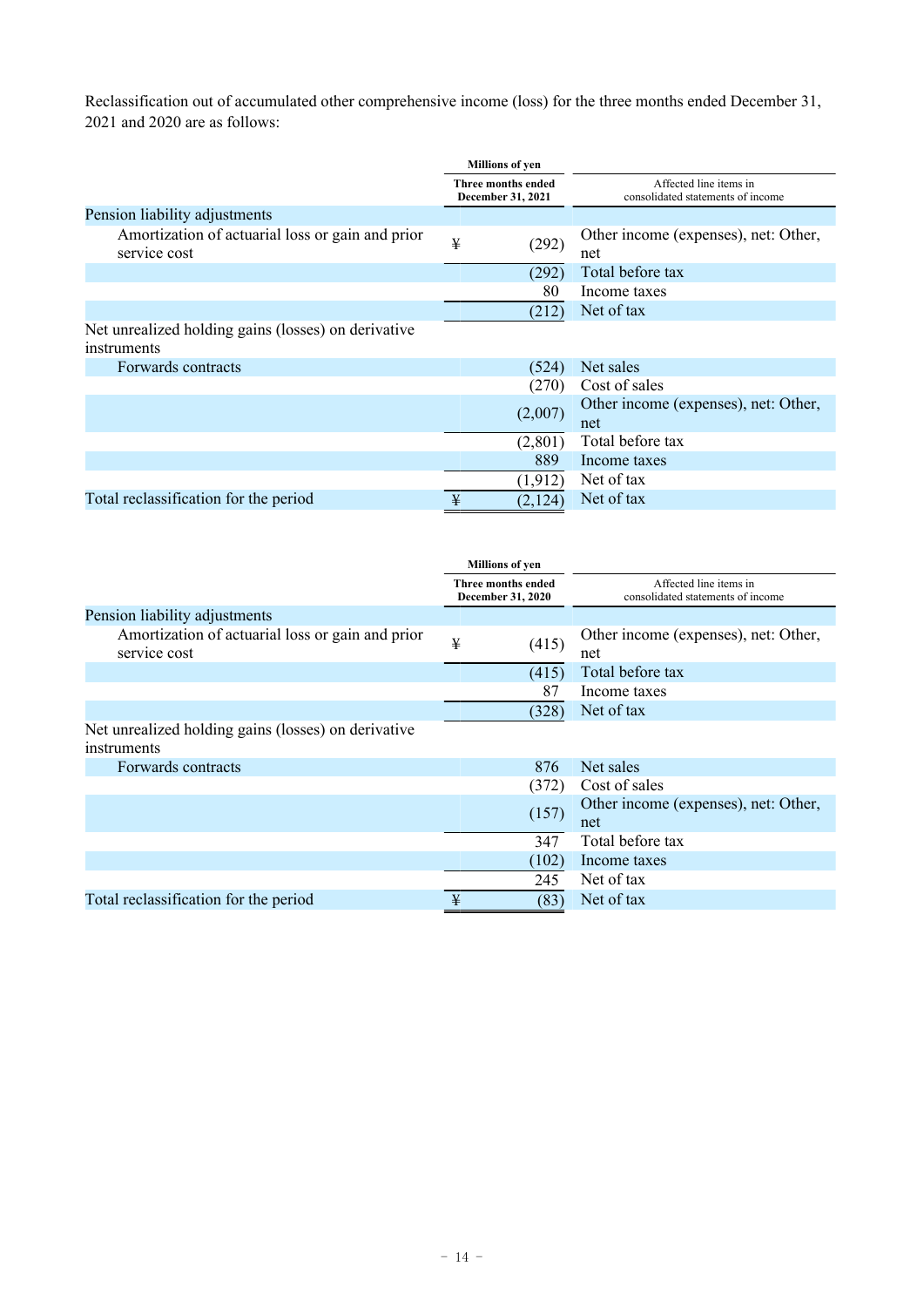Tax effects allocated to each component of other comprehensive income (loss) for the nine months ended December 31, 2021 and 2020 are as follows:

|                                                                              | <b>Millions of yen</b>              |                      |   |                             |   |                      |
|------------------------------------------------------------------------------|-------------------------------------|----------------------|---|-----------------------------|---|----------------------|
|                                                                              | Nine months ended December 31, 2021 |                      |   |                             |   |                      |
|                                                                              |                                     | Before tax<br>amount |   | Tax (expense)<br>or benefit |   | Net of tax<br>amount |
| Foreign currency translation adjustments                                     |                                     |                      |   |                             |   |                      |
| Foreign currency translation adjustments arising during the<br>period        | ¥                                   | 54,937               | ¥ | (76)                        | ¥ | 54,861               |
| Less: reclassification adjustment for gains included in net<br>income        |                                     |                      |   |                             |   |                      |
| Net foreign currency translation adjustments                                 |                                     | 54,937               |   | (76)                        |   | 54,861               |
| Pension liability adjustments                                                |                                     |                      |   |                             |   |                      |
| Pension liability adjustments arising during the period                      |                                     | 680                  |   | (176)                       |   | 504                  |
| Less: reclassification adjustment for losses included in net<br><i>ncome</i> |                                     | 2,479                |   | (742)                       |   | 1,737                |
| Net pension liability adjustments                                            |                                     | 3,159                |   | (918)                       |   | 2,241                |
| Net unrealized holding gains (losses) on derivative instruments              |                                     |                      |   |                             |   |                      |
| Unrealized holding losses arising during the period                          |                                     | (2,377)              |   | 787                         |   | (1,590)              |
| Less: reclassification adjustment for losses included in net<br><i>ncome</i> |                                     | 3,946                |   | (1,239)                     |   | 2,707                |
| Net unrealized holding gains                                                 |                                     | 1,569                |   | (452)                       |   | 1,117                |
| Other comprehensive income (loss)                                            | ¥                                   | 59,665               | ¥ | (1, 446)                    | ¥ | 58,219               |

|                                                                              |                                     |                      |   | <b>Millions of yen</b>      |   |                      |
|------------------------------------------------------------------------------|-------------------------------------|----------------------|---|-----------------------------|---|----------------------|
|                                                                              | Nine months ended December 31, 2020 |                      |   |                             |   |                      |
|                                                                              |                                     | Before tax<br>amount |   | Tax (expense)<br>or benefit |   | Net of tax<br>amount |
| Foreign currency translation adjustments                                     |                                     |                      |   |                             |   |                      |
| Foreign currency translation adjustments arising during the<br>period        | ¥                                   | 17,513               | ¥ | 113                         | ¥ | 17,626               |
| Less: reclassification adjustment for gains included in net<br>income        |                                     |                      |   |                             |   |                      |
| Net foreign currency translation adjustments                                 |                                     | 17,513               |   | 113                         |   | 17,626               |
| Pension liability adjustments                                                |                                     |                      |   |                             |   |                      |
| Pension liability adjustments arising during the period                      |                                     | (37)                 |   | 10                          |   | (27)                 |
| Less: reclassification adjustment for losses included in net<br>income       |                                     | 1,229                |   | (375)                       |   | 854                  |
| Net pension liability adjustments                                            |                                     | 1,192                |   | (365)                       |   | 827                  |
| Net unrealized holding gains (losses) on derivative instruments              |                                     |                      |   |                             |   |                      |
| Unrealized holding gains arising during the period                           |                                     | 2,633                |   | (829)                       |   | 1,804                |
| Less: reclassification adjustment for gains included in net<br><i>n</i> come |                                     | (2,047)              |   | 633                         |   | (1, 414)             |
| Net unrealized holding gains                                                 |                                     | 586                  |   | (196)                       |   | 390                  |
| Other comprehensive income (loss)                                            | ¥                                   | 19,291               | ¥ | (448)                       | ¥ | 18,843               |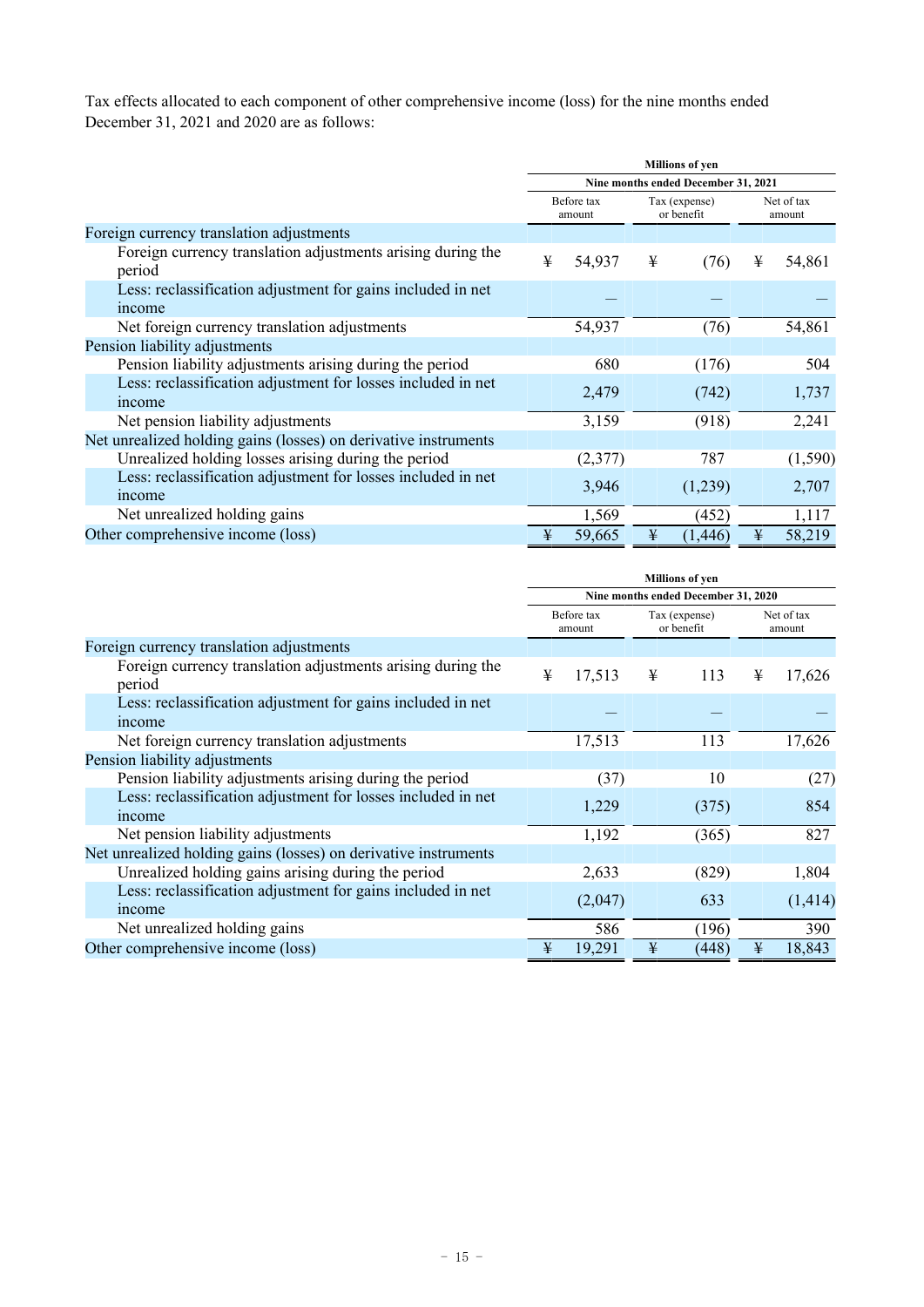Tax effects allocated to each component of other comprehensive income (loss) for the three months ended December 31, 2021 and 2020 are as follows:

|                                                                              | <b>Millions of yen</b>               |   |                             |   |                      |
|------------------------------------------------------------------------------|--------------------------------------|---|-----------------------------|---|----------------------|
|                                                                              | Three months ended December 31, 2021 |   |                             |   |                      |
|                                                                              | Before tax<br>amount                 |   | Tax (expense)<br>or benefit |   | Net of tax<br>amount |
| Foreign currency translation adjustments                                     |                                      |   |                             |   |                      |
| Foreign currency translation adjustments arising during the<br>period        | ¥<br>44,268                          | ¥ | (65)                        | ¥ | 44,203               |
| Less: reclassification adjustment for gains included in net<br>income        |                                      |   |                             |   |                      |
| Net foreign currency translation adjustments                                 | 44,268                               |   | (65)                        |   | 44,203               |
| Pension liability adjustments                                                |                                      |   |                             |   |                      |
| Pension liability adjustments arising during the period                      | (94)                                 |   | 336                         |   | 242                  |
| Less: reclassification adjustment for losses included in net<br><i>ncome</i> | 292                                  |   | (80)                        |   | 212                  |
| Net pension liability adjustments                                            | 198                                  |   | 256                         |   | 454                  |
| Net unrealized holding gains (losses) on derivative instruments              |                                      |   |                             |   |                      |
| Unrealized holding losses arising during the period                          | (2, 547)                             |   | 810                         |   | (1,737)              |
| Less: reclassification adjustment for losses included in net<br><i>ncome</i> | 2,801                                |   | (889)                       |   | 1,912                |
| Net unrealized holding gains                                                 | 254                                  |   | (79)                        |   | 175                  |
| Other comprehensive income (loss)                                            | ¥<br>44,720                          | ¥ | 112                         | ¥ | 44,832               |

|                                                                              |   |                      |   | <b>Millions of yen</b>               |   |                      |
|------------------------------------------------------------------------------|---|----------------------|---|--------------------------------------|---|----------------------|
|                                                                              |   |                      |   | Three months ended December 31, 2020 |   |                      |
|                                                                              |   | Before tax<br>amount |   | Tax (expense)<br>or benefit          |   | Net of tax<br>amount |
| Foreign currency translation adjustments                                     |   |                      |   |                                      |   |                      |
| Foreign currency translation adjustments arising during the<br>period        | ¥ | 11,102               | ¥ | 18                                   | ¥ | 11,120               |
| Less: reclassification adjustment for gains included in net<br>income        |   |                      |   |                                      |   |                      |
| Net foreign currency translation adjustments                                 |   | 11,102               |   | 18                                   |   | 11,120               |
| Pension liability adjustments                                                |   |                      |   |                                      |   |                      |
| Pension liability adjustments arising during the period                      |   | 18                   |   | (6)                                  |   | 12                   |
| Less: reclassification adjustment for losses included in net<br>income       |   | 415                  |   | (87)                                 |   | 328                  |
| Net pension liability adjustments                                            |   | 433                  |   | (93)                                 |   | 340                  |
| Net unrealized holding gains (losses) on derivative instruments              |   |                      |   |                                      |   |                      |
| Unrealized holding gains arising during the period                           |   | 600                  |   | (217)                                |   | 383                  |
| Less: reclassification adjustment for gains included in net<br><i>n</i> come |   | (347)                |   | 102                                  |   | (245)                |
| Net unrealized holding gains                                                 |   | 253                  |   | (115)                                |   | 138                  |
| Other comprehensive income (loss)                                            | ¥ | 11,788               | ¥ | (190)                                | ¥ | 11,598               |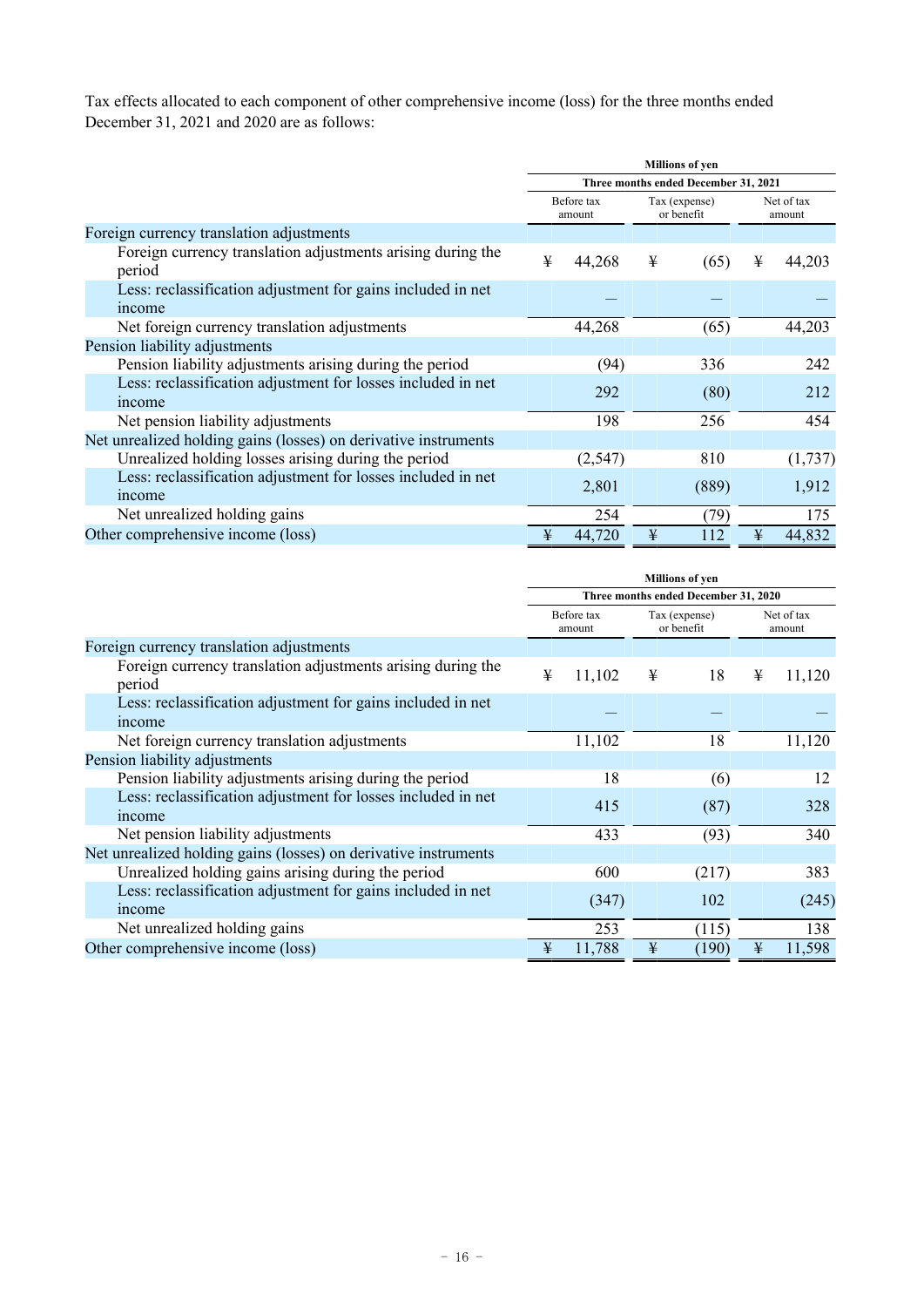#### **9. Revenue**

#### (1) Disaggregation of revenue

The disaggregation of revenue by operating and geographic segment are described in Note 19.

#### (2) Contract balances

Contract balances arising from contracts with customers at December 31, 2021 and at March 31, 2021 are as follows:

|                         | <b>Millions of ven</b>   |                                  |
|-------------------------|--------------------------|----------------------------------|
|                         | <b>December 31, 2021</b> | <b>March 31, 2021</b>            |
| Receivables *1          | $\text{\#}$ 1,102,983    | $\text{\textsterling} 1.036,127$ |
| Contract assets *2      | 1.870                    | 2,886                            |
| Contract liabilities *3 | 119.884                  | 106,990                          |

\*1 Receivables are included in trade notes and accounts receivable, net and long-term trade receivables, net in the accompanying consolidated balance sheets. These amounts are before deducting allowance for doubtful trade receivables.

\*2 Contract assets are included in trade notes and accounts receivable, net in the accompanying consolidated balance sheets. These amounts are before deducting allowance for doubtful trade receivables.

\*3 Contract liabilities are included in other current liabilities and deferred income taxes and other liabilities in the accompanying consolidated balance sheets.

Revenue recognized for the nine months ended December 31, 2021, that was included in the contract liability balance as of March 31, 2021 was ¥65,032 million. Revenue recognized for the nine months ended December 31, 2020, that was included in the contract liability balance as of March 31, 2020 was ¥41,902 million. Revenue recognized for the three months ended December 31, 2021, that was included in the contract liability balance as of March 31, 2021 was ¥18,661 million. Revenue recognized for the three months ended December 31, 2020, that was included in the contract liability balance as of March 31, 2020 was ¥10,688 million.

The amount of revenue recognized during the nine months and three months ended December 31, 2021 and 2020 from performance obligations satisfied or partially satisfied in previous periods was immaterial.

(3) Transaction price allocated to the remaining performance obligations

As of December 31, 2021, the aggregate amount of the transaction price allocated to the remaining performance obligations that have original expected durations greater than one year was ¥192,444 million, of which ¥77,747 million is expected to be recognized as revenue in the twelve months following December 31, 2021.

#### **10. Stock-Based Remuneration**

The Company had a stock option plan which transfers the Company's shares to directors and certain employees, and certain representative directors of major subsidiaries under an agreement granting the right for them to request such transfers at a predetermined price until the fiscal year ended March 31, 2018.

From the fiscal year ended March 31, 2019, the Company has introduced a new compensation plan, i.e., the restricted stock compensation system for the purpose of providing directors (other than outside directors) and employees of the Company and directors and employees of major subsidiaries with medium- to long-term incentives and advancing the sharing of value between the directors and shareholders of the company. Compensation expenses during the nine months ended December 31, 2021 and 2020 were recorded in selling, general and administrative expenses, and were not material to Komatsu's financial position and results of operations. Compensation expenses during the three months ended December 31, 2021 and 2020 were recorded in selling, general and administrative expenses, and were not material to Komatsu's financial position and results of operations. The Company recognizes compensation expense using the fair value method.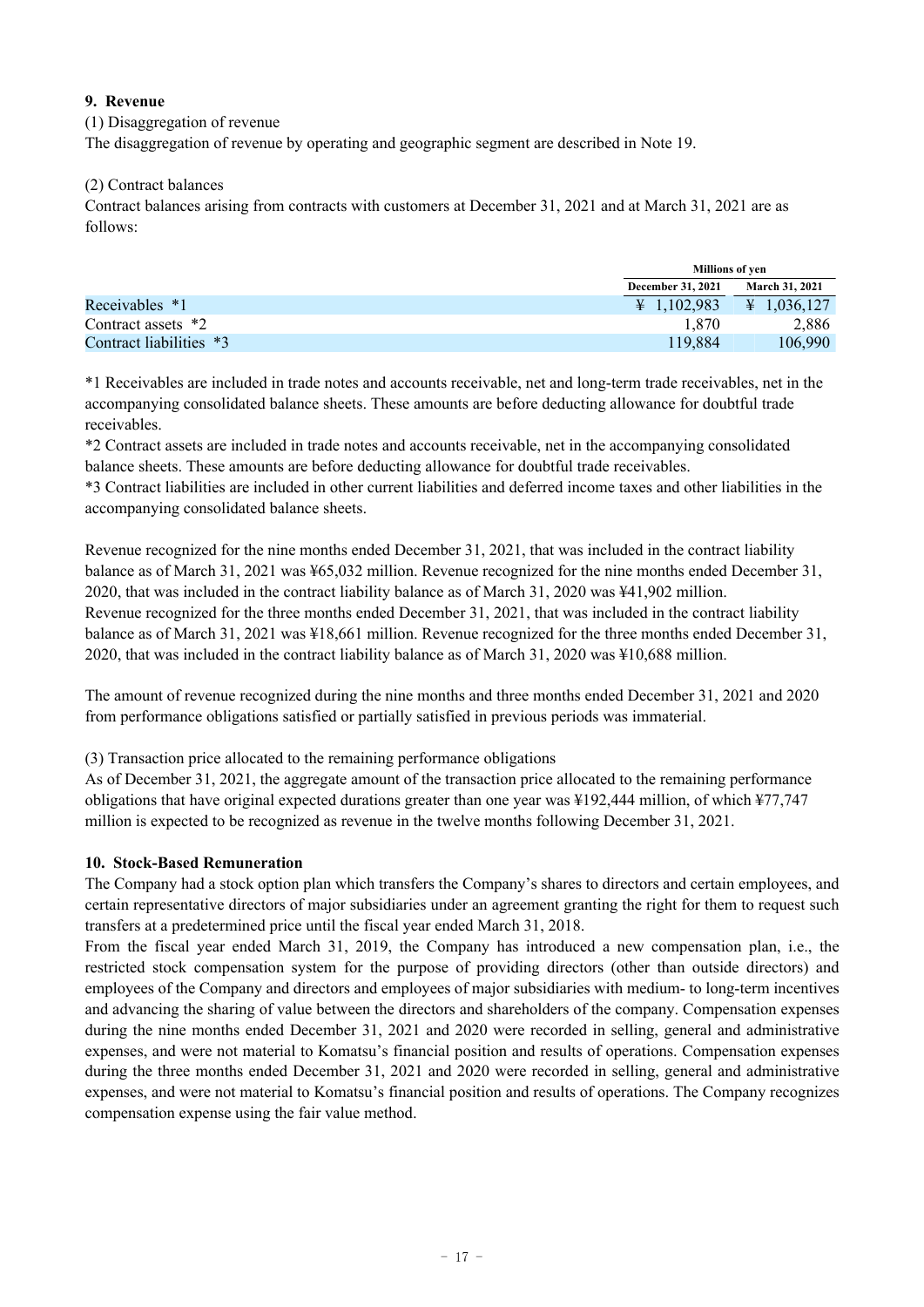#### **11. Leases**

Revenues from sales-type and operating leases as a lessor, included in net sales on the consolidated statement of income, for the nine months ended December 31, 2021 and 2020 are as follows:

|                                                |   | <b>Millions of ven</b>                        |   |                                        |  |
|------------------------------------------------|---|-----------------------------------------------|---|----------------------------------------|--|
|                                                |   | Nine months ended<br><b>December 31, 2021</b> |   | Nine months ended<br>December 31, 2020 |  |
| Sales-type lease revenue                       |   |                                               |   |                                        |  |
| Revenue recognized at the commencement date *1 | ¥ | 97.195                                        | ¥ | 86,611                                 |  |
| Interest income                                |   | 6,539                                         |   | 6,490                                  |  |
| Total sales-type lease revenue                 |   | 103,734                                       |   | 93,101                                 |  |
| Operating lease revenue                        |   | 62,518                                        |   | 59,930                                 |  |
| Total                                          | ¥ | 166,252                                       |   | 153,031                                |  |

\*1 The revenue recognized at the commencement date is included in net sales of the Construction, Mining and Utility Equipment operating segment.

Revenues from sales-type and operating leases as a lessor, included in net sales on the consolidated statement of income, for the three months ended December 31, 2021 and 2020 are as follows:

|                                                |   | Millions of yen                         |   |                                         |  |
|------------------------------------------------|---|-----------------------------------------|---|-----------------------------------------|--|
|                                                |   | Three months ended<br>December 31, 2021 |   | Three months ended<br>December 31, 2020 |  |
| Sales-type lease revenue                       |   |                                         |   |                                         |  |
| Revenue recognized at the commencement date *2 | ¥ | 32,222                                  | ¥ | 32,090                                  |  |
| Interest income                                |   | 2,218                                   |   | 2,355                                   |  |
| Total sales-type lease revenue                 |   | 34,440                                  |   | 34,445                                  |  |
| Operating lease revenue                        |   | 21,907                                  |   | 21,095                                  |  |
| Total                                          |   | 56,347                                  |   | 55,540                                  |  |

\*2 The revenue recognized at the commencement date is included in net sales of the Construction, Mining and Utility Equipment operating segment.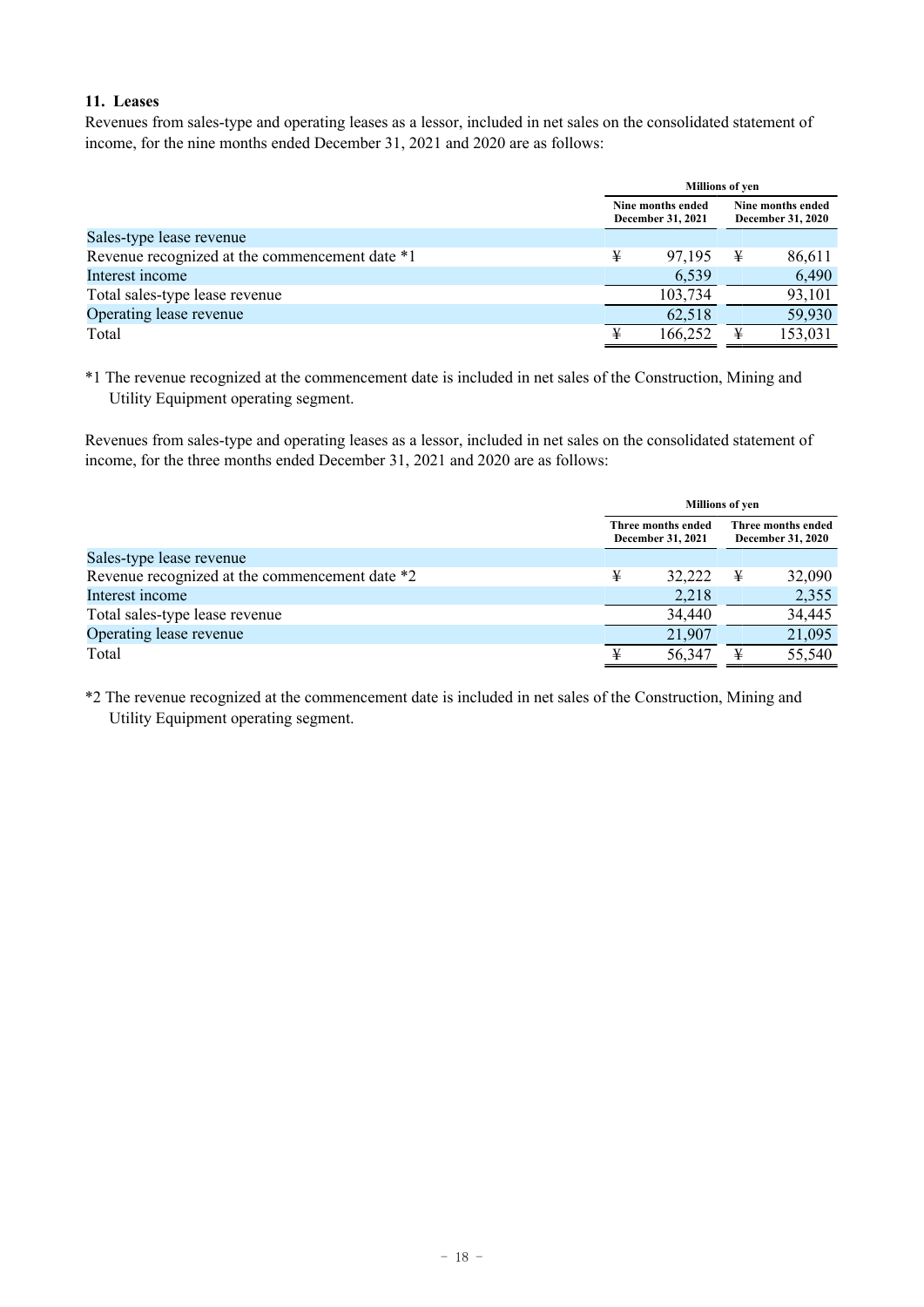#### **12. Net Income Attributable to Komatsu Ltd. per Share**

The Company has the restricted stock compensation system (hereinafter, the "System") for directors (other than outside directors) and employees of the Company and directors and employees of major subsidiaries. Among the new shares issued under the System, those transfer restrictions which have not been cancelled are distinguished as participating securities from common shares. Each common share and restricted stock has the same rights to net income attributable to Komatsu Ltd.

A reconciliation of the numerators and denominators of the basic net income attributable to Komatsu Ltd. per share computations is as follows:

|                                                                         | <b>Millions of yen</b>                        |  |                                               |  |  |
|-------------------------------------------------------------------------|-----------------------------------------------|--|-----------------------------------------------|--|--|
|                                                                         | Nine months ended<br><b>December 31, 2021</b> |  | Nine months ended<br><b>December 31, 2020</b> |  |  |
| Net income attributable to Komatsu Ltd.                                 | 155,502                                       |  | 65,976                                        |  |  |
| Net income attributable to participating securities (restricted stocks) | 163                                           |  | 50                                            |  |  |
| Net income attributable to common shareholders                          | 155.339                                       |  | 65.926                                        |  |  |

|                                                                         | <b>Number of shares</b>                |                                        |
|-------------------------------------------------------------------------|----------------------------------------|----------------------------------------|
|                                                                         | Nine months ended<br>December 31, 2021 | Nine months ended<br>December 31, 2020 |
| Weighted average number of common shares outstanding, less treasury     |                                        |                                        |
| stock                                                                   | 945, 137, 570                          | 944,840,928                            |
| Weighted average number of participating securities (restricted stocks) | 989,542                                | 719,853                                |
| Weighted average number of common shares                                | 944,148,028                            | 944, 121, 075                          |

|                                                         | Yen                                           |  |                                               |  |
|---------------------------------------------------------|-----------------------------------------------|--|-----------------------------------------------|--|
|                                                         | Nine months ended<br><b>December 31, 2021</b> |  | Nine months ended<br><b>December 31, 2020</b> |  |
| Basic net income attributable to Komatsu Ltd. per share | 164.53                                        |  | 69.83                                         |  |

|                                                                         | <b>Millions of ven</b>                  |        |  |                                         |
|-------------------------------------------------------------------------|-----------------------------------------|--------|--|-----------------------------------------|
|                                                                         | Three months ended<br>December 31, 2021 |        |  | Three months ended<br>December 31, 2020 |
| Net income attributable to Komatsu Ltd.                                 |                                         | 62.361 |  | 28,682                                  |
| Net income attributable to participating securities (restricted stocks) |                                         | 75.    |  |                                         |
| Net income attributable to common shareholders                          |                                         | 62.286 |  | 28.655                                  |

|                                                                         | <b>Number of shares</b>                                                                          |             |  |
|-------------------------------------------------------------------------|--------------------------------------------------------------------------------------------------|-------------|--|
|                                                                         | Three months ended<br>Three months ended<br><b>December 31, 2021</b><br><b>December 31, 2020</b> |             |  |
| Weighted average number of common shares outstanding, less treasury     |                                                                                                  |             |  |
| stock                                                                   | 945,281,634                                                                                      | 945,068,098 |  |
| Weighted average number of participating securities (restricted stocks) | 1,133,190                                                                                        | 888,290     |  |
| Weighted average number of common shares                                | 944,148,444                                                                                      | 944,179,808 |  |

|                                                         | Yen                                     |                                         |
|---------------------------------------------------------|-----------------------------------------|-----------------------------------------|
|                                                         | Three months ended<br>December 31, 2021 | Three months ended<br>December 31, 2020 |
| Basic net income attributable to Komatsu Ltd. per share | 65.97                                   | 30.35                                   |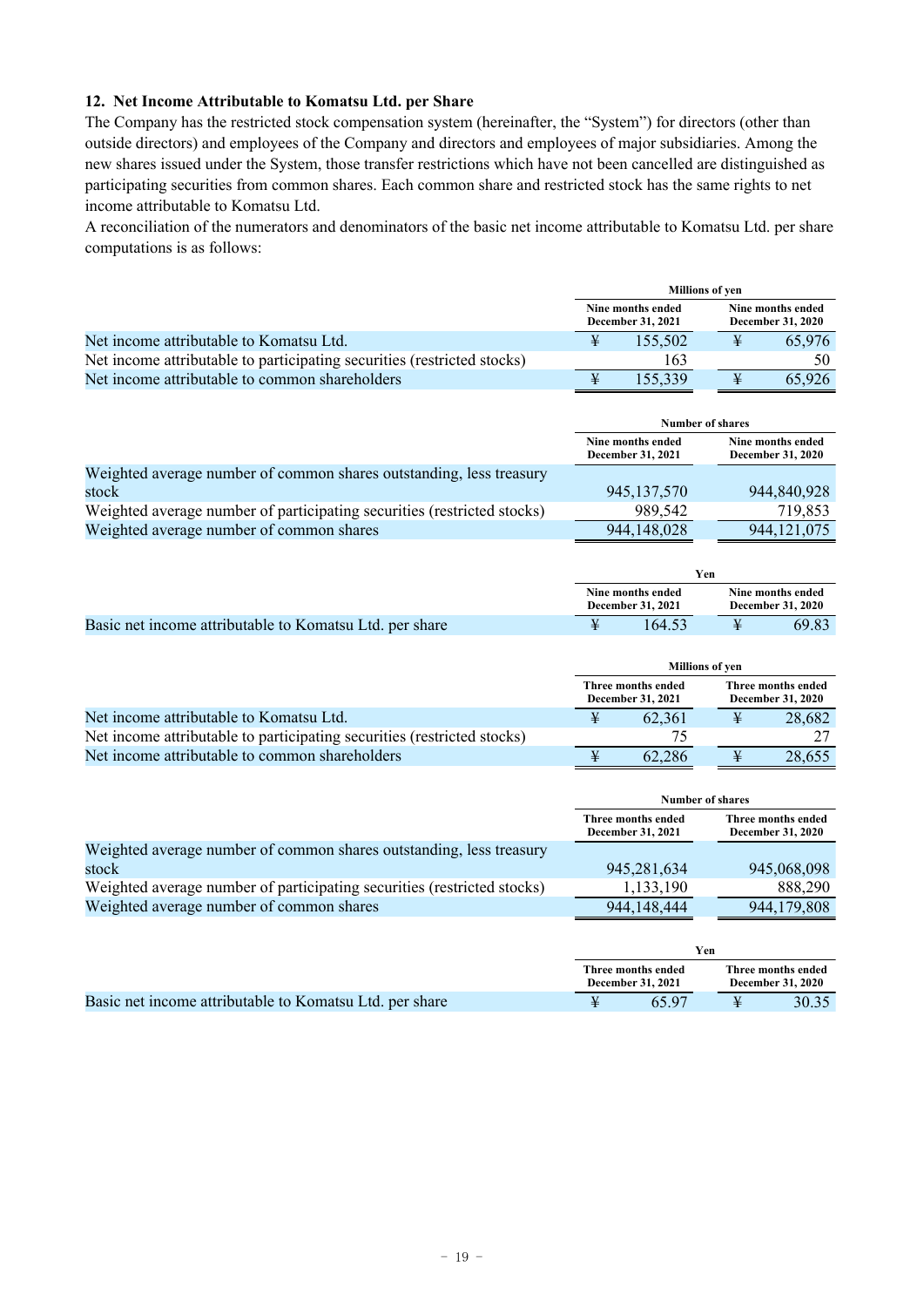A reconciliation of the numerators and denominators of the diluted net income attributable to Komatsu Ltd. per share computations is as follows:

|                                                                         | <b>Millions of yen</b>                 |         |                                        |        |
|-------------------------------------------------------------------------|----------------------------------------|---------|----------------------------------------|--------|
|                                                                         | Nine months ended<br>December 31, 2021 |         | Nine months ended<br>December 31, 2020 |        |
| Net income attributable to Komatsu Ltd.                                 |                                        | 155,502 |                                        | 65,976 |
| Net income attributable to participating securities (restricted stocks) |                                        | 163     |                                        | 50     |
| Net income attributable to common shareholders                          |                                        | 155.339 |                                        | 65.926 |

|                                                                         | <b>Number of shares</b>                |                                               |  |
|-------------------------------------------------------------------------|----------------------------------------|-----------------------------------------------|--|
|                                                                         | Nine months ended<br>December 31, 2021 | Nine months ended<br><b>December 31, 2020</b> |  |
| Weighted average number of common shares outstanding, less treasury     |                                        |                                               |  |
| stock                                                                   | 945, 137, 570                          | 944,840,928                                   |  |
| Dilutive effect of:                                                     |                                        |                                               |  |
| Stock options                                                           | 222,449                                | 395,862                                       |  |
| Weighted average number of participating securities (restricted stocks) | 989,542                                | 719,853                                       |  |
| Weighted average number of diluted common shares                        | 944,370,477                            | 944,516,937                                   |  |

|                                                           | Yen                                           |                                               |
|-----------------------------------------------------------|-----------------------------------------------|-----------------------------------------------|
|                                                           | Nine months ended<br><b>December 31, 2021</b> | Nine months ended<br><b>December 31, 2020</b> |
| Diluted net income attributable to Komatsu Ltd. per share | 164 49                                        | 69.80                                         |

|                                                                         | <b>Millions of ven</b>                         |        |  |                                                |
|-------------------------------------------------------------------------|------------------------------------------------|--------|--|------------------------------------------------|
|                                                                         | Three months ended<br><b>December 31, 2021</b> |        |  | Three months ended<br><b>December 31, 2020</b> |
| Net income attributable to Komatsu Ltd.                                 |                                                | 62.361 |  | 28,682                                         |
| Net income attributable to participating securities (restricted stocks) |                                                | 75.    |  |                                                |
| Net income attributable to common shareholders                          |                                                | 62.286 |  | 28.655                                         |

|                                                                         | <b>Number of shares</b>                 |                                         |  |
|-------------------------------------------------------------------------|-----------------------------------------|-----------------------------------------|--|
|                                                                         | Three months ended<br>December 31, 2021 | Three months ended<br>December 31, 2020 |  |
| Weighted average number of common shares outstanding, less treasury     |                                         |                                         |  |
| stock                                                                   | 945,281,634                             | 945,068,098                             |  |
| Dilutive effect of:                                                     |                                         |                                         |  |
| Stock options                                                           | 184,179                                 | 343,030                                 |  |
| Weighted average number of participating securities (restricted stocks) | 1,133,190                               | 888,290                                 |  |
| Weighted average number of diluted common shares                        | 944, 332, 623                           | 944,522,838                             |  |

|                                                           | Yen                                            |                                                |
|-----------------------------------------------------------|------------------------------------------------|------------------------------------------------|
|                                                           | Three months ended<br><b>December 31, 2021</b> | Three months ended<br><b>December 31, 2020</b> |
| Diluted net income attributable to Komatsu Ltd. per share | 65 96                                          | 30.34                                          |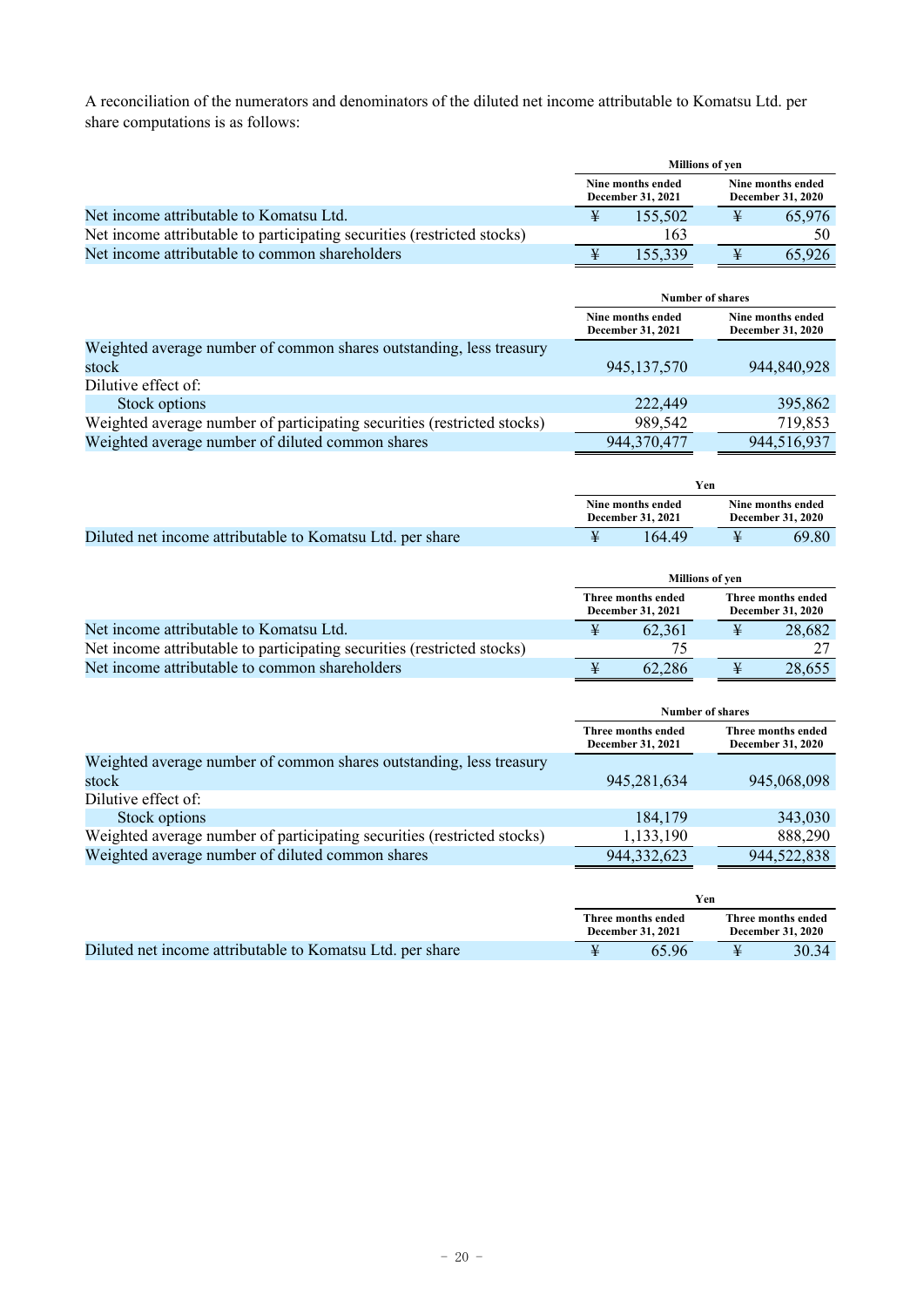#### **13. Contingent Liabilities**

(1) At March 31, 2021, Komatsu was contingently liable for discounted and transferred receivables on a recourse basis with the financial institutions of ¥18 million.

Komatsu provides guarantees to third parties of loans of the employees, affiliated companies, customers and other companies. The guarantees of loans relating to the employees are mainly made for their housing loans. The guarantees of loans relating to the affiliated companies, customers and other companies are made to enhance the credit of those companies. For each guarantee provided, Komatsu would have to perform under a guarantee if the borrower defaults on a payment within the contract terms. The contract terms are from 10 years to 30 years in the case of employees with housing loans, and from 1 year to 5 years in the case of loans relating to the affiliated companies, customers and other companies. The maximum amount of undiscounted payments Komatsu would have had to make in the event of default at December 31, 2021 and at March 31, 2021 were ¥11,159 million and ¥9,769 million, respectively. The fair value of the liabilities recognized for Komatsu's obligations as guarantors under those guarantees at December 31, 2021 were insignificant. Certain of those guarantees were secured by collateral and insurance issued to Komatsu.

Komatsu provides guarantees that subsidiaries of the Company perform the obligations of the terms and conditions of contracts by standby letters of credit issued by banks. Komatsu would have to pay the liabilities incurred to banks if the subsidiaries do not perform the obligations of the terms and conditions of contracts. The maximum amount of undiscounted payments Komatsu would have had to make in the event of defaults of the contracts at December 31, 2021 and at March 31, 2021 were ¥17,011 million and ¥18,618 million, respectively.

Management of the Company believes that losses from those contingent liabilities, if any, would not have a material effect on the quarterly consolidated financial statements.

(2) Komatsu is involved in certain legal actions and claims arising mainly in the ordinary course of its business. It is the opinion of management and legal counsel that such litigation and claims will be resolved without material effect on Komatsu's financial position.

(3) Komatsu has business activities with customers, dealers and associates around the world and its trade receivables from such parties and the guarantees for them are well diversified to minimize concentrations of credit risks. Management does not anticipate incurring losses on its trade receivables in excess of established allowances.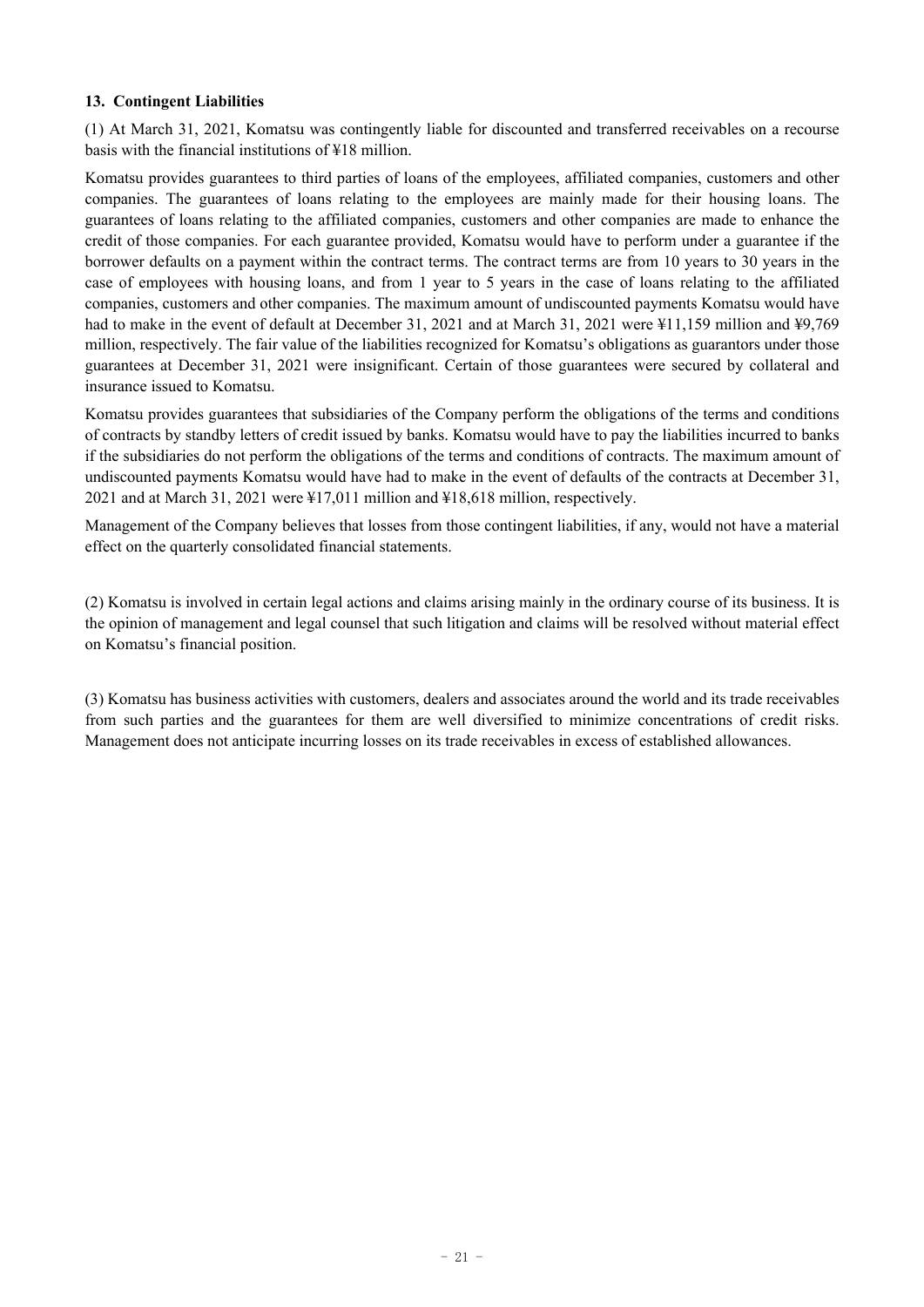#### **14. Derivative Financial Instruments**

Notional principal amounts of derivative financial instruments outstanding at December 31, 2021 and at March 31, 2021 are as follows:

|                                                        |   | <b>Millions of ven</b> |        |                       |  |
|--------------------------------------------------------|---|------------------------|--------|-----------------------|--|
|                                                        |   | December 31, 2021      |        | <b>March 31, 2021</b> |  |
| Forwards contracts:                                    |   |                        |        |                       |  |
| Sale of foreign currencies                             | ¥ | 231.434                | $\ast$ | 185,798               |  |
| Purchase of foreign currencies                         |   | 168,948                |        | 138,820               |  |
| Interest rate swaps and cross-currency swap agreements |   | 115,535                |        | 105,380               |  |

Fair value of derivative instruments at December 31, 2021 and at March 31, 2021 on the consolidated balance sheets are as follows:

|                                                              |                                                                   |                         | <b>Millions of yen</b>                                                          |                         |  |  |
|--------------------------------------------------------------|-------------------------------------------------------------------|-------------------------|---------------------------------------------------------------------------------|-------------------------|--|--|
| Derivative instruments designated as<br>hedging instruments  | December 31, 2021                                                 |                         |                                                                                 |                         |  |  |
|                                                              | Derivative Assets                                                 |                         | Derivative Liabilities                                                          |                         |  |  |
|                                                              | Location on the consolidated<br><b>Balance Sheets</b>             | Estimated<br>fair value | Location on the consolidated<br>Balance Sheets                                  | Estimated<br>fair value |  |  |
| Forwards contracts                                           | Other current assets                                              | ¥<br>541                | Other current liabilities<br>Deferred income taxes and<br>other liabilities     | ¥ 1,727<br>9            |  |  |
| Interest rate swaps and<br>cross-currency swap<br>agreements | Other current assets<br>Deferred income taxes and<br>other assets | 219                     | Other current liabilities<br>325 Deferred income taxes and<br>other liabilities | 74<br>111               |  |  |
| Total                                                        |                                                                   | ¥ 1,085                 |                                                                                 | ¥ 1,921                 |  |  |
|                                                              | Derivative Assets                                                 |                         | Derivative Liabilities                                                          |                         |  |  |
|                                                              | Location on the consolidated                                      | Estimated               | ocation on the consolidated                                                     | Estimated               |  |  |

| Location on the consolidated<br><b>Balance Sheets</b> | Estimated<br>fair value | Location on the consolidated<br><b>Balance Sheets</b> | Estimated<br>fair value                                                                                                                          |  |
|-------------------------------------------------------|-------------------------|-------------------------------------------------------|--------------------------------------------------------------------------------------------------------------------------------------------------|--|
| Other current assets                                  |                         |                                                       | ¥ 1,320                                                                                                                                          |  |
| Deferred income taxes and<br>other assets             |                         | other liabilities                                     | 13                                                                                                                                               |  |
| Other current assets                                  |                         |                                                       | 85                                                                                                                                               |  |
| Deferred income taxes and<br>other assets             |                         | other liabilities                                     | 24                                                                                                                                               |  |
|                                                       | $\text{\#}2,812$        |                                                       | $\frac{1}{4}$ 1,442                                                                                                                              |  |
|                                                       | ¥ 3,897                 |                                                       | ¥ 3,363                                                                                                                                          |  |
|                                                       |                         |                                                       | $\frac{1}{2}$ , 2,105 Other current liabilities<br>14 Deferred income taxes and<br>646 Other current liabilities<br>47 Deferred income taxes and |  |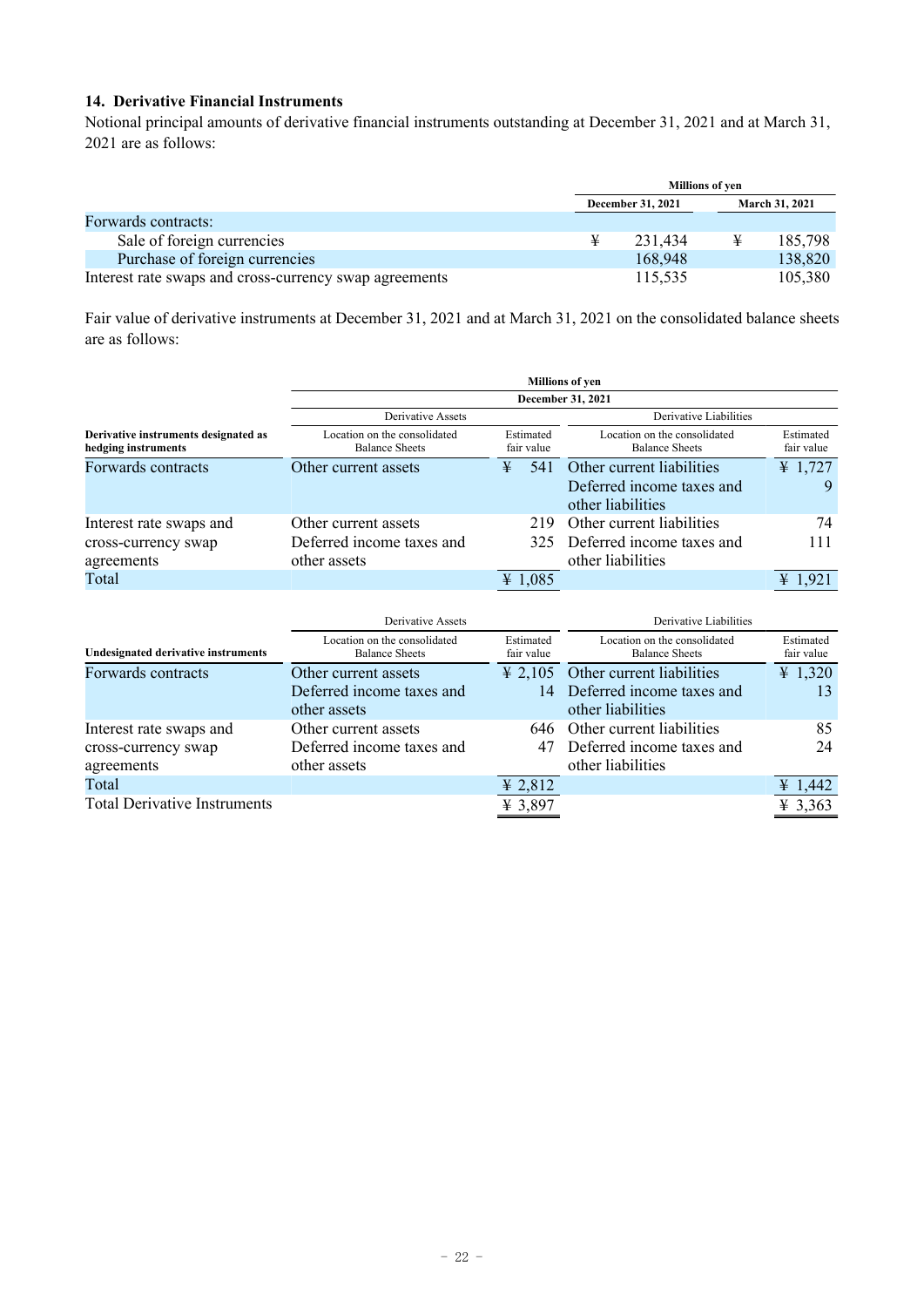|                                                             | <b>Millions of ven</b>                                |   |                         |                                                                             |                         |  |  |  |
|-------------------------------------------------------------|-------------------------------------------------------|---|-------------------------|-----------------------------------------------------------------------------|-------------------------|--|--|--|
|                                                             | March 31, 2021                                        |   |                         |                                                                             |                         |  |  |  |
|                                                             | Derivative Assets                                     |   |                         | Derivative Liabilities                                                      |                         |  |  |  |
| Derivative instruments designated as<br>hedging instruments | Location on the consolidated<br><b>Balance Sheets</b> |   | Estimated<br>fair value | Location on the consolidated<br><b>Balance Sheets</b>                       | Estimated<br>fair value |  |  |  |
| Forwards contracts                                          | Other current assets                                  | ¥ | 738                     | Other current liabilities<br>Deferred income taxes and<br>other liabilities | ¥ 3,057<br>11           |  |  |  |
| Interest rate swaps and<br>cross-currency swap              | Deferred income taxes and<br>other assets             |   |                         | 42 Other current liabilities                                                | 28                      |  |  |  |
| agreements                                                  |                                                       |   |                         | Deferred income taxes and<br>other liabilities                              | 615                     |  |  |  |
| Total                                                       |                                                       | ¥ | 780                     |                                                                             | $\frac{1}{2}$ 3,711     |  |  |  |

|                                                              | Derivative Assets                                                 |                         | Derivative Liabilities                                                        |                         |  |  |
|--------------------------------------------------------------|-------------------------------------------------------------------|-------------------------|-------------------------------------------------------------------------------|-------------------------|--|--|
| Undesignated derivative instruments                          | Location on the consolidated<br><b>Balance Sheets</b>             | Estimated<br>fair value | Location on the consolidated<br><b>Balance Sheets</b>                         | Estimated<br>fair value |  |  |
| Forwards contracts                                           | Other current assets<br>Deferred income taxes and<br>other assets | $\frac{1}{2}$ 1.459     | Other current liabilities<br>- Deferred income taxes and<br>other liabilities | $\text{\#}2,182$        |  |  |
| Interest rate swaps and<br>cross-currency swap<br>agreements | Other current assets                                              | 181.                    | Other current liabilities<br>Deferred income taxes and<br>other liabilities   | 282                     |  |  |
| Total                                                        |                                                                   | ¥ 1,640                 |                                                                               | ¥ 2,469                 |  |  |
| <b>Total Derivative Instruments</b>                          |                                                                   | ¥ 2,420                 |                                                                               | ¥ 6,180                 |  |  |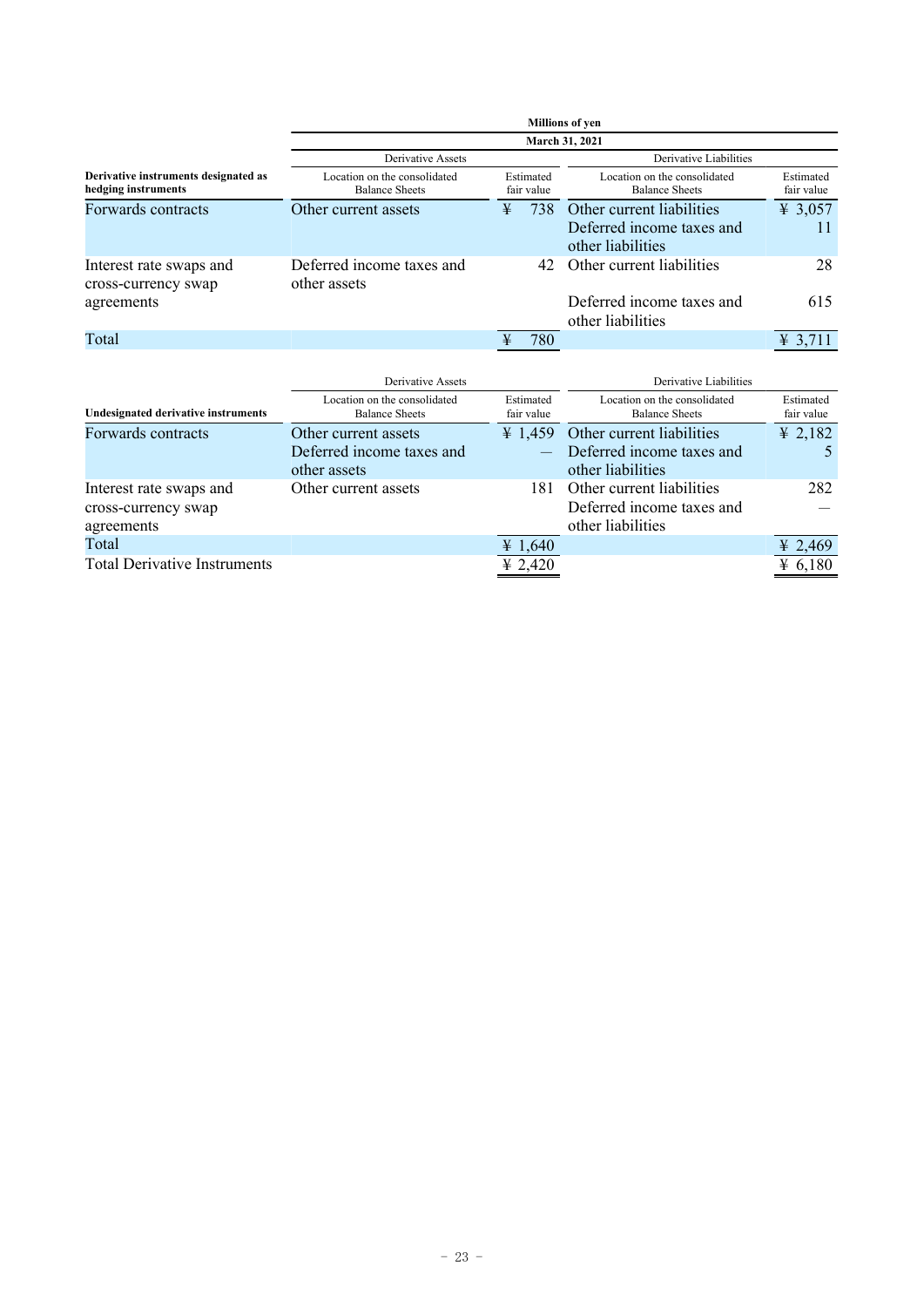The effects of derivative instruments on the consolidated statements of income and the consolidated statements of comprehensive income for the nine months ended December 31, 2021 and 2020 are as follows:

#### **Derivative instruments designated as cash flow hedging relationships**

|                                                           | <b>Millions of yen</b>   |                                           |                                                                                  |   |                              |  |  |  |  |
|-----------------------------------------------------------|--------------------------|-------------------------------------------|----------------------------------------------------------------------------------|---|------------------------------|--|--|--|--|
|                                                           |                          | Nine months ended December 31, 2021       |                                                                                  |   |                              |  |  |  |  |
|                                                           |                          | Amount of<br>gains (losses)<br>recognized | Gains (losses) reclassified from<br>accumulated OCI on derivatives               |   |                              |  |  |  |  |
|                                                           | in OCI<br>on derivatives |                                           | Location of<br>consolidated statements of income                                 |   | Amount                       |  |  |  |  |
| Forwards contracts                                        | ¥                        |                                           | $(3,107)$ Net sales<br>Cost of sales<br>Other income (expenses), net: Other, net | ¥ | (1,796)<br>(226)<br>(1, 924) |  |  |  |  |
| Interest rate swaps and<br>cross-currency swap agreements |                          | 730                                       |                                                                                  |   |                              |  |  |  |  |
| Total                                                     | ¥                        | (2,377)                                   |                                                                                  | ¥ | (3,946)                      |  |  |  |  |
|                                                           |                          |                                           | <b>Millions of yen</b>                                                           |   |                              |  |  |  |  |
|                                                           |                          |                                           | Nine months ended December 31, 2020                                              |   |                              |  |  |  |  |
|                                                           |                          | Amount of<br>gains (losses)<br>recognized | Gains (losses) reclassified from<br>accumulated OCI on derivatives               |   |                              |  |  |  |  |
|                                                           |                          | in OCI<br>on derivatives                  | Location of<br>consolidated statements of income                                 |   | Amount                       |  |  |  |  |
| Forwards contracts                                        | ¥                        | 2,403                                     | Net sales                                                                        | ¥ | 2,158                        |  |  |  |  |
|                                                           |                          |                                           | Cost of sales                                                                    |   | (661)                        |  |  |  |  |
|                                                           |                          |                                           | Other income (expenses), net: Other, net                                         |   | 550                          |  |  |  |  |
| Interest rate swaps and                                   |                          | 230                                       |                                                                                  |   |                              |  |  |  |  |
| cross-currency swap agreements                            |                          |                                           |                                                                                  |   |                              |  |  |  |  |
| Total                                                     | ¥                        | 2,633                                     |                                                                                  | ¥ | 2,047                        |  |  |  |  |

\* OCI stands for other comprehensive income (loss).

#### **Derivative instruments not designated as hedging instruments relationships**

|                                | <b>Millions of yen</b>                                            |   |                                                                       |
|--------------------------------|-------------------------------------------------------------------|---|-----------------------------------------------------------------------|
|                                | Nine months ended December 31, 2021                               |   |                                                                       |
|                                | Location of gains (losses) recognized<br>in income on derivatives |   | Amount of gains<br>(losses) recognized<br>in income on<br>derivatives |
| Forwards contracts             | Other income (expenses), net: Other, net                          | ¥ | 2,608                                                                 |
| Interest rate swaps and        | Cost of sales                                                     |   | (113)                                                                 |
| cross-currency swap agreements | Other income (expenses), net: Other, net                          |   | 293                                                                   |
| Total                          |                                                                   | ¥ | 2,788                                                                 |
|                                | <b>Millions of yen</b>                                            |   |                                                                       |
|                                | Nine months ended December 31, 2020                               |   |                                                                       |
|                                | Location of gains (losses) recognized<br>in income on derivatives |   | Amount of gains<br>(losses) recognized<br>in income on<br>derivatives |
| Forwards contracts             | Other income (expenses), net: Other, net                          | ¥ | (4,078)                                                               |
| Interest rate swaps and        | Cost of sales                                                     |   | (71)                                                                  |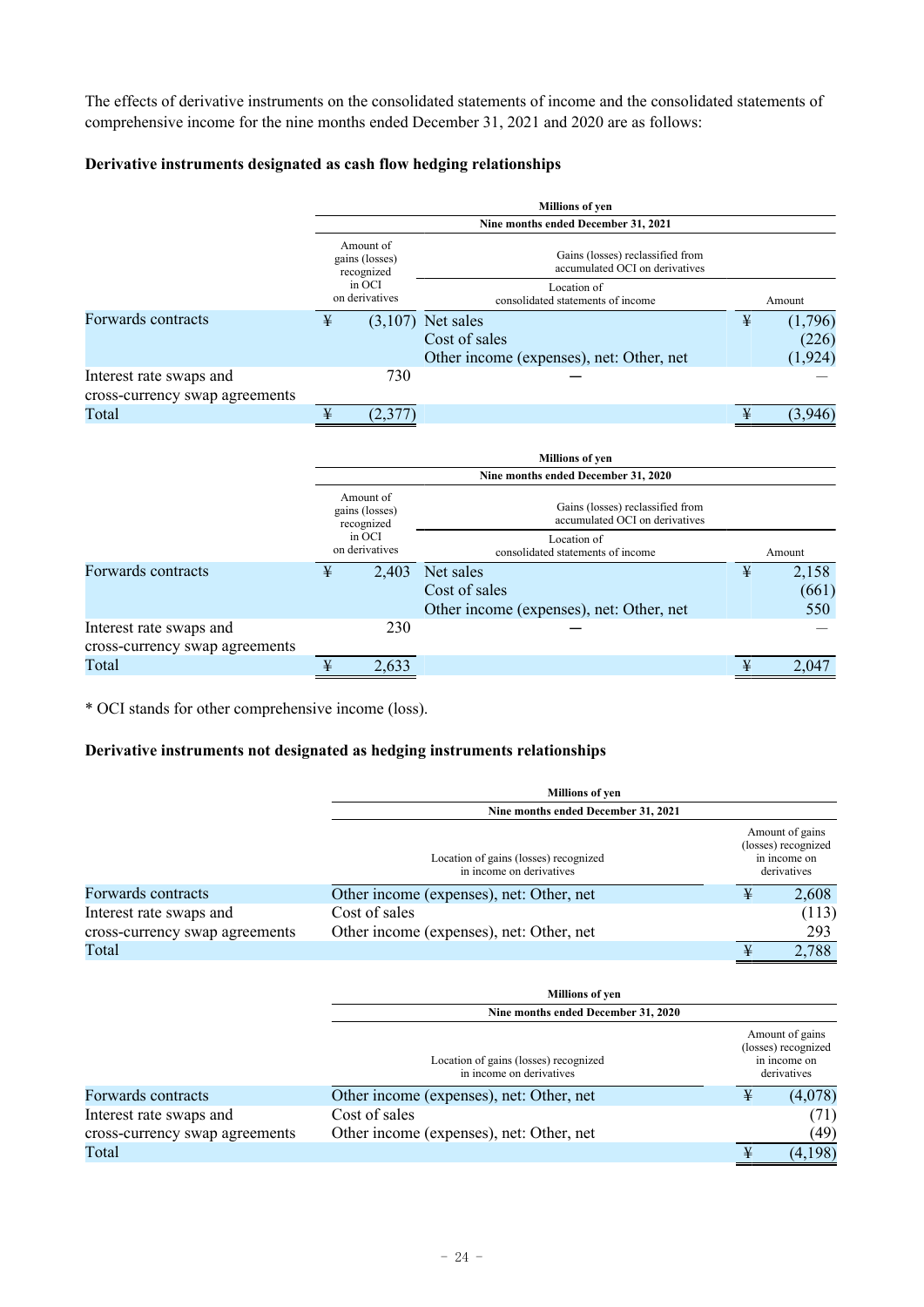The effects of derivative instruments on the consolidated statements of income and the consolidated statements of comprehensive income for the three months ended December 31, 2021 and 2020 are as follows:

#### **Derivative instruments designated as cash flow hedging relationships**

|                                                           |                                           |                                           | <b>Millions of yen</b>                                                           |   |                           |  |  |
|-----------------------------------------------------------|-------------------------------------------|-------------------------------------------|----------------------------------------------------------------------------------|---|---------------------------|--|--|
|                                                           |                                           |                                           | Three months ended December 31, 2021                                             |   |                           |  |  |
|                                                           |                                           | Amount of<br>gains (losses)<br>recognized | Gains (losses) reclassified from<br>accumulated OCI on derivatives               |   |                           |  |  |
|                                                           | in OCI<br>on derivatives                  |                                           | Location of<br>consolidated statements of income                                 |   | Amount                    |  |  |
| Forwards contracts                                        | ¥                                         |                                           | $(2,909)$ Net sales<br>Cost of sales<br>Other income (expenses), net: Other, net | ¥ | (524)<br>(270)<br>(2,007) |  |  |
| Interest rate swaps and<br>cross-currency swap agreements |                                           | 362                                       |                                                                                  |   |                           |  |  |
| Total                                                     | ¥                                         | (2,547)                                   |                                                                                  | ¥ | (2,801)                   |  |  |
|                                                           |                                           |                                           | <b>Millions of yen</b>                                                           |   |                           |  |  |
|                                                           |                                           |                                           | Three months ended December 31, 2020                                             |   |                           |  |  |
|                                                           | Amount of<br>gains (losses)<br>recognized |                                           | Gains (losses) reclassified from<br>accumulated OCI on derivatives               |   |                           |  |  |
|                                                           |                                           | in OCI<br>on derivatives                  | Location of<br>consolidated statements of income                                 |   | Amount                    |  |  |
| Forwards contracts                                        | ¥                                         | 458                                       | Net sales<br>Cost of sales<br>Other income (expenses), net: Other, net           | ¥ | 876<br>(372)<br>(157)     |  |  |
| Interest rate swaps and<br>cross-currency swap agreements |                                           | 142                                       |                                                                                  |   |                           |  |  |
| Total                                                     | ¥                                         | 600                                       |                                                                                  | ¥ | 347                       |  |  |

\* OCI stands for other comprehensive income (loss).

#### **Derivative instruments not designated as hedging instruments relationships**

|                                | <b>Millions of yen</b>                                            |   |                                                                       |
|--------------------------------|-------------------------------------------------------------------|---|-----------------------------------------------------------------------|
|                                | Three months ended December 31, 2021                              |   |                                                                       |
|                                | Location of gains (losses) recognized<br>in income on derivatives |   | Amount of gains<br>(losses) recognized<br>in income on<br>derivatives |
| Forwards contracts             | Other income (expenses), net: Other, net                          | ¥ | 2,580                                                                 |
| Interest rate swaps and        | Cost of sales                                                     |   | (38)                                                                  |
| cross-currency swap agreements | Other income (expenses), net: Other, net                          |   | 179                                                                   |
| Total                          |                                                                   | ¥ | 2,721                                                                 |
|                                | <b>Millions of yen</b>                                            |   |                                                                       |
|                                | Three months ended December 31, 2020                              |   |                                                                       |
|                                | Location of gains (losses) recognized<br>in income on derivatives |   | Amount of gains<br>(losses) recognized<br>in income on<br>derivatives |
| Forwards contracts             | Other income (expenses), net: Other, net                          | ¥ | (2,040)                                                               |
| Interest rate swaps and        | Cost of sales                                                     |   | (60)                                                                  |
| cross-currency swap agreements | Other income (expenses), net: Other, net                          |   | (8)                                                                   |

Total ¥ (2,108)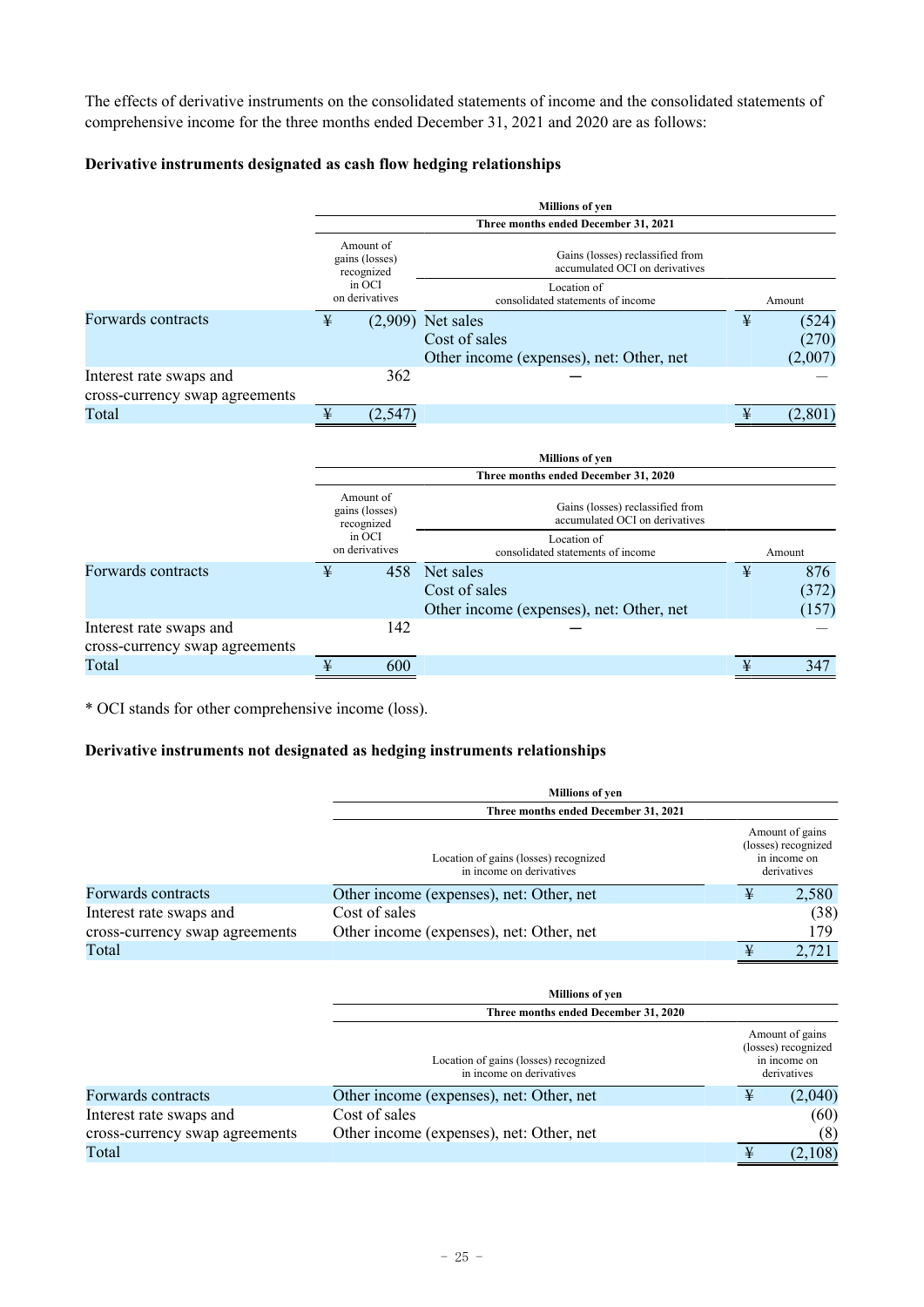#### **15. Fair Values of Financial Instruments**

#### **(1) Cash and cash equivalents, Time deposits, Short-term debt**

The carrying amounts approximate fair value because of the short maturity of these instruments.

#### **(2) Long-term trade receivables, net, excluding lease receivables**

The fair values of long-term trade receivables are based on the present value of future cash flows through maturity, discounted using the current interest rates for similar receivables of comparable maturity. The carrying amounts approximate the fair values computed on such a basis.

#### **(3) Long-term debt, including current portion**

The fair values of each of the long-term debt are based on the quoted price in the most active market or the present value of future cash flows associated with each instrument discounted using the current market borrowing rate for similar debt of comparable maturity.

#### **(4) Derivatives** (Notes 14 and 16)

The fair values of derivative financial instruments are stated in Note 16 and therefore are not included in the table below.

The carrying amounts and the estimated fair values of the financial instruments as of December 31, 2021 and as of March 31, 2021, and fair value levels are summarized as follows:

|                                                                  | December 31, 2021  |                         | March 31, 2021     |                         |                      |
|------------------------------------------------------------------|--------------------|-------------------------|--------------------|-------------------------|----------------------|
|                                                                  | Carrying<br>amount | Estimated<br>fair value | Carrying<br>amount | Estimated<br>fair value | Fair Value<br>Levels |
| Cash and cash equivalents                                        | ¥ 271,035          | $\text{\# } 271,035$    | ¥ 241,803          | ¥ 241,803               | Level 1              |
| Time deposits                                                    | 2,274              | 2.274                   | 1,324              | 1,324                   | Level 2              |
| Long-term trade receivables, net, excluding<br>lease receivables | 336,706            | 336,706                 | 316,111            | 316,111                 | Level 2              |
| Short-term debt                                                  | 238,782            | 238,782                 | 271,462            | 271,462                 | Level 2              |
| Long-term debt, including current portion                        | 685,182            | 685,036                 | 638,521            | 639,139                 | Level 2              |

#### **Notes:**

1) Fair value estimates are made at a specific point in time, based on relevant market information and information about the financial instrument. These estimates are subjective in nature and involve uncertainties and matters of significant judgment and therefore cannot be determined with precision. Changes in assumptions could affect the estimates.

2) The fair value levels are stated in Note 16.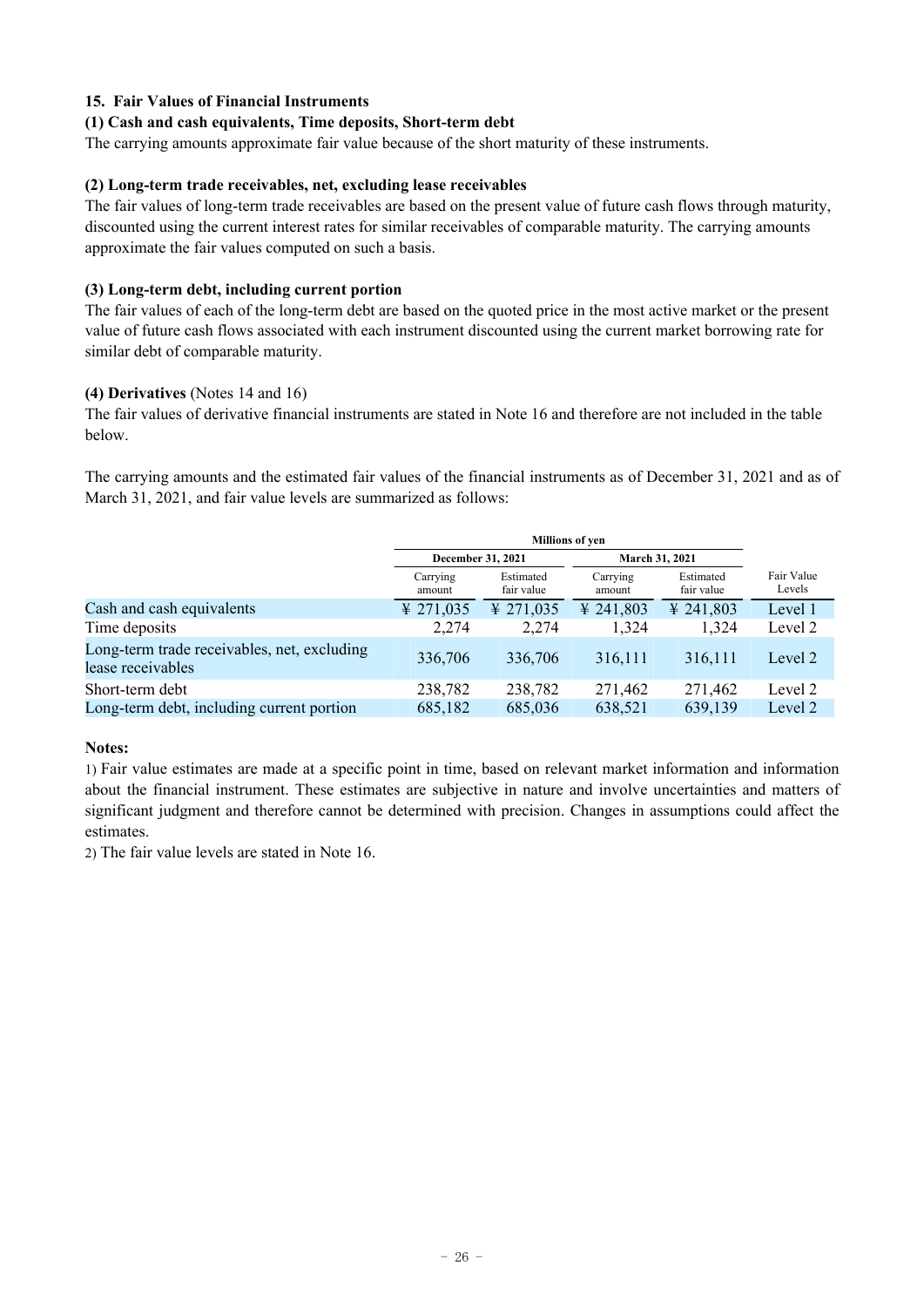#### **16. Fair value measurements**

Financial Accounting Standards Board Accounting Standards Codification<sup>TM</sup> (hereinafter "ASC") 820, "Fair Value Measurements" defines that fair value is the price that would be received to sell an asset or paid to transfer a liability in an orderly transaction between market participants at the measurement date. ASC 820 establishes a three-level fair value hierarchy that prioritizes the inputs used to measure fair value. The three levels of inputs used to measure fair value are as follows:

- **Level 1** Quoted prices in active markets for identical assets or liabilities
- **Level 2** Inputs other than quoted prices included within Level 1 that are observable for the assets or liabilities, either directly or indirectly
- **Level 3** Unobservable inputs for the assets or liabilities

#### **Assets and liabilities that are measured at fair value on a recurring basis**

The fair value hierarchy levels of assets and liabilities that are measured at fair value on a recurring basis at December 31, 2021 and March 31, 2021 are as follows:

|                                                           | <b>Millions</b> of yen |         |         |         |                        |         |       |       |
|-----------------------------------------------------------|------------------------|---------|---------|---------|------------------------|---------|-------|-------|
| At December 31, 2021                                      | Level 1                |         | Level 2 |         | Level 3                |         | Total |       |
| Assets                                                    |                        |         |         |         |                        |         |       |       |
| Derivatives                                               |                        |         |         |         |                        |         |       |       |
| Forward contracts                                         | ¥                      |         | ¥       | 2,660   | ¥                      |         | ¥     | 2,660 |
| Interest rate swaps and cross-currency swap<br>agreements |                        |         |         | 1,237   |                        |         |       | 1,237 |
| Total                                                     | ¥                      |         | ¥       | 3,897   | ¥                      |         | ¥     | 3,897 |
| Liabilities                                               |                        |         |         |         |                        |         |       |       |
| Derivatives                                               |                        |         |         |         |                        |         |       |       |
| Forward contracts                                         | ¥                      |         | ¥       | 3,069   | ¥                      |         | ¥     | 3,069 |
| Interest rate swaps and cross-currency swap<br>agreements |                        |         |         | 294     |                        |         |       | 294   |
| Total                                                     | ¥                      |         | ¥       | 3,363   | ¥                      |         | ¥     | 3,363 |
|                                                           |                        |         |         |         |                        |         |       |       |
|                                                           |                        |         |         |         |                        |         |       |       |
|                                                           |                        |         |         |         | <b>Millions</b> of yen |         |       |       |
| At March 31, 2021                                         |                        | Level 1 |         | Level 2 |                        | Level 3 |       | Total |
| Assets                                                    |                        |         |         |         |                        |         |       |       |
| Derivatives                                               |                        |         |         |         |                        |         |       |       |
| Forward contracts                                         | ¥                      |         | ¥       | 2,197   | ¥                      |         | ¥     | 2,197 |
| Interest rate swaps and cross-currency swap<br>agreements |                        |         |         | 223     |                        |         |       | 223   |
| Total                                                     | ¥                      |         | ¥       | 2,420   | ¥                      |         | ¥     | 2,420 |
| Liabilities                                               |                        |         |         |         |                        |         |       |       |
| Derivatives                                               |                        |         |         |         |                        |         |       |       |
| Forward contracts                                         | ¥                      |         | ¥       | 5,255   | ¥                      |         | ¥     | 5,255 |
| Interest rate swaps and cross-currency swap<br>agreements |                        |         |         | 925     |                        |         |       | 925   |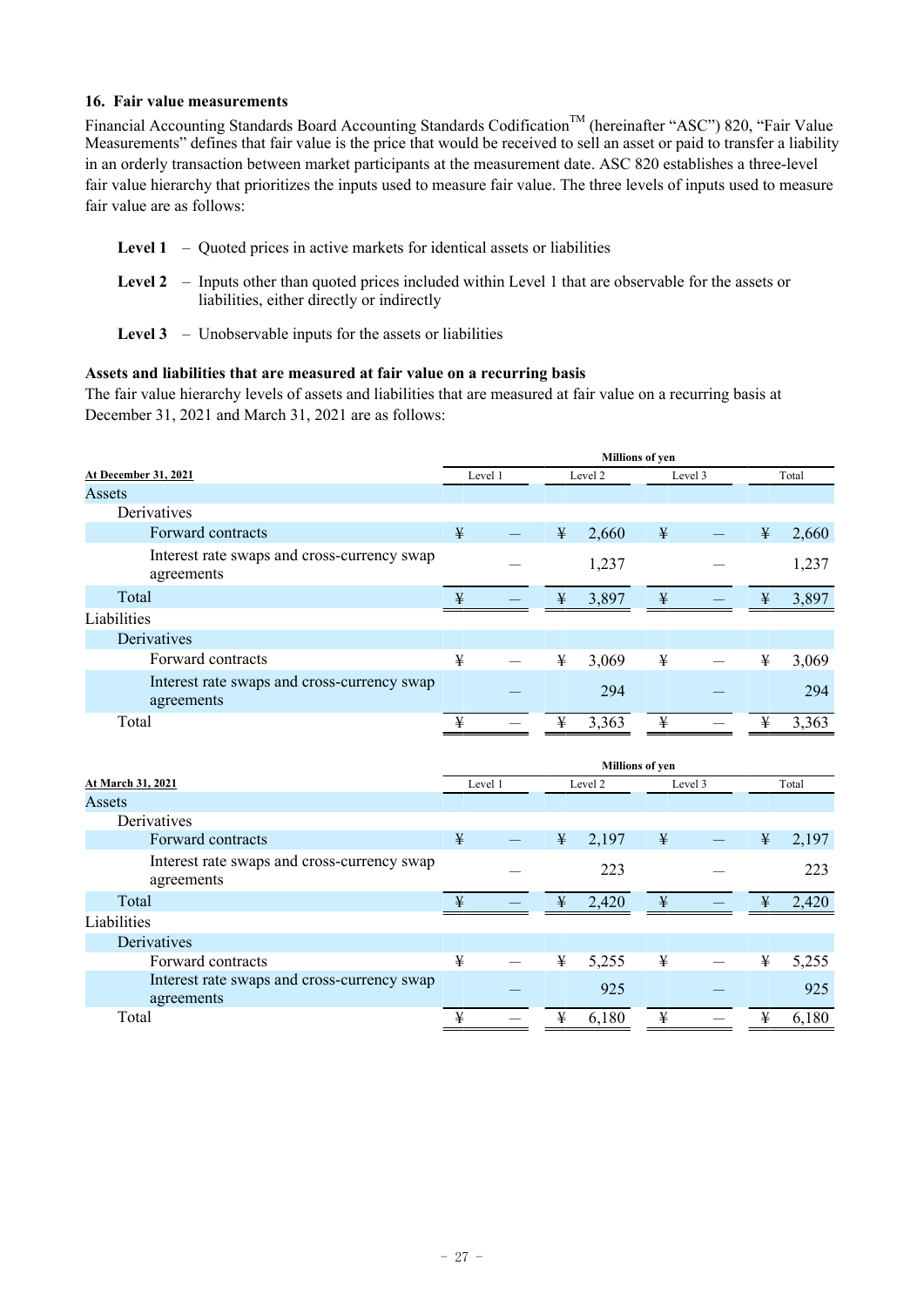#### **Derivatives** (Notes 14 and 15)

Derivatives primarily represent foreign exchange contracts and interest rate swap agreements. The fair value of foreign exchange contracts is based on a valuation model that discounts cash flows resulting from the differential between contract rate and the market-based forward rate and is classified in Level 2 in the fair value hierarchy. The fair value of interest rate swap agreements is based on a valuation model that discounts cash flows based on the terms of the contract and the swap curves and is classified in Level 2 in the fair value hierarchy.

#### **Assets and liabilities that are measured at fair value on a non-recurring basis**

During nine months ended December 31, 2021 and 2020, assets and liabilities that were measured at fair value on a non-recurring basis were not material.

#### **17. Committed Credit Lines**

The Company and certain consolidated subsidiaries have entered into contracts with certain financial institutions for committed credit lines. These total amounts of committed credit lines at December 31, 2021 and at March 31, 2021 were ¥260,696 million and ¥458,330 million, respectively. These total amounts of unused committed credit lines available for full and immediate borrowings at December 31, 2021 and at March 31, 2021 were ¥246,577 million and ¥443,989 million, respectively.

#### **18. Dividends**

Payment amount of dividends

|                                                                         | Nine months ended December 31, 2021 |                                                       |                          |                                |                       |                     |
|-------------------------------------------------------------------------|-------------------------------------|-------------------------------------------------------|--------------------------|--------------------------------|-----------------------|---------------------|
| Resolution                                                              | Type of<br>stock                    | Aggregate amount of<br>dividends<br>(Millions of yen) | Resource of<br>dividends | Dividend<br>per share<br>(Yen) | Record<br>date        | Effective<br>date   |
| Ordinary general<br>meeting of<br>shareholders held<br>on June 18, 2021 | Common<br>stock                     | ¥34,986                                               | Retained<br>earnings     | 437                            | March 31,<br>2021     | June $21$ ,<br>2021 |
| Board of Directors<br>held on October<br>28, 2021                       | Common<br>stock                     | ¥37,828                                               | Retained<br>earnings     | ¥40                            | September<br>30, 2021 | December<br>1, 2021 |

Note: The amount is rounded down to nearest million yen.

Payment amount of dividends

|                                                                         | Nine months ended December 31, 2020 |                                                       |                          |                                |                       |                     |  |
|-------------------------------------------------------------------------|-------------------------------------|-------------------------------------------------------|--------------------------|--------------------------------|-----------------------|---------------------|--|
| Resolution                                                              | Type of<br>stock                    | Aggregate amount of<br>dividends<br>(Millions of yen) | Resource of<br>dividends | Dividend<br>per share<br>(Yen) | Record<br>date        | Effective<br>date   |  |
| Ordinary general<br>meeting of<br>shareholders held<br>on June 18, 2020 | Common<br>stock                     | ¥36,858                                               | Retained<br>earnings     | ¥39                            | March 31,<br>2020     | June 19,<br>2020    |  |
| Board of Directors<br>held on October<br>28, 2020                       | Common<br>stock                     | ¥17,019                                               | Retained<br>earnings     | ¥18                            | September<br>30, 2020 | December<br>1, 2020 |  |

Note: The amount is rounded down to nearest million yen.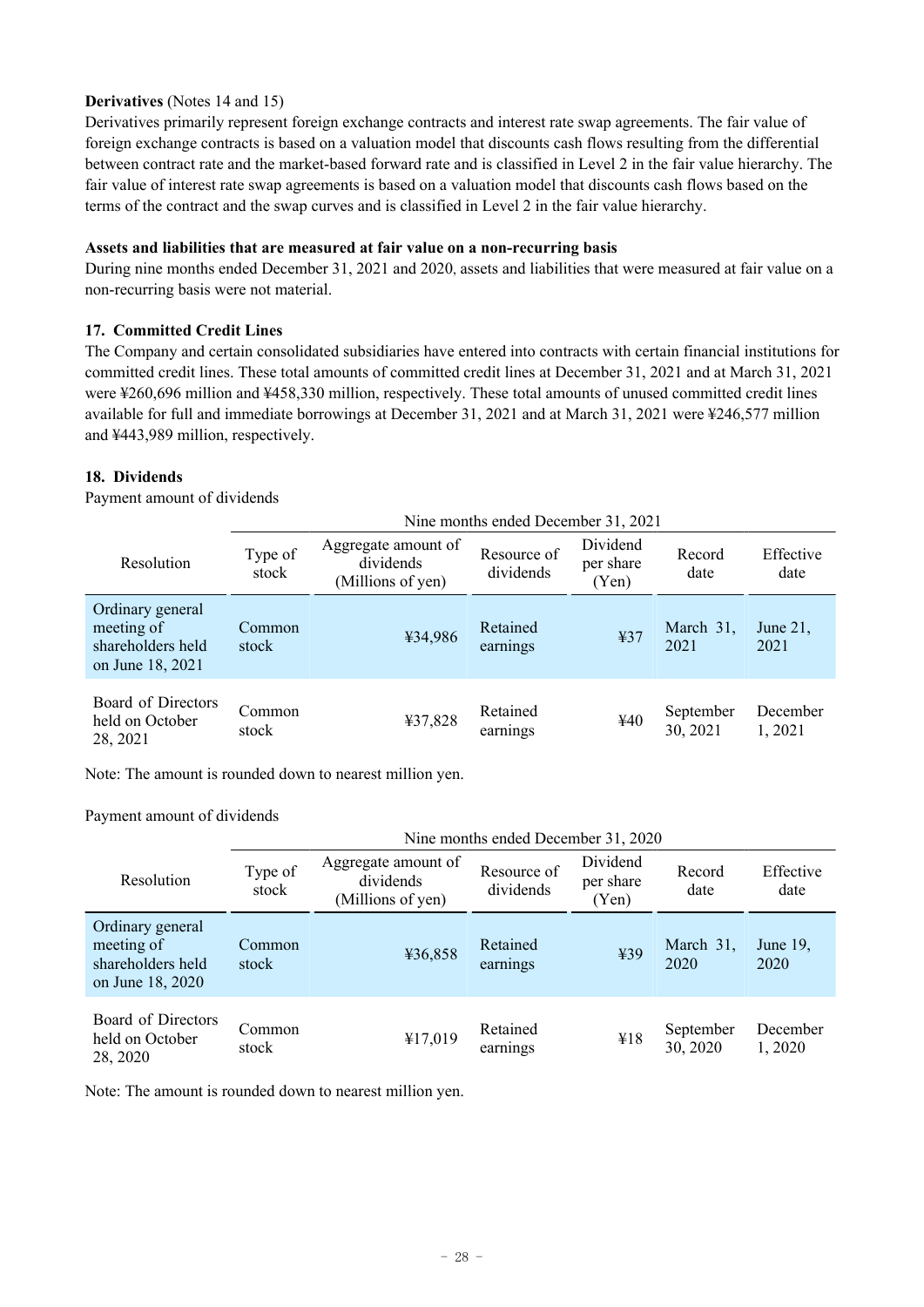#### **19. Business Segment and Geographic Information**

Komatsu has three operating segments: 1) Construction, Mining and Utility Equipment, 2) Retail Finance, and 3) Industrial Machinery and Others. Those operating segments which have separate financial information are available for allocating resources and assessing its performance by management.

The accounting policies employed for the preparation of segment information are identical to those employed for the preparation of the quarterly consolidated financial statements of the Company.

Segment profit available for allocating resources and assessing its performance by management is determined by subtracting the cost of sales and selling, general and administrative expenses from net sales attributed to the operating segment. Segment profit excludes certain general corporate administration and finance expenses, such as costs of executive management, corporate development, corporate finance, human resources, internal audit, investor relations, legal and public relations. Segment profit also excludes certain charges which may otherwise relate to operating segments, including impairments of long-lived assets and goodwill.

#### **Operating segments:**

Information about operating segments for the nine months ended December 31, 2021 and 2020 is as follows:

|                                              | <b>Millions of ven</b>                 |                                        |
|----------------------------------------------|----------------------------------------|----------------------------------------|
|                                              | Nine months ended<br>December 31, 2021 | Nine months ended<br>December 31, 2020 |
| <b>Net sales:</b>                            |                                        |                                        |
| Construction, Mining and Utility Equipment - |                                        |                                        |
| <b>External customers</b>                    | ¥<br>1,840,668                         | 1,368,409<br>¥                         |
| Intersegment                                 | 4,852                                  | 13,356                                 |
| Total                                        | 1,845,520                              | 1,381,765                              |
| Retail Finance -                             |                                        |                                        |
| External customers                           | 43,565                                 | 43,688                                 |
| Intersegment                                 | 11,017                                 | 5,823                                  |
| Total                                        | 54,582                                 | 49,511                                 |
| Industrial Machinery and Others -            |                                        |                                        |
| External customers                           | 130,444                                | 101,213                                |
| Intersegment                                 | 1,424                                  | 794                                    |
| Total                                        | 131,868                                | 102,007                                |
| Elimination                                  | (17,293)                               | (19, 973)                              |
| Consolidated                                 | 2,014,677<br>¥                         | 1,513,310<br>¥                         |
| <b>Segment profit:</b>                       |                                        |                                        |
| Construction, Mining and Utility Equipment   | ¥<br>191,886                           | ¥<br>89,947                            |
| Retail Finance                               | 13,284                                 | 8,176                                  |
| <b>Industrial Machinery and Others</b>       | 15,075                                 | 8,984                                  |
| Total segment profit                         | 220,245                                | 107,107                                |
| Corporate expenses and elimination           | 309                                    | 1,099                                  |
| Consolidated                                 | ¥<br>220,554                           | ¥<br>108,206                           |
|                                              |                                        |                                        |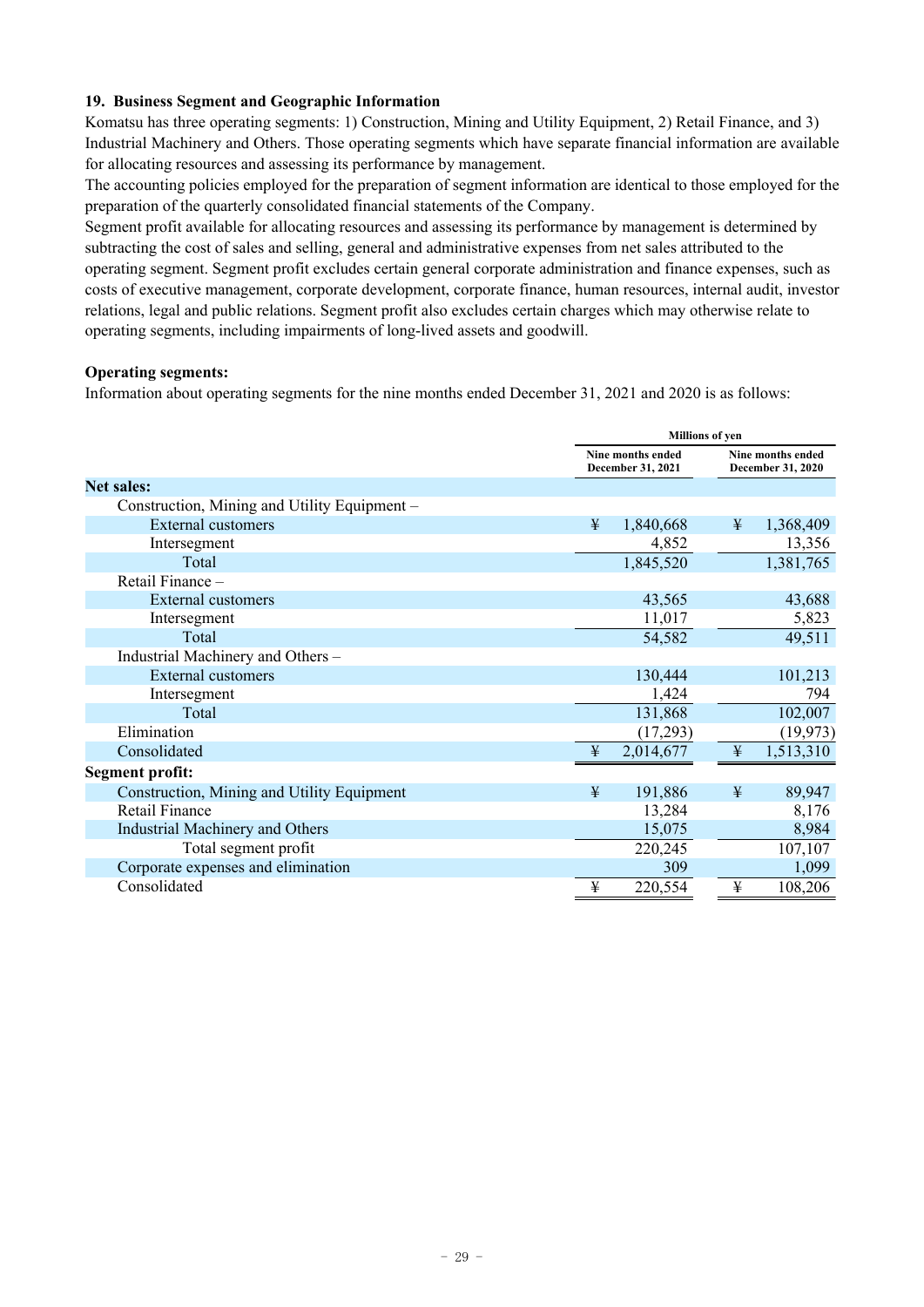Information about operating segments for the three months ended December 31, 2021 and 2020 is as follows:

|                                              |   | <b>Millions</b> of yen                         |                                                |          |  |
|----------------------------------------------|---|------------------------------------------------|------------------------------------------------|----------|--|
|                                              |   | <b>Three months ended</b><br>December 31, 2021 | <b>Three months ended</b><br>December 31, 2020 |          |  |
| <b>Net sales:</b>                            |   |                                                |                                                |          |  |
| Construction, Mining and Utility Equipment - |   |                                                |                                                |          |  |
| <b>External customers</b>                    | ¥ | 659,035                                        | ¥                                              | 504,095  |  |
| Intersegment                                 |   | 1,122                                          |                                                | 1,120    |  |
| Total                                        |   | 660,157                                        |                                                | 505,215  |  |
| Retail Finance -                             |   |                                                |                                                |          |  |
| <b>External customers</b>                    |   | 14,659                                         |                                                | 14,760   |  |
| Intersegment                                 |   | 2,944                                          |                                                | 1,999    |  |
| Total                                        |   | 17,603                                         |                                                | 16,759   |  |
| Industrial Machinery and Others -            |   |                                                |                                                |          |  |
| <b>External customers</b>                    |   | 49,583                                         |                                                | 36,738   |  |
| Intersegment                                 |   | 590                                            |                                                | 331      |  |
| Total                                        |   | 50,173                                         |                                                | 37,069   |  |
| Elimination                                  |   | (4,656)                                        |                                                | (3, 450) |  |
| Consolidated                                 | ¥ | 723,277                                        | ¥                                              | 555,593  |  |
| <b>Segment profit:</b>                       |   |                                                |                                                |          |  |
| Construction, Mining and Utility Equipment   | ¥ | 73,266                                         | ¥                                              | 37,730   |  |
| Retail Finance                               |   | 5,439                                          |                                                | 3,494    |  |
| Industrial Machinery and Others              |   | 6,477                                          |                                                | 4,882    |  |
| Total segment profit                         |   | 85,182                                         |                                                | 46,106   |  |
| Corporate expenses and elimination           |   | 552                                            |                                                | 1,343    |  |
| Consolidated                                 | ¥ | 85,734                                         | ¥                                              | 47,449   |  |

Reconciliation of total segment profit to consolidated income before income taxes and equity in earnings of affiliated companies for the nine months ended December 31, 2021 and 2020 is as follows:

|                                                                   | <b>Millions of ven</b> |                                        |   |                                               |  |
|-------------------------------------------------------------------|------------------------|----------------------------------------|---|-----------------------------------------------|--|
|                                                                   |                        | Nine months ended<br>December 31, 2021 |   | Nine months ended<br><b>December 31, 2020</b> |  |
| Total segment profit                                              | ¥                      | 220,245                                | ¥ | 107,107                                       |  |
| Corporate expenses and elimination                                |                        | 309                                    |   | 1,099                                         |  |
| Total                                                             |                        | 220,554                                |   | 108,206                                       |  |
| Other operating income (expenses), net                            |                        | 3,209                                  |   | (670)                                         |  |
| Operating income                                                  |                        | 223,763                                |   | 107,536                                       |  |
| Interest and dividend income                                      |                        | 3,416                                  |   | 3,476                                         |  |
| Interest expense                                                  |                        | (9,113)                                |   | (10, 566)                                     |  |
| Other, net                                                        |                        | 6,249                                  |   | 2,913                                         |  |
| Consolidated income before income taxes and equity in earnings of |                        |                                        |   |                                               |  |
| affiliated companies                                              | ¥                      | 224,315                                | ¥ | 103,359                                       |  |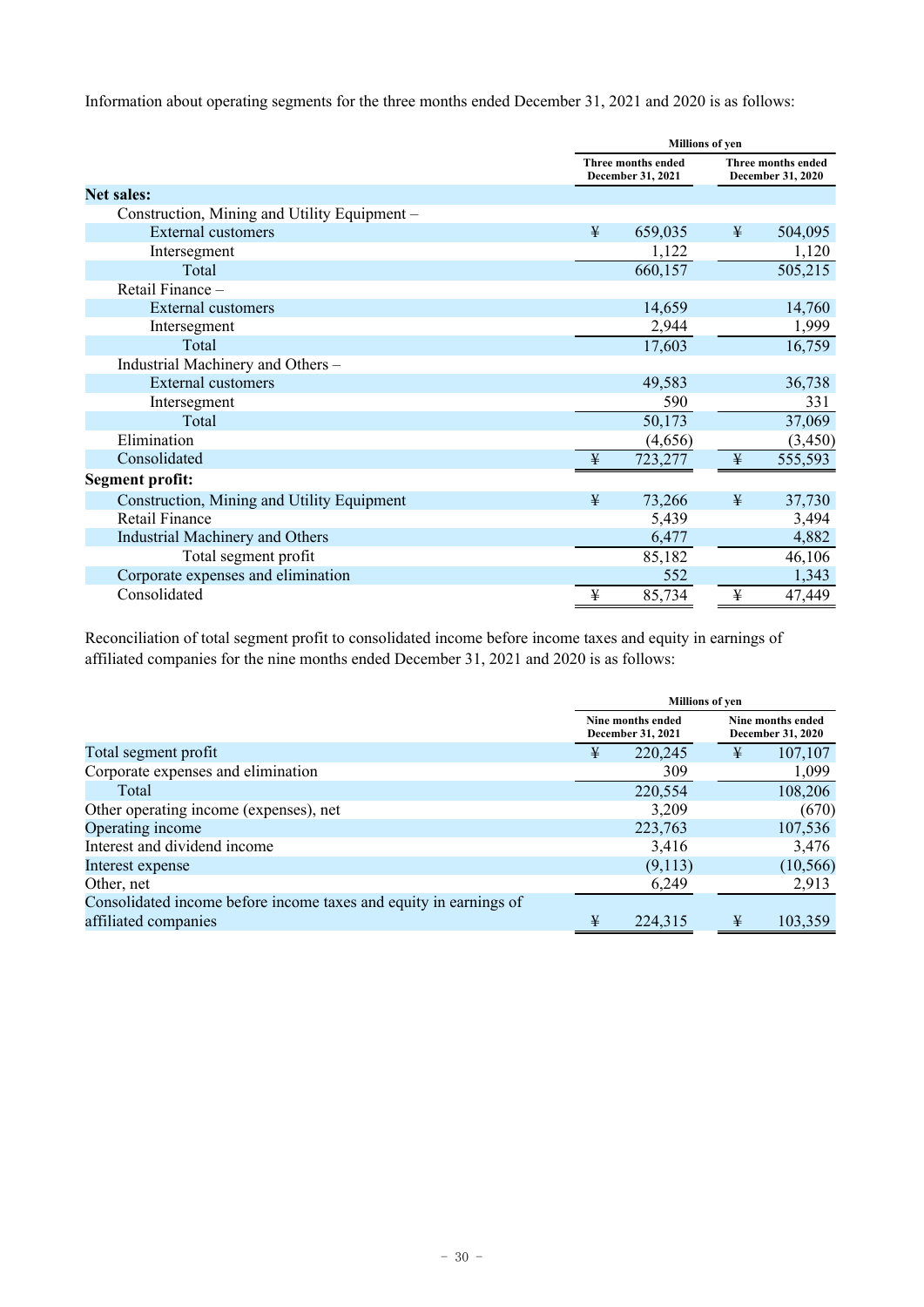Reconciliation of total segment profit to consolidated income before income taxes and equity in earnings of affiliated companies for the three months ended December 31, 2021 and 2020 is as follows:

|                                                                   | <b>Millions of ven</b> |                                         |                                                |         |
|-------------------------------------------------------------------|------------------------|-----------------------------------------|------------------------------------------------|---------|
|                                                                   |                        | Three months ended<br>December 31, 2021 | <b>Three months ended</b><br>December 31, 2020 |         |
| Total segment profit                                              | ¥                      | 85,182                                  | ¥                                              | 46,106  |
| Corporate expenses and elimination                                |                        | 552                                     |                                                | 1,343   |
| Total                                                             |                        | 85,734                                  |                                                | 47,449  |
| Other operating income (expenses), net                            |                        | 1,745                                   |                                                | (255)   |
| Operating income                                                  |                        | 87,479                                  |                                                | 47,194  |
| Interest and dividend income                                      |                        | 1,281                                   |                                                | 1,062   |
| Interest expense                                                  |                        | (3,364)                                 |                                                | (3,160) |
| Other, net                                                        |                        | 2,410                                   |                                                | (267)   |
| Consolidated income before income taxes and equity in earnings of |                        |                                         |                                                |         |
| affiliated companies                                              | ¥                      | 87,806                                  | ¥                                              | 44,829  |

Business categories and principal products and services included in each operating segment are as follows:

a) Construction, Mining and Utility Equipment operating segment:

Excavating equipment, loading equipment, grading and roadbed preparation equipment, hauling equipment, forestry equipment, tunneling machines, underground mining equipment, recycling equipment, industrial vehicles, other equipment, engines and components, casting products and logistics

b) Retail Finance operating segment: Financing

c) Industrial Machinery and Others operating segment:

Metal forging and stamping presses, sheet-metal machines, machine tools, defense systems, temperature-control equipment and optical machinery

Transfers between segments are made at estimated arm's length prices.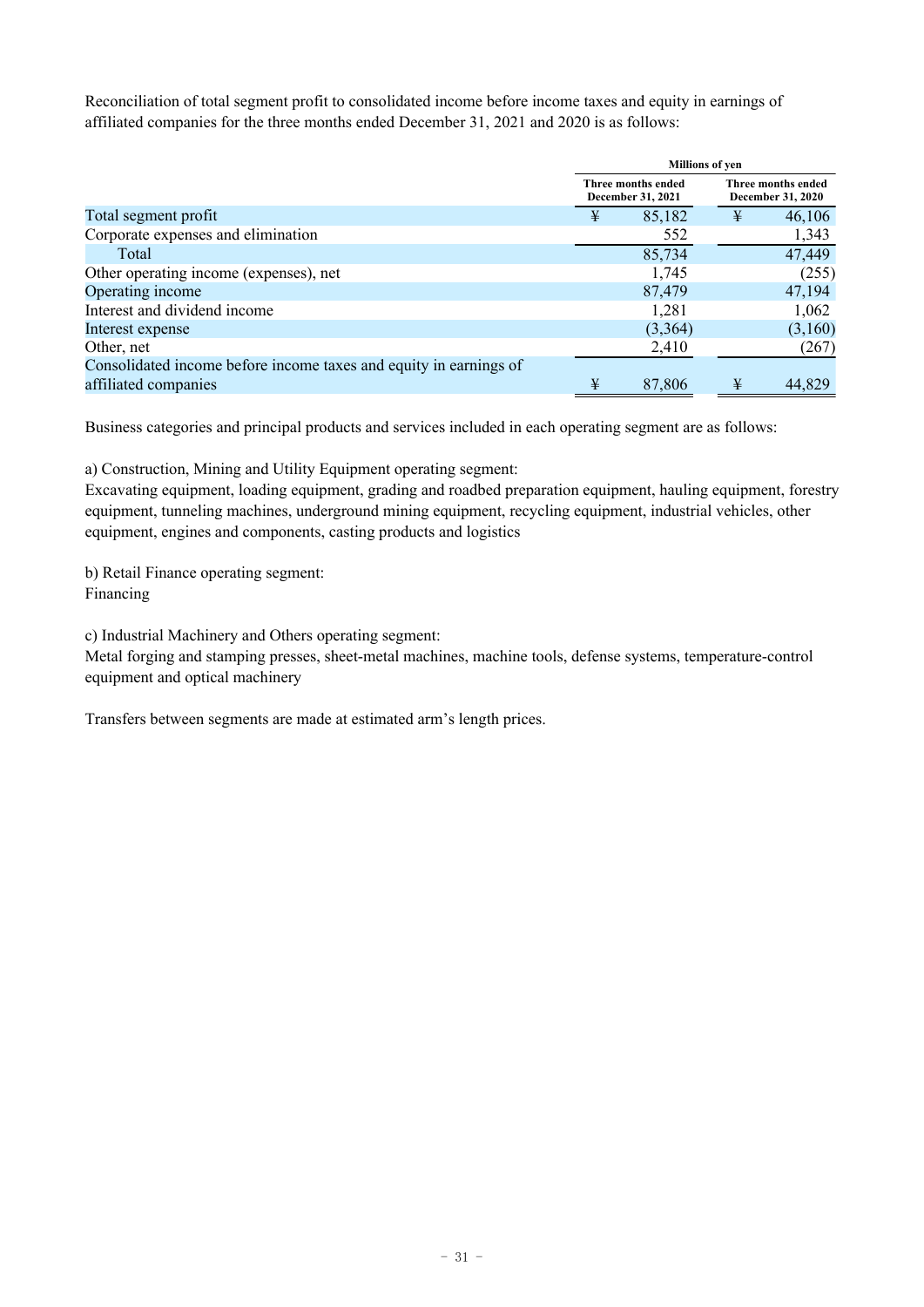#### **Geographic information:**

Net sales determined by customer location for the nine months ended December 31, 2021 and 2020 are as follows:

|                                  | <b>Millions of ven</b>              |                                                                               |   |        |                                           |         |   |           |  |
|----------------------------------|-------------------------------------|-------------------------------------------------------------------------------|---|--------|-------------------------------------------|---------|---|-----------|--|
|                                  | Nine months ended December 31, 2021 |                                                                               |   |        |                                           |         |   |           |  |
|                                  |                                     | <b>Construction, Mining</b><br>and Utility Equipment<br><b>Retail Finance</b> |   |        | <b>Industrial Machinery</b><br>and Others |         |   | Total     |  |
| Japan                            | ¥                                   | 222,716                                                                       | ¥ | 1,549  | ¥                                         | 54,603  | ¥ | 278,868   |  |
| The Americas                     |                                     | 711,198                                                                       |   | 30,242 |                                           | 15,928  |   | 757,368   |  |
| Europe and CIS                   |                                     | 310,959                                                                       |   | 4,014  |                                           | 9,343   |   | 324,316   |  |
| China                            |                                     | 71,192                                                                        |   | 2,251  |                                           | 25,348  |   | 98,791    |  |
| Asia (excluding Japan and China) |                                     |                                                                               |   |        |                                           |         |   |           |  |
| and Oceania                      |                                     | 392,113                                                                       |   | 5,152  |                                           | 24,966  |   | 422,231   |  |
| Middle East and Africa           |                                     | 132,490                                                                       |   | 357    |                                           | 256     |   | 133,103   |  |
| Total                            | ¥                                   | 1,840,668                                                                     | ¥ | 43,565 | ¥                                         | 130,444 | ¥ | 2,014,677 |  |

|                                  | <b>Millions of ven</b>                               |           |                                                                    |        |   |         |   |              |  |
|----------------------------------|------------------------------------------------------|-----------|--------------------------------------------------------------------|--------|---|---------|---|--------------|--|
|                                  | Nine months ended December 31, 2020                  |           |                                                                    |        |   |         |   |              |  |
|                                  | <b>Construction, Mining</b><br>and Utility Equipment |           | <b>Industrial Machinery</b><br><b>Retail Finance</b><br>and Others |        |   |         |   | <b>Total</b> |  |
| Japan                            | ¥                                                    | 212,695   | ¥                                                                  | 1,393  | ¥ | 49,256  | ¥ | 263,344      |  |
| The Americas                     |                                                      | 520,411   |                                                                    | 32,393 |   | 13,994  |   | 566,798      |  |
| Europe and CIS                   |                                                      | 201,970   |                                                                    | 2,917  |   | 5,750   |   | 210,637      |  |
| China                            |                                                      | 106,106   |                                                                    | 2,295  |   | 11,379  |   | 119,780      |  |
| Asia (excluding Japan and China) |                                                      |           |                                                                    |        |   |         |   |              |  |
| and Oceania                      |                                                      | 245,493   |                                                                    | 4,545  |   | 20,720  |   | 270,758      |  |
| Middle East and Africa           |                                                      | 81,734    |                                                                    | 145    |   | 114     |   | 81,993       |  |
| Total                            | ¥                                                    | 1,368,409 | ¥                                                                  | 43,688 | ¥ | 101,213 | ¥ | 1,513,310    |  |

Net sales determined by customer location for the three months ended December 31, 2021 and 2020 are as follows:

|                                  | <b>Millions of yen</b>               |                                                      |               |                                                                    |   |        |              |         |  |  |
|----------------------------------|--------------------------------------|------------------------------------------------------|---------------|--------------------------------------------------------------------|---|--------|--------------|---------|--|--|
|                                  | Three months ended December 31, 2021 |                                                      |               |                                                                    |   |        |              |         |  |  |
|                                  |                                      | <b>Construction, Mining</b><br>and Utility Equipment |               | <b>Industrial Machinery</b><br>and Others<br><b>Retail Finance</b> |   |        | <b>Total</b> |         |  |  |
| Japan                            | ¥                                    | 86,593                                               | ¥             | 759                                                                | ¥ | 21,472 | ¥            | 108,824 |  |  |
| The Americas                     |                                      | 257,449                                              |               | 9,831                                                              |   | 5,179  |              | 272,459 |  |  |
| Europe and CIS                   |                                      | 101,953                                              |               | 1,588                                                              |   | 3,929  |              | 107,470 |  |  |
| China                            |                                      | 21,013                                               |               | 707                                                                |   | 10,515 |              | 32,235  |  |  |
| Asia (excluding Japan and China) |                                      |                                                      |               |                                                                    |   |        |              |         |  |  |
| and Oceania                      |                                      | 148,359                                              |               | 1,598                                                              |   | 8,471  |              | 158,428 |  |  |
| Middle East and Africa           |                                      | 43,668                                               |               | 176                                                                |   | 17     |              | 43,861  |  |  |
| Total                            | ¥                                    | 659,035                                              | $\frac{1}{2}$ | 14,659                                                             | ¥ | 49,583 | ¥            | 723,277 |  |  |

|                                  | <b>Millions of ven</b>                                                        |         |   |                                           |   |        |              |         |  |  |
|----------------------------------|-------------------------------------------------------------------------------|---------|---|-------------------------------------------|---|--------|--------------|---------|--|--|
|                                  | Three months ended December 31, 2020                                          |         |   |                                           |   |        |              |         |  |  |
|                                  | <b>Construction, Mining</b><br>and Utility Equipment<br><b>Retail Finance</b> |         |   | <b>Industrial Machinery</b><br>and Others |   |        | <b>Total</b> |         |  |  |
| Japan                            | ¥                                                                             | 80,487  | ¥ | 499                                       | ¥ | 13,646 | ¥            | 94,632  |  |  |
| The Americas                     |                                                                               | 190,975 |   | 10,601                                    |   | 6,942  |              | 208,518 |  |  |
| Europe and CIS                   |                                                                               | 74,414  |   | 1,159                                     |   | 2,839  |              | 78,412  |  |  |
| China                            |                                                                               | 34,219  |   | 761                                       |   | 5,796  |              | 40,776  |  |  |
| Asia (excluding Japan and China) |                                                                               |         |   |                                           |   |        |              |         |  |  |
| and Oceania                      |                                                                               | 90,914  |   | 1,678                                     |   | 7,446  |              | 100,038 |  |  |
| Middle East and Africa           |                                                                               | 33,086  |   | 62                                        |   | 69     |              | 33,217  |  |  |
| Total                            |                                                                               | 504,095 | ¥ | 14,760                                    | ¥ | 36,738 | ¥            | 555,593 |  |  |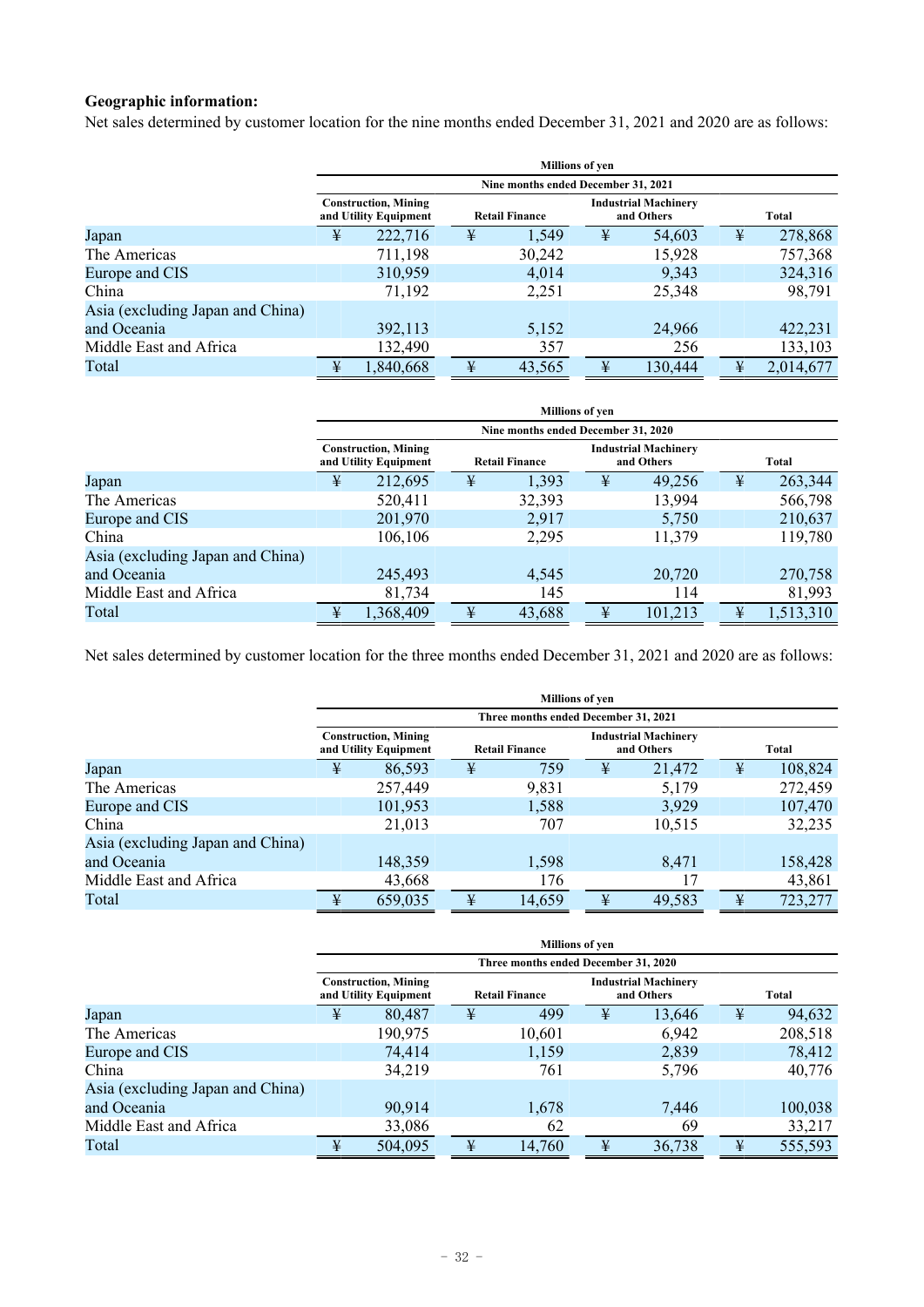Net sales determined by geographic origin for the nine months ended December 31, 2021 and 2020 are as follows:

|                |                                        | <b>Millions of ven</b>                 |  |  |
|----------------|----------------------------------------|----------------------------------------|--|--|
|                | Nine months ended<br>December 31, 2021 | Nine months ended<br>December 31, 2020 |  |  |
| Japan          | 423,056                                | 331,761<br>¥                           |  |  |
| The Americas   | 743,507                                | 518,745                                |  |  |
| Europe and CIS | 325,464                                | 214,998                                |  |  |
| China          | 88,275                                 | 114,217                                |  |  |
| Others         | 434,375                                | 333,589                                |  |  |
| Total          | 2,014,677                              | 1,513,310                              |  |  |

Net sales determined by geographic origin for the three months ended December 31, 2021 and 2020 are as follows:

|                |                                         | <b>Millions of yen</b>                  |
|----------------|-----------------------------------------|-----------------------------------------|
|                | Three months ended<br>December 31, 2021 | Three months ended<br>December 31, 2020 |
| Japan          | 164,428<br>¥                            | 124,512<br>¥                            |
| The Americas   | 268,067                                 | 189,087                                 |
| Europe and CIS | 107,078                                 | 79,845                                  |
| China          | 28,443                                  | 38,253                                  |
| Others         | 155,261                                 | 123,896                                 |
| Total          | 723,277                                 | 555,593                                 |

There were no sales to a single major external customer for the nine months and three months ended December 31, 2021 and 2020.